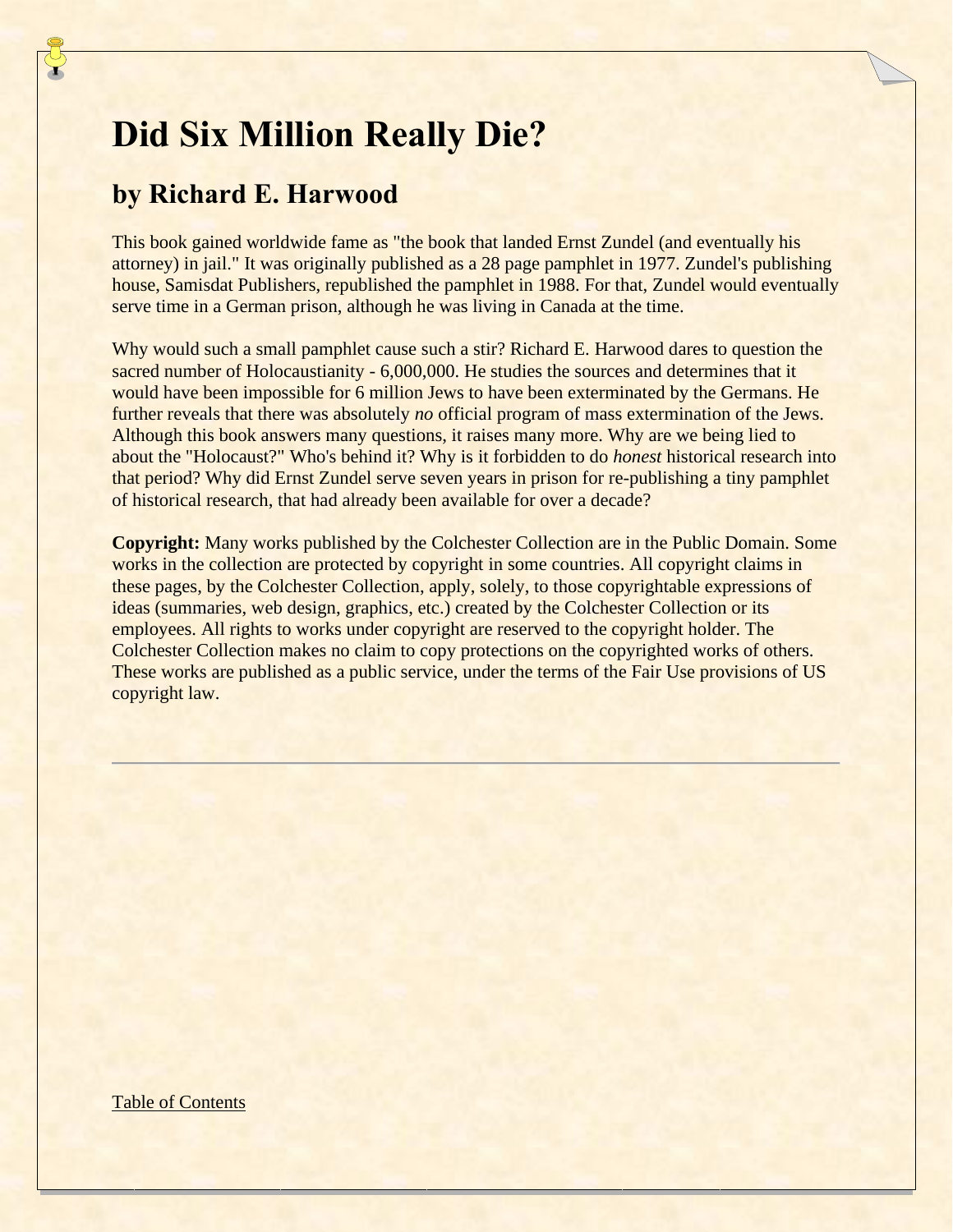Title Page **Introduction**  Chapter 1: German Policy Toward the Jews Prior to the War Chapter 2: German Policy Toward the Jews After the Outbreak of War Chapter 3: Population and Emigration Chapter 4: The Six Million - Documentary Evidence Chapter 5: The Nuremberg Trials Chapter 6: Auschwitz and Polish Jewry Chapter 7: Some Concentration Camp Memoirs Chapter 8: The Nature & Condition of War-Time Concentration Camps Chapter 9: A Factual Appraisal by the Red Cross Chapter 10: The Work of Paul Rassinier **Conclusion**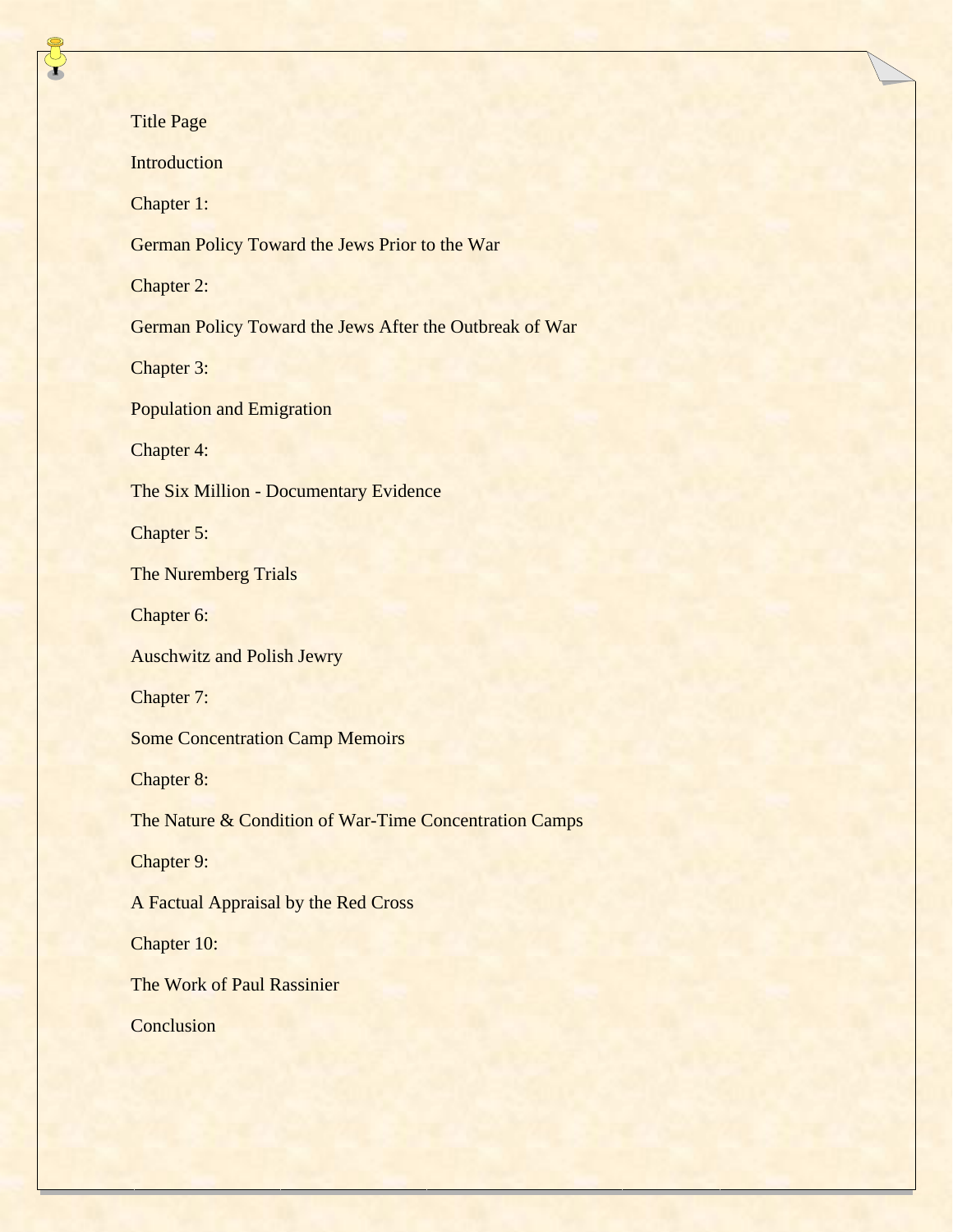# **Introduction**

Of course, atrocity propaganda is nothing new. It has accompanied every conflict of the 20th century and doubtless will continue to do so. During the First World War, the Germans were actually accused of eating Belgian babies, as well as delighting to throw them in the air and transfix them on bayonets. The British also alleged that the German forces were operating a "Corpse Factory", in which they boiled down the bodies of their own dead in order to obtain glycerin and other commodities, a calculated insult to the honour of an Imperial army. After the war, however, came the retractions; indeed, a public statement was made by the Foreign Secretary in the House of Commons apologizing for the insults to German honour, which were admitted to be war-time propaganda.

No such statements have been made after the Second World War. In fact, rather than diminish with the passage of years, the atrocity propaganda concerning the German occupation, and in particular their treatment of the Jews, has done nothing but increase its virulence, and elaborate its catalogue of horrors. Gruesome paperback books with lurid covers continue to roll from the presses, adding continuously to a growing mythology of the concentration camps and especially to the story that no less than Six Million Jews were exterminated in them. The ensuing pages will reveal this claim to be the most colossal piece of fiction and the most successful of deceptions; but here an attempt may be made to answer an important question: What has rendered the atrocity stories of the Second World War so uniquely different from those of the First? Why were the latter retracted while the former are reiterated louder than ever? Is it possible that the story of the Six Million Jews is serving a political purpose, even that it is a form of political blackmail?

So far as the Jewish people themselves are concerned, the deception has been an incalculable benefit. Every conceivable race and nationality had its share of suffering in the Second World War, but none has so successfully elaborated it and turned it to such great advantage. The alleged extent of their persecution quickly aroused sympathy for the Jewish national homeland they had sought for so long; after the War the British Government did little to prevent Jewish emigration to Palestine which they had declared illegal, and it was not long afterwards that the Zionists wrested from the Government the land of Palestine and created their haven from persecution, the State of Israel. Indeed, it is a remarkable fact that the Jewish people emerged from the Second World War as nothing less than a triumphant minority. Dr. Max Nussbaum, the former chief rabbi of the Jewish community in Berlin, stated on April 11, 1953: "The position the Jewish people occupy today in the world—despite the enormous losses—is ten times stronger than what it was twenty years ago." It should be added, if one is to be honest, that this strength has been much consolidated financially by the supposed massacre of the Six Million, undoubtedly the most profitable atrocity allegation of all time. To date, the staggering figure of six thousand million pounds has been paid out in compensation by the Federal Government of West Germany, mostly to the State of Israel (which did not even exist during the Second World War), as well as to individual Jewish claimants.

## **Discouragement of Nationalism**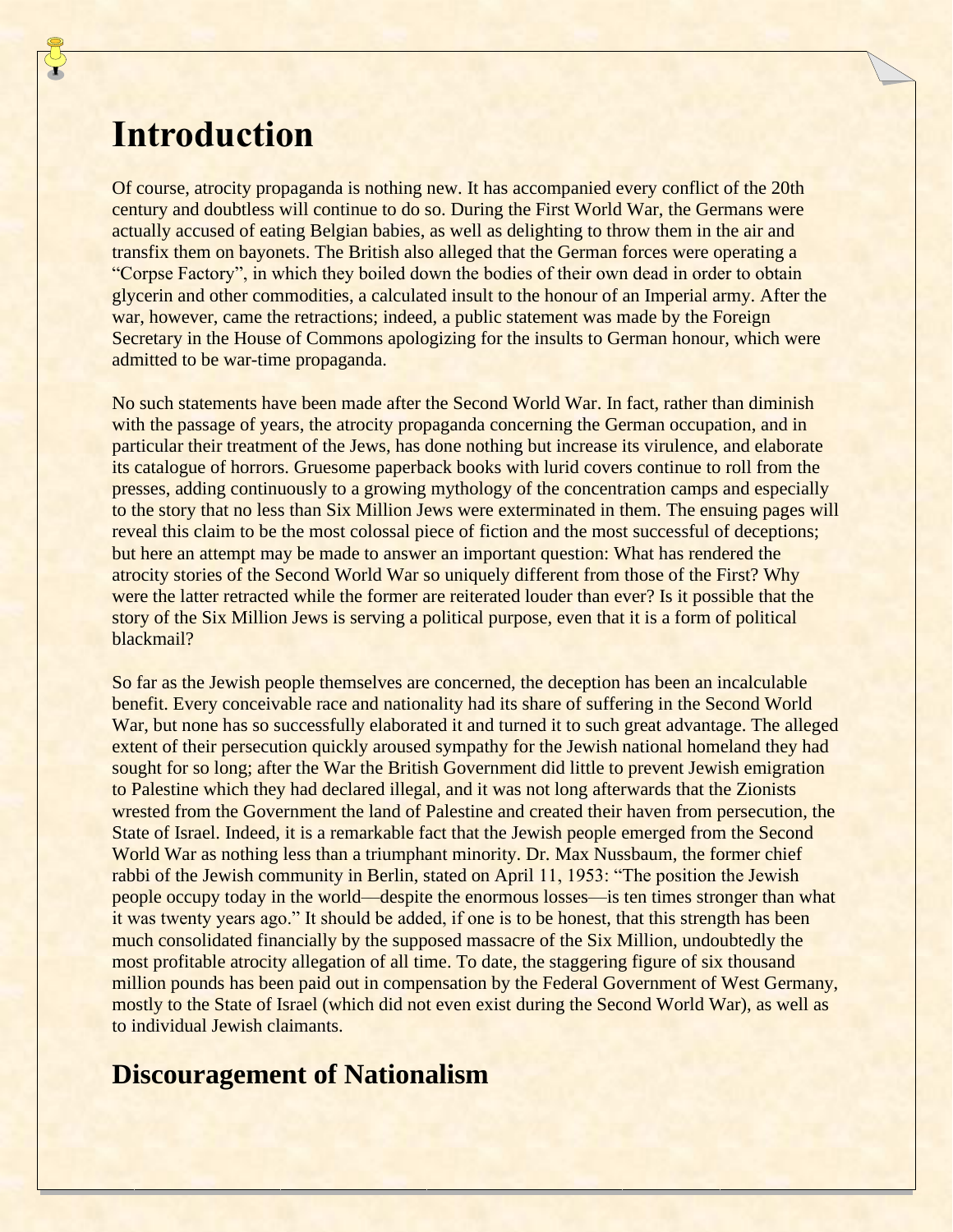In terms of political blackmail, however, the allegation that Six Million Jews died during the Second World War has much more far-reaching implications for the people of Britain and Europe than simply the advantages it has gained for the Jewish nation. And here one comes to the crux of the question: Why the Big Lie? What is its purpose? In the first place, it has been used quite unscrupulously to discourage any form of nationalism. Should the people of Britain or any other European country attempt to assert their patriotism and preserve their national integrity in an age when the very existence of nation-states is threatened, they are immediately branded as "neo-Nazis". Because, of course, Nazism was nationalism, and we all know what happened then—Six Million Jews were exterminated! So long as the myth is perpetuated, peoples everywhere will remain in bondage to it; the need for international tolerance and understanding will be hammered home by the United Nations until nationhood itself, the very guarantee of freedom, is abolished.

A classic example of the use of the 'Six Million' as an anti-national weapon appears in Manvell and Frankl's book, *The Incomparable Crime* (London, 1967), which deals with 'Genocide in the Twentieth Century'. Anyone with a pride in being British will be somewhat surprised by the vicious attack made on the British Empire in this book. The authors quote Pandit Nehru, who wrote the following while in a British prison in India: "Since Hitler emerged from obscurity and became the Führer of Germany, we have heard a great deal about racialism and the Nazi theory of the 'Herrenvolk'... But we in India have known racialism in all its forms ever since the commencement of British rule. The whole ideology of this rule was that of the 'Herrenvolk' and the master race... India as a nation and Indians as individuals were subjected to insult, humiliation and contemptuous treatment. The English were an imperial race, we were told, with the God-given right to govern us and keep us in subjection; if we protested we were reminded of the 'tiger qualities of an imperial race'." The authors Manvell and Frankl then go on to make the point perfectly clear for us: "The white races of Europe and America," they write, "have become used during centuries to regarding themselves as a 'Herrenvolk'. The twentieth century, the century of Auschwitz, has also achieved the first stage in the recognition of multi-racial partnership" (*ibid*., p. 14).

# **The Race Problem Suppressed**

One could scarcely miss the object of this diatribe, with its insidious hint about "multi-racial partnership". Thus the accusation of the Six Million is not only used to undermine the principle of nationhood and national pride, but it threatens the survival of the Race itself. It is wielded over the heads of the populace, rather as the threat of hellfire and damnation was in the Middle Ages. Many countries of the Anglo-Saxon world, notably Britain and America, are today facing the gravest danger in their history, the danger posed by the alien races in their midst. Unless something is done in Britain to halt the immigration and assimilation of Africans and Asians into our country, we are faced in the near future, quite apart from the bloodshed of racial conflict, with the biological alteration and destruction of the British people as they have existed here since the coming of the Saxons.

In short, we are threatened with the irrecoverable loss of our European culture and racial heritage. But what happens if a man dares to speak of the race problem, of its biological andpolitical implications? He is branded as that most heinous of creatures, a "racialist". And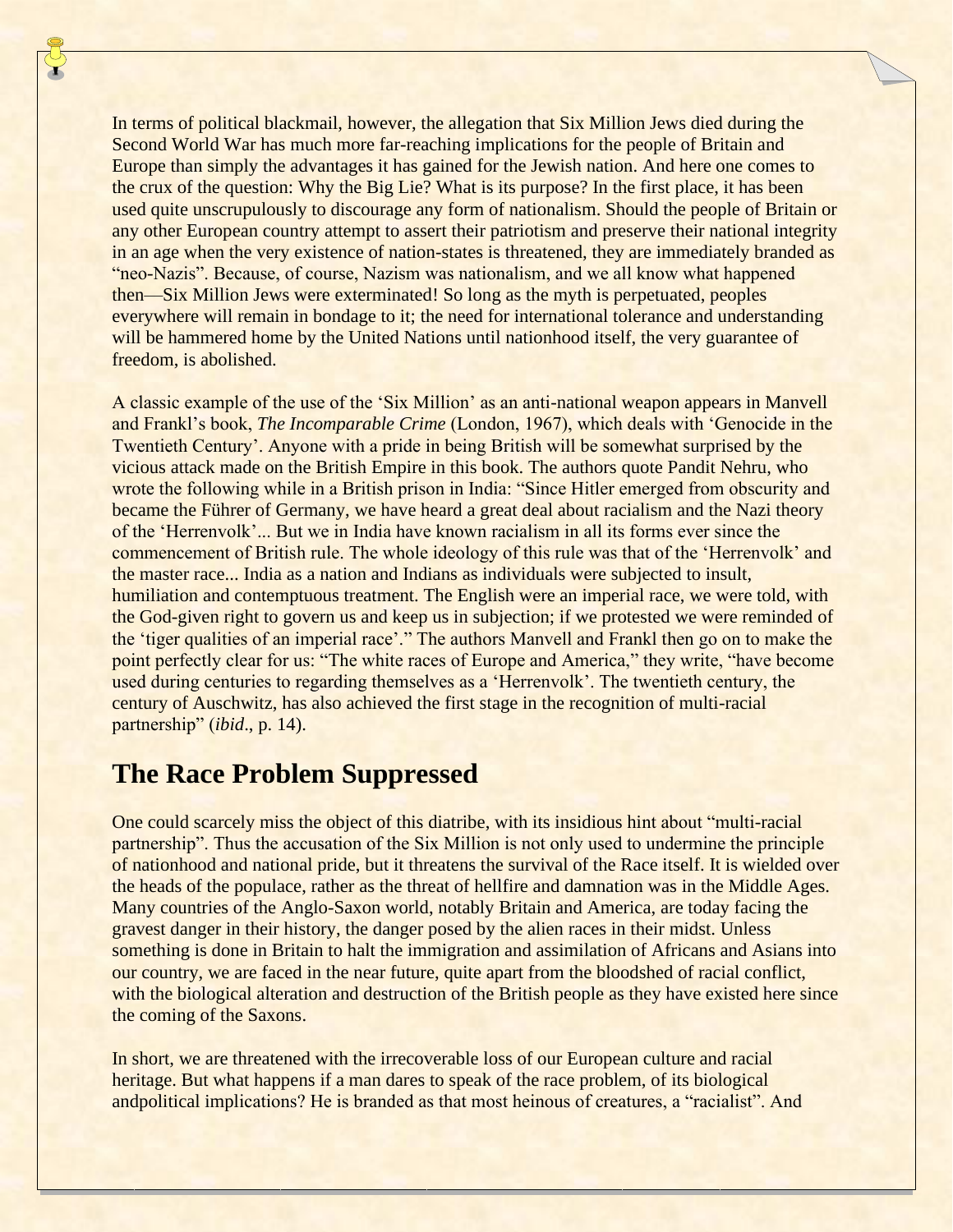what is racialism, of course, but the very hallmark of the Nazi! They (so everyone is told, anyway) murdered Six Million Jews because of racialism, so it must be a very evil thing indeed. When Enoch Powell drew attention to the dangers posed by coloured immigration into Britain in one of his early speeches, a certain prominent Socialist raised the spectre of Dachau and Auschwitz to silence his presumption.

Thus any rational discussion of the problems of Race and the effort to preserve racial integrity is effectively discouraged. No one could have anything but admiration for the way in which the Jews have sought to preserve their race through so many centuries, and continue to do so today. In this effort they have frankly been assisted by the story of the Six Million, which, almost like a religious myth, has stressed the need for greater Jewish racial solidarity. Unfortunately, it has worked in quite the opposite way for all other peoples, rendering them impotent in the struggle for self-preservation.

The aim in the following pages is quite simply to tell the Truth. The distinguished American historian Harry Elmer Barnes once wrote that "An attempt to make a competent, objective and truthful investigation of the extermination question... is surely the most precarious venture that an historian or demographer could undertake today." In attempting this precarious task, it is hoped to make some contribution, not only to historical truth, but towards lifting the burden of a lie from our own shoulders, so that we may freely confront the dangers which threaten us all.

— Richard E. Harwood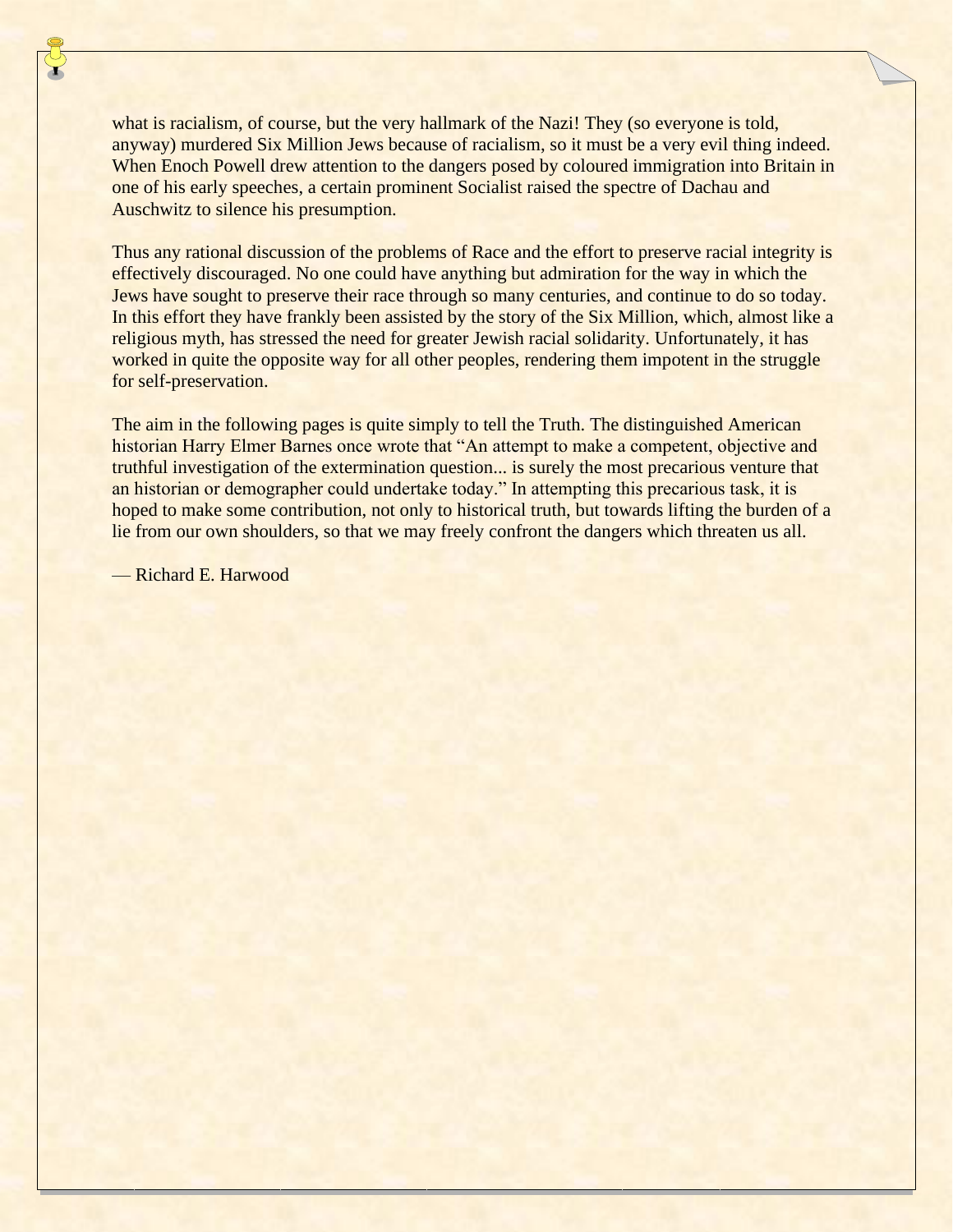# **Chapter 1: German Policy Towards the Jews Prior to the War**

Rightly or wrongly, the Germany of Adolf Hitler considered the Jews to be a disloyal and avaricious element within the national community, as well as a force of decadence in Germany's cultural life. This was held to be particularly unhealthy since, during the Weimar period, the Jews had risen to a position of remarkable strength and influence in the nation, particularly in law, finance and the mass media, even though they constituted only 5 per cent of the population. The fact that Karl Marx was a Jew and that Jews such as Rosa Luxembourg and Karl Liebknecht were disproportionately prominent in the leadership of revolutionary movements in Germany, also tended to convince the Nazis of the powerful internationalist and Communist tendencies of the Jewish people themselves.

It is no part of the discussion here to argue whether the German attitude to the Jews was right or not, or to judge whether its legislative measures against them were just or unjust. Our concern is simply with the fact that, believing of the Jews as they did, the Nazis' solution to the problem was to deprive them of their influence within the nation by various legislative acts, and most important of all, to encourage their emigration from the country altogether. By 1939, the great majority of German Jews had emigrated, all of them with a sizeable proportion of their assets. Never at any time had the Nazi leadership even contemplated a policy of genocide towards them.

## **Jews Called Emigration 'Extermination'**

It is very significant, however, that certain Jews were quick to interpret these policies of internal discrimination as equivalent to extermination itself. A 1936 anti-German propaganda book by Leon Feuchtwanger and others entitled *Der Gelbe Fleck: Die Austrotung von 500,000 deutschen Juden* (The Yellow Spot: The Extermination of 500,000 German Jews, Paris, 1936), presents a typical example. Despite its baselessness in fact, the annihilation of the Jews is discussed from the first pages—straightforward emigration being regarded as the physical "extermination" of German Jewry. The Nazi concentration camps for political prisoners are also seen as potential instruments of genocide, and special reference is made to the 100 Jews still detained in Dachau in 1936, of whom 60 had been there since 1933. A further example was the sensational book by the German-Jewish Communist, Hans Beimler, called *Four Weeks in the Hands of Hitler's Hell-Hounds: The Nazi Murder Camp of Dachau*, which was published in New York as early as 1933. Detained for his Marxist affiliations, he claimed that Dachau was a death camp, though by his own admission he was released after only a month there. The present regime in East Germany now issues a Hans Beimler Award for services to Communism.

The fact that anti-Nazi genocide propaganda was being disseminated at this impossibly early date, therefore, by people biased on racial or political grounds, should suggest extreme caution to the independent-minded observer when approaching similar stories of the war period.

The encouragement of Jewish emigration should not be confused with the purpose of concentration camps in pre-war Germany. These were used for the detention of political opponents and subversives—principally liberals, Social Democrats and Communists of all kinds,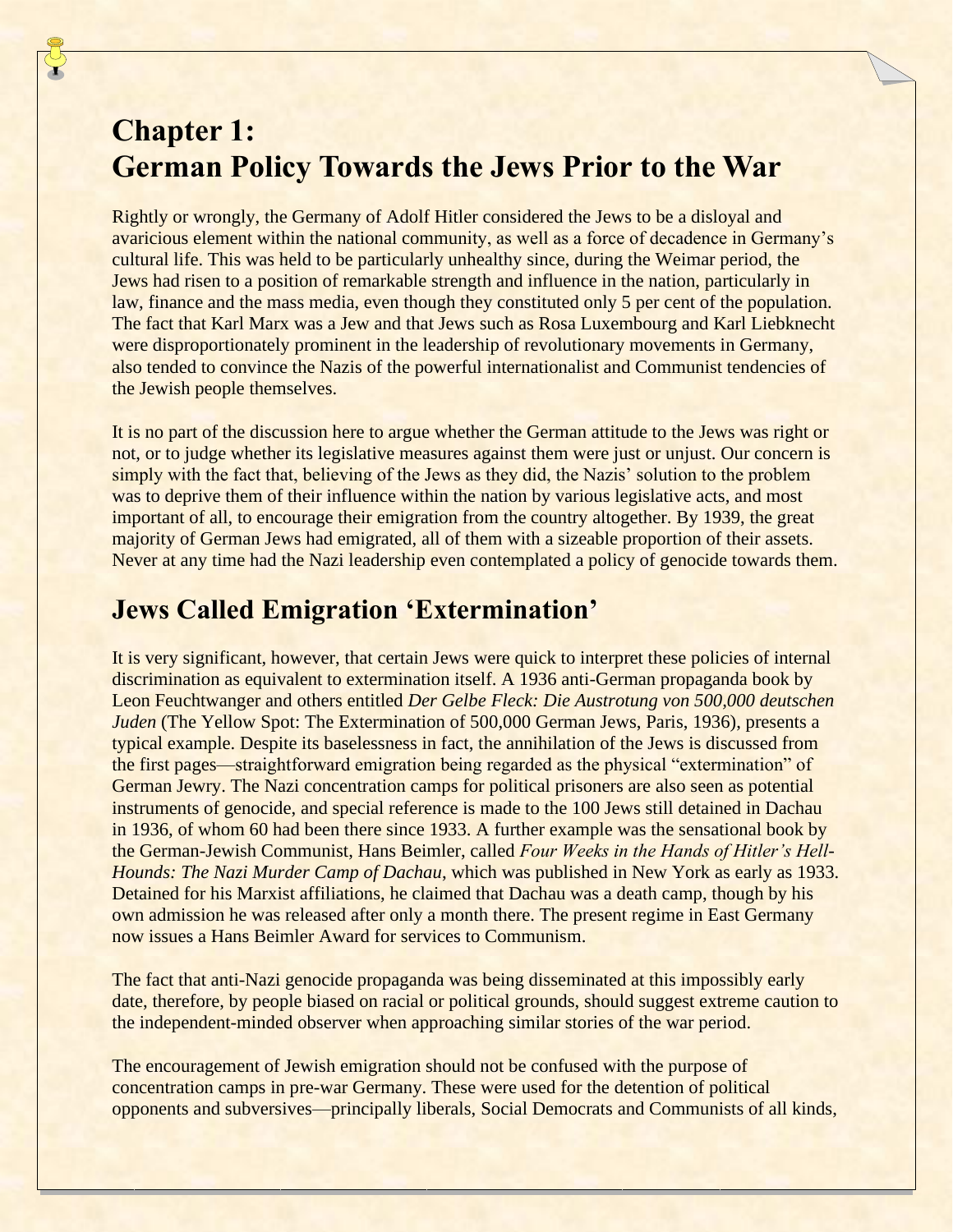of whom a proportion were Jews such as Hans Beimler. Unlike the millions enslaved in the Soviet Union, the German concentration camp population was always small; Reitinger admits that between 1934 and 1938 it seldom exceeded 20,000 throughout the whole of Germany, and the number of Jews was never more than 3,000. (*The S.S.: Alibi of a Nation*, London, 1956, p. 253).

## **Zionist Policy Studied**

The Nazi view of Jewish emigration was not limited to a negative policy of simple expulsion, but was formulated along the lines of modern Zionism. The founder of political Zionism in the 19th century, Theodore Herzl, in his work *The Jewish State*, had originally conceived of Madagascar as a national homeland for the Jews, and this possibility was seriously studied by the Nazis. It had been a main plank of the National Socialist party platform before 1933 and was published by the party in pamphlet form. This stated that the revival of Israel as a Jewish state was much less acceptable since it would result in perpetual war and disruption in the Arab world, which has indeed been the case. The Germans were not original in proposing Jewish emigration to Madagascar; the Polish Government had already considered the scheme in respect of their own Jewish population, and in 1937 they sent the Michael Lepecki expedition to Madagascar, accompanied by Jewish representatives, to investigate the problems involved.

The first Nazi proposals for a Madagascar solution were made in association with the Schacht Plan of 1938. On the advice of Goering, Hitler agreed to send the President of the Reichsbank, Dr. Hjaimar Schacht, to London for discussions with Jewish representatives Lord Bearsted and Mr. Rublee of New York (*cf*. Reitlinger, *The Final Solution*, London, 1953, p. 20). The plan was that German Jewish assets would be frozen as security for an international loan to finance Jewish emigration to Palestine, and Schacht reported on these negotiations to Hitler at Berchtesgaden on January 2, 1939. The plan, which failed due to British refusal to accept the financial terms, was first put forward on November 12, 1938 at a conference convened by Goering, who revealed that Hitler was already considering the emigration of Jews to a settlement in Madagascar (*ibid*., p. 21). Later, in December, Ribbentrop was told by M. Georges Bonnet, the French Foreign Secretary, that the French Government itself was planning the evacuation of 10,000 Jews to Madagascar.

Prior to the Schacht Palestine proposals of 1938, which were essentially a protraction of discussions that had begun as early as 1935, numerous attempts had been made to secure Jewish emigration to other European nations, and these efforts culminated in the Evian Conference of July, 1938. However, by 1939 the scheme of Jewish emigration to Madagascar had gained the most favour in German circles. It is true that in London Helmuth Wohltat of the German Foreign Office discussed limited Jewish emigration to Rhodesia and British Guiana as late as April, 1939; but by January 24th, when Goering wrote to Interior Minister Frick ordering the creation of a Central Emigration Office for Jews, and commissioned Heydrich of the Reich Security Head Office to solve the Jewish problem "by means of emigration and evacuation", the Madagascar Plan was being studied in earnest.

By 1939, the consistent efforts of the German Government to secure the departure of Jews from the Reich had resulted in the emigration of 400,000 German Jews from a total population of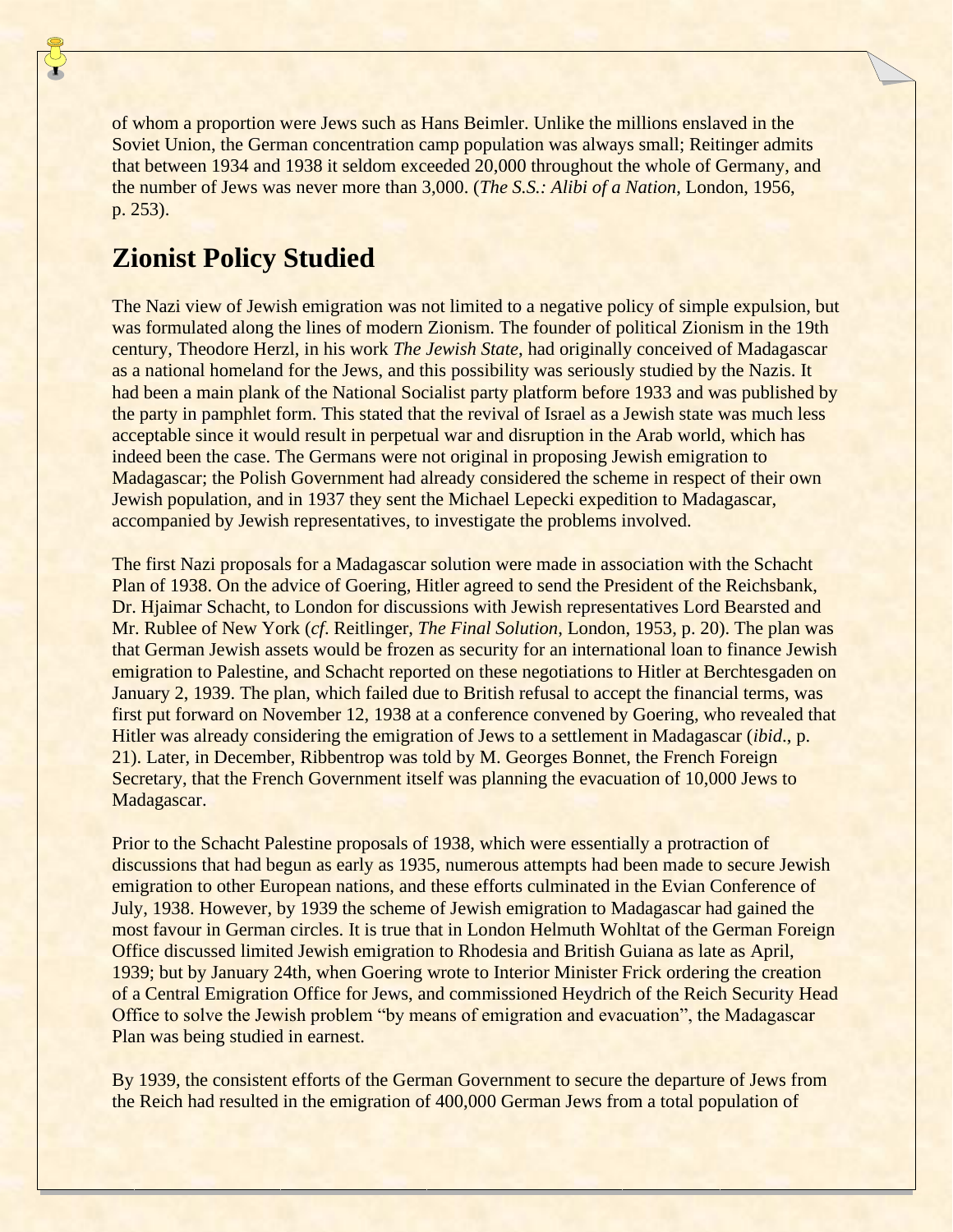about 600,000, and an additional 480,000 emigrants from Austria and Czechoslovakia, which constituted almost their entire Jewish populations. This was accomplished through Offices of Jewish Emigration in Berlin, Vienna and Prague established by Adolf Eichmann, the head of the Jewish Investigation Office of the Gestapo. So eager were the Germans to secure this emigration, that Eichmann even established a training centre in Austria, where young Jews could learn farming in anticipation of being smuggled illegally to Palestine (Manvell & Frankl, *S.S. and Gestapo*, p. 60). Had Hitler cherished any intention of exterminating the Jews, it is inconceivable that he would have allowed more than 800,000 to leave Reich territory with the bulk of their wealth, much less considered plans for their mass emigration to Palestine or Madagascar. What is more, we shall see that the policy of emigration from Europe was still under consideration well into the war period, notably the Madagascar Plan, which Eichmann discussed in 1940 with French Colonial Office experts after the defeat of France had made the surrender of the colony a practical proposition.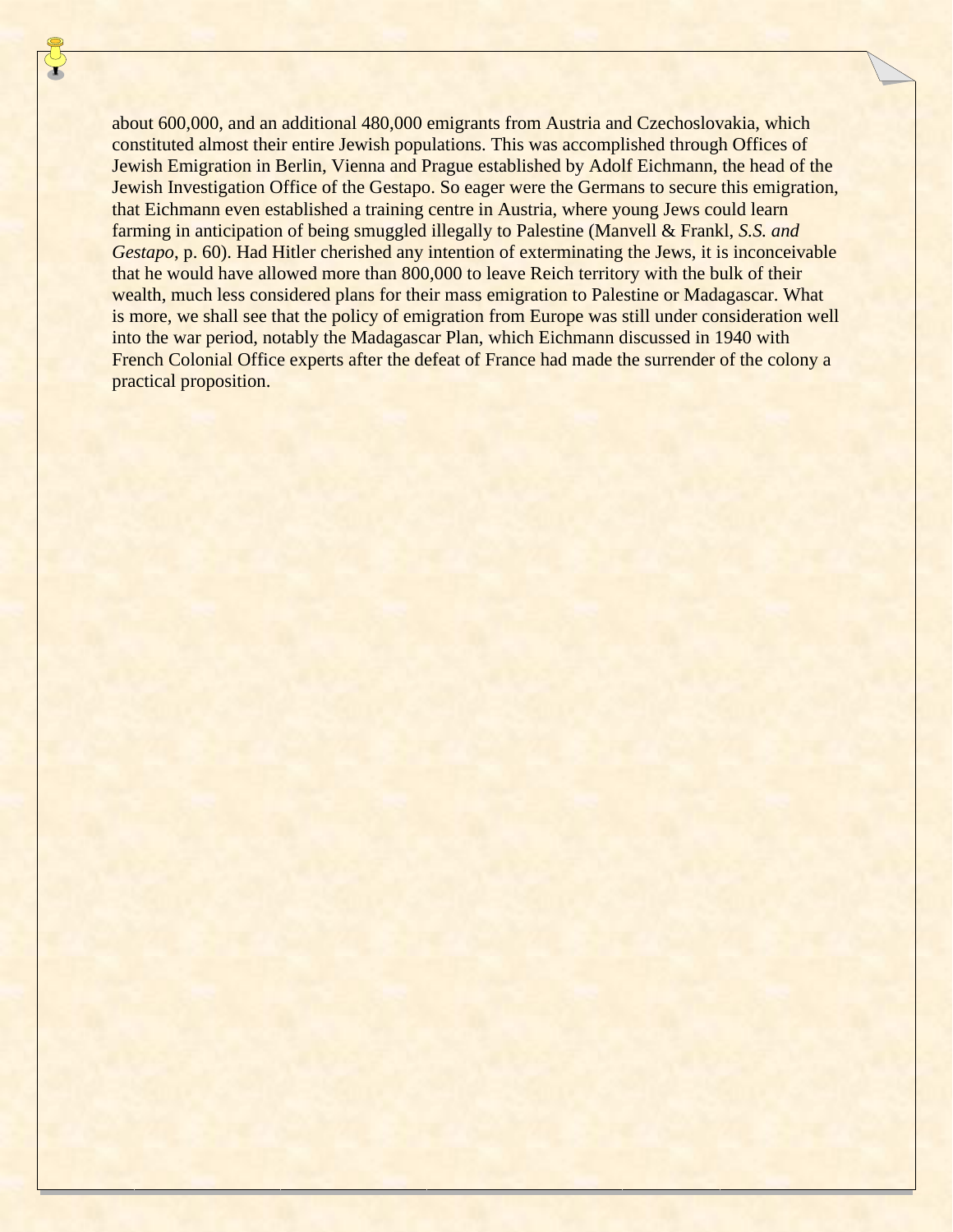# **Chapter 2: German Policy Toward the Jews After the Outbreak of War**

With the coming of the war, the situation regarding the Jews altered drastically. It is not widely known that world Jewry declared itself to be a belligerent party in the Second World War, and there was therefore ample basis under international law for the Germans to intern the Jewish population as a hostile force. On September 5, 1939, Chaim Weizmann, the principle Zionist leader, had declared war against Germany on behalf of the world's Jews, stating that "the Jews stand by Great Britain and will fight on the side of the democracies... The Jewish Agency is ready to enter into immediate arrangements for utilizing Jewish manpower, technical ability, resources etc... " (Jewish Chronicle, September 8, 1939).

#### **Detention of Enemy Aliens**

All Jews had thus been declared agents willing to prosecute a war against the German Reich, and as a consequence, Himmler and Heydrich were eventually to begin the policy of internment. It is worth noting that the United States and Canada had already interned all Japanese aliens and citizens of Japanese descent in detention camps before the Germans applied the same security measures against the Jews of Europe. Moreover, there had been no such evidence or declaration of disloyalty by these Japanese Americans as had been given by Weizmann. The British, too, during the Boer War, interned all the women and children of the population, and thousands had died as a result, yet in no sense could the British be charged with wanting to exterminate the Boers.

The detention of Jews in the occupied territories of Europe served two essential purposes from the German viewpoint. The first was to prevent unrest and subversion; Himmler had informed Mussolini on October 11th, 1942, that German policy towards the Jews had altered during wartime entirely for reasons of military security. He complained that thousands of Jews in the occupied regions were conducting partisan warfare, sabotage and espionage, a view confirmed by official Soviet information given to Raymond Arthur Davis that no less than 35,000 European Jews were waging partisan war under Tito in Yugoslavia. As a result, Jews were to be transported to restricted areas and detention camps, both in Germany, and especially after March, 1942, in the Government-General of Poland. As the war proceeded, the policy developed of using Jewish detainees for labour in the war-effort. The question of labour is fundamental when considering the alleged plan of genocide against the Jews, for on grounds of logic alone the latter would entail the most senseless waste of manpower, time and energy while prosecuting a war of survival on two fronts. Certainly after the attack on Russia, the idea of compulsory labour had taken precedence over German plans for Jewish emigation.

The protocol of a conversation between Hitler and the Hungarian regent Horthy on April 17th, 1943, reveals that the German leader personally requested Horthy to release 100,000 Hungarian Jews for work in the "pursuit-plane programme" of the Luftwaffe at a time when the aerial bombardment of Germany was increasing (Reitlinger, *Die Endlösung*, Berlin, 1956, p. 478). This took place at a time when, supposedly, the Germans were already seeking to exterminate the Jews, but Hitler's request clearly demonstrates the priority aim of expanding his labour force. In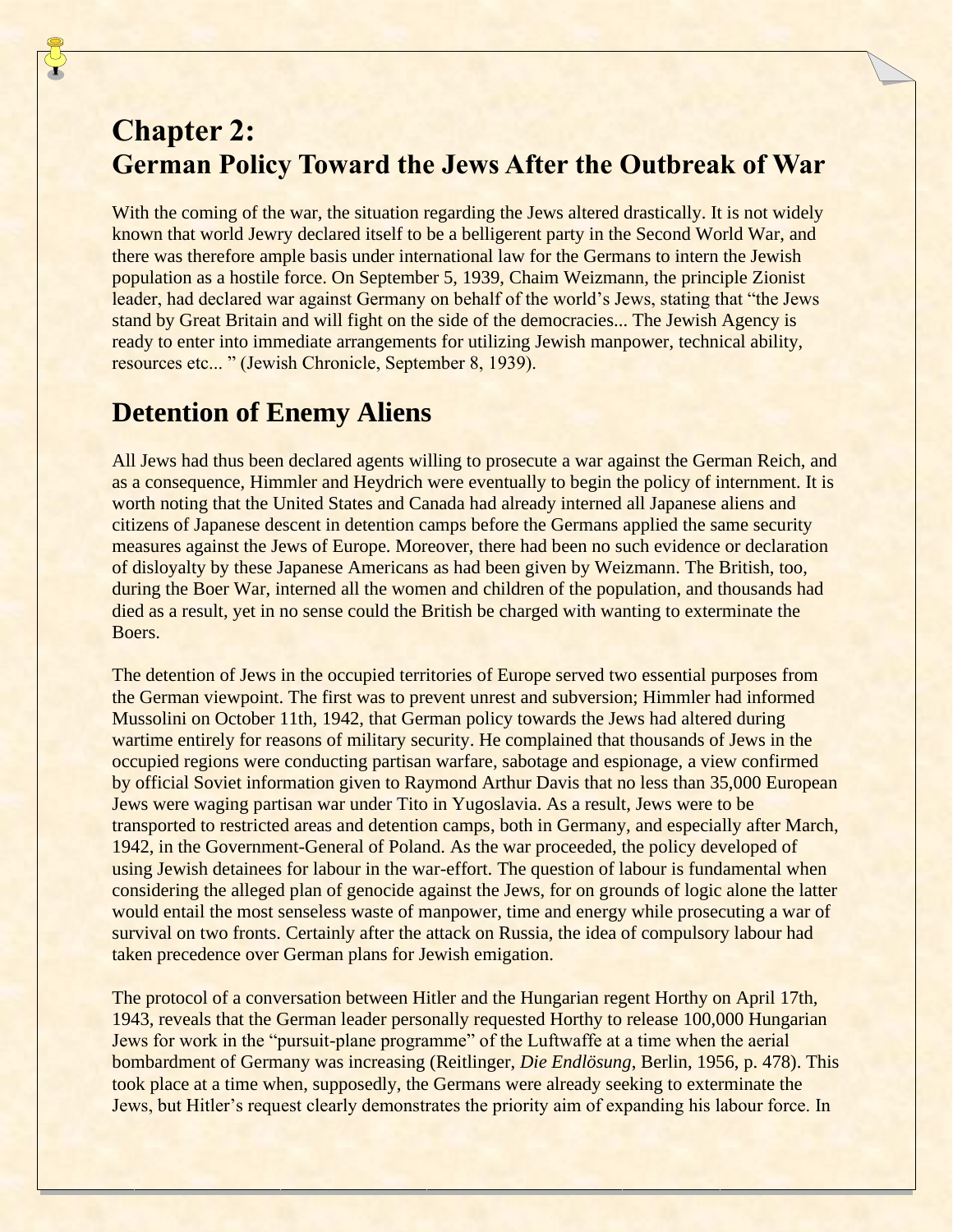harmony with this programme, concentration camps became, in fact, industrial complexes. At every camp where Jews and other nationalities were detained, there were. large industrial plants and factories supplying material for the German war-effort—the Buna rubber factory at Bergen-Belsen, for example, Buna and I. G. Farben Industrie at Auschwitz and the electrical firm of Siemens at Ravensbruck. In many cases, special concentration camp money notes were issued as payment for labour, enabling prisoners to buy extra rations from camp shops. The Germans were determined to obtain the maximum economic return from the concentration camp system, an object wholly at variance with any plan to exterminate millions of people in them. It was the function of the S.S. Economy and Administration Office, headed by Oswald Pohl, to see that the concentration camps became major industrial producers.

#### **Emigration Still Favoured**

Itis a remarkable fact, however, that well into the war period, the Germans continued to implement the policy of Jewish emigration. The fall of France in 1940 enabled the German Government to open serious negotiations with the French for the transfer of European Jews to Madagascar. A memorandum of August, 1942 from Luther, Secretary-of-State in the German Foreign Office, reveals that he had conducted these negotiations between July and December, 1940, when they were terminated by the French. A circular from Luther's department dated August 15th, 1940 shows that the details of the German plan had been worked out by Eichmann, for it is signed by his assistant, Dannecker. Eichmann had in fact been commissioned in August to draw up a detailed Madagascar Plan, and Dannecker was employed in research on Madagascar at the French Colonial Office (Reitlinger, *The Final Solution*, p. 77). The proposals of August 15th were that an inter-European bank was to finance the emigration of four million Jews throughout a phased programme.

Luther's 1942 memorandum shows that Heydrich had obtained Himmler's approval of this plan before the end of August and had also submitted it to Goering. It certainly met with Hitler's approval, for as early as June 17th, his interpreter, Schmidt, recalls Hitler observing to Mussolini that "One could found a State of Israel in Madagascar" (Schmidt, *Hitler's Interpreter*, London, 1951, p. 178). Although the French terminated the Madagascar negotiations in December, 1940, Poliakov, the director of the Centre of Jewish Documentation in Paris, admits that the Germans nevertheless pursued the scheme, and that Eichmann was still busy with it throughout 1941. Eventually, however, it was rendered impractical by the progress of the war, in particular by the situation after the invasion of Russia, and on February 10th, 1942, the Foreign Office was informed that the plan had been temporarily shelved. This ruling, sent to the Foreign Office by Luther's assistant, Rademacher, is of great importance, because it demonstrates conclusively that the term "Final Solution" meant only the emigration of Jews, and also that transportation to the eastern ghettos and concentration camps such as Auschwitz constituted nothing but an alternative plan of evacuation.

The directive reads: "The war with the Soviet Union has in the mean time created the possibility of disposing of other territories for the Final Solution. In consequence the Führer has decided that the Jews should be evacuated not to Madagascar but to the East. Madagascar need no longer therefore be considered in connection with the Final Solution" (Reitlinger, *ibid*. p. 79). The details of this evacuation had been discussed a month earlier at the Wannsee Conference in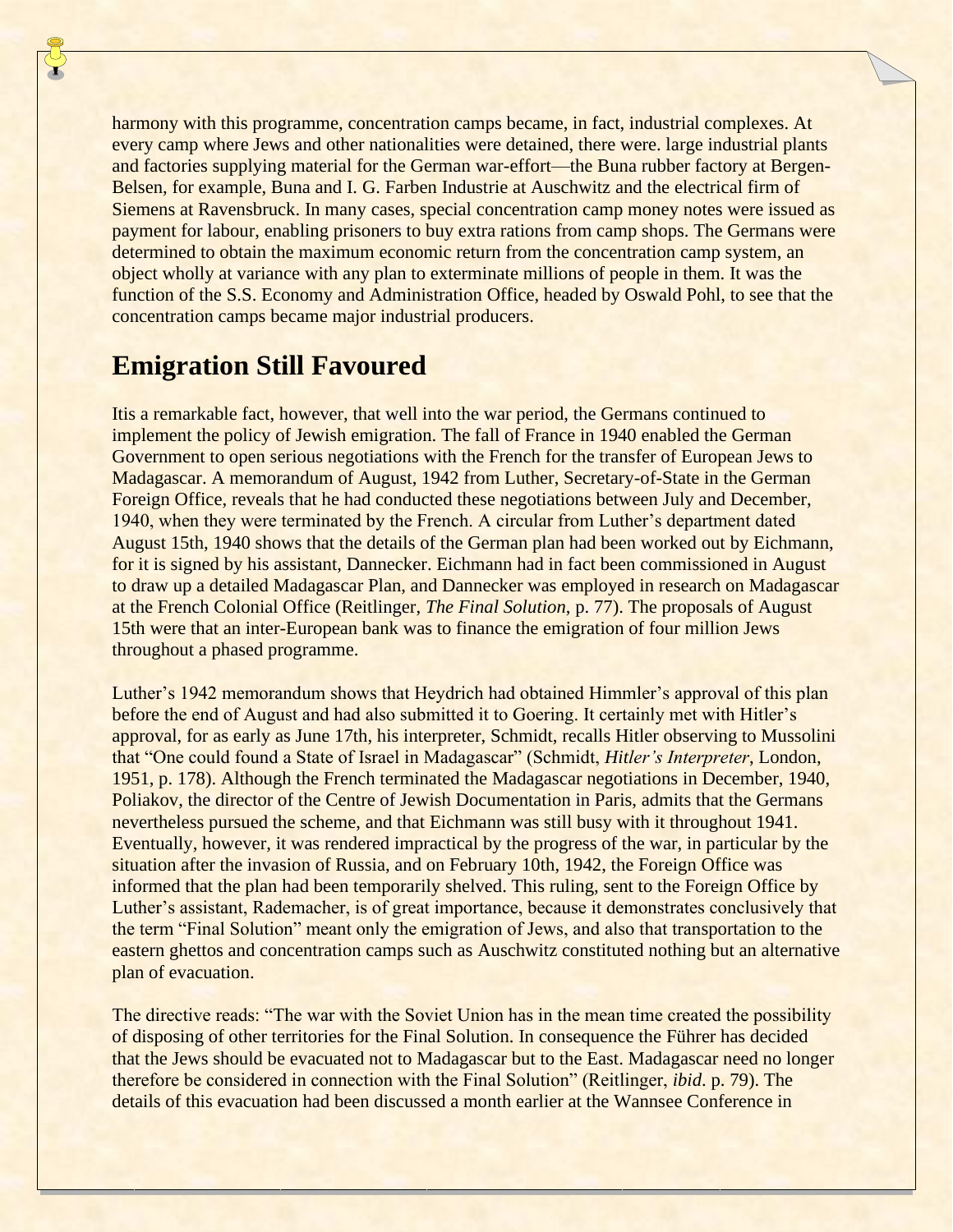Berlin, which we shall examine below. Reitlinger and Poliakov both make the entirely unfounded supposition that because the Madagascar Plan had been shelved, the Germans must necessarily have been thinking of "extermination". Only a month later, however, on March 7th, 1942, Goebbels wrote a memorandum in favour of the Madagascar Plan as a "final solution" of the Jewish question (Manvell & Frankl, *Dr. Goebbels*, London, 1960, p. 165). In the mean time he approved of the Jews being "concentrated in the East". Later Goebbels memoranda also stressed deportation to the East (i.e., the Government-General of Poland) and lay emphasis on the need for compulsory labour there; once the policy of evacuation to the East had been inaugurated, the use of Jewish labour became a fundamental part of the operation. It is perfectly clear from the foregoing that the term "Final Solution" was applied both to Madagascar and to the Eastern territories, and that therefore it meant only the deportation of the Jews. Even as late as May, 1944, the Germans were prepared to allow the emigration of one million European Jews from Europe.

An account of this proposal is given by Alexander Weissberg, a prominent Soviet Jewish scientist deported during the Stalin purges, in his book *Die Geschichte von Joel Brand* (Cologne, 1956). Weissberg, who spent the war in Cracow though he expected the Germans to intern him in a concentration camp, explains that on the personal authorisation of Himmler, Eichmann had sent the Budapest Jewish leader Joel Brand to Istanbul with an offer to the Allies to permit the transfer of one million European Jews in the midst of the war. (If the 'extermination' writers are to be believed, there were scarcely one million Jews left by May, 1944). The Gestapo admitted that the transportation involved would greatly inconvenience the German war-effort, but were prepared to allow it in exchange for 10,000 trucks to be used exclusively on the Russian front. Unfortunately, the plan came to nothing; the British concluded that Brand must be a dangerous Nazi agent and immediately imprisoned him in Cairo, while the Press denounced the offer as a Nazi trick. Winston Churchill, though orating to the effect that the treatment of the Hungarian Jews was probably "the biggest and most horrible crime ever committed in the whole history of the world", nevertheless told Chaim Weizmann that acceptance of the Brand offer was impossible, since it would be a betrayal of his Russian Allies. Although the plan was fruitless, it well illustrates that no one allegedly carrying out "thorough" extermination would permit the emigration of a million Jews, and it demonstrates, too, the prime importance placed by the Germans on the war-effort.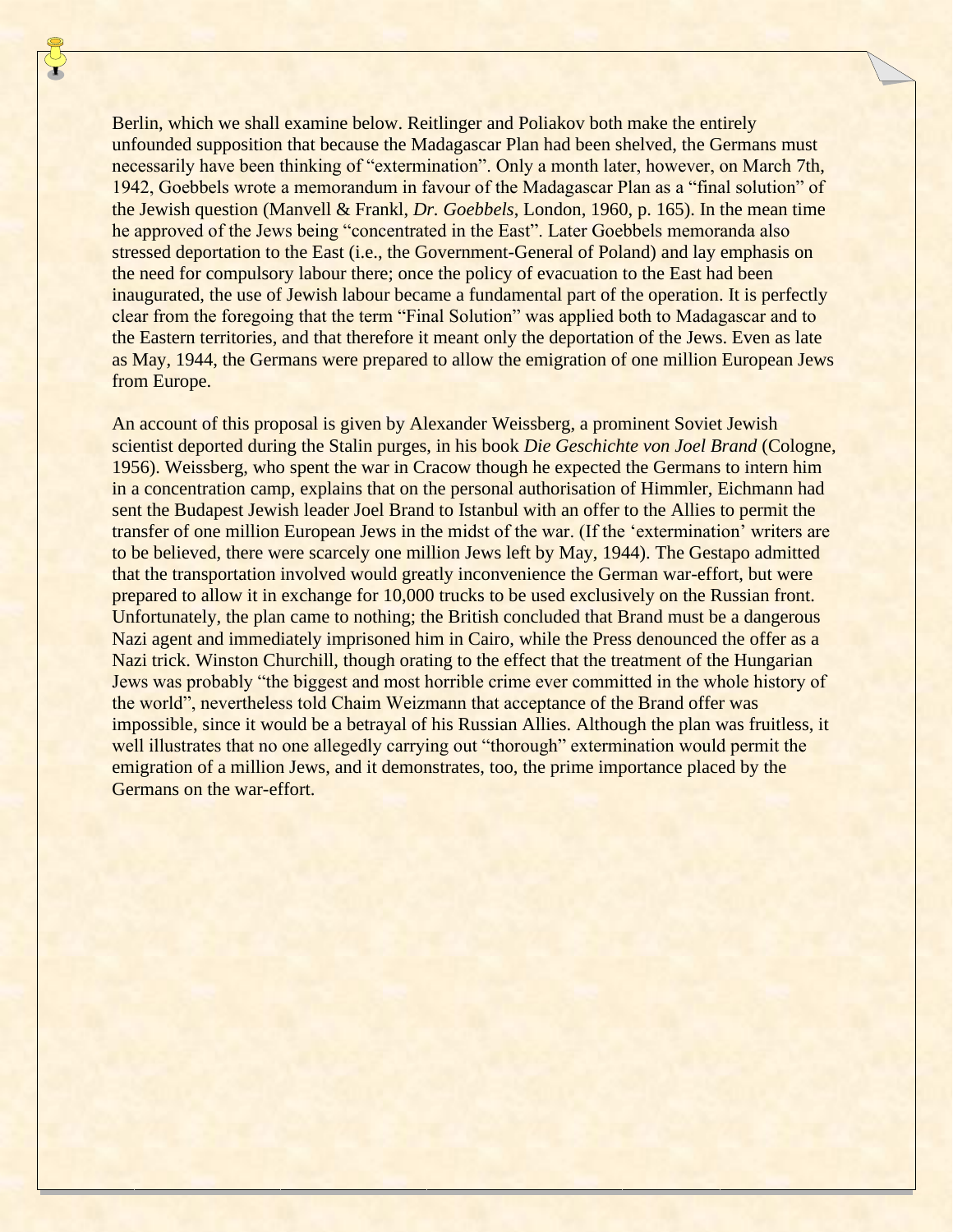# **Chapter 3: Population and Emigration**

Statistics relating to Jewish populations are not everywhere known in precise detail, approximations for various countries differing widely, and it is also unknown exactly how many Jews were deported and interned at any one time between the years 1939–1945. In general, however, what reliable statistics there are, especially those relating to emigration, are sufficient to show that not a fraction of six million Jews could have been exterminated. In the first place, this claim cannot remotely be upheld on examination of the European Jewish population figures. According to Chambers Encyclopaedia the total number of Jews living in pre-war Europe was 6,500,000. Quite clearly, this would mean that almost the entire number were exterminated. But the Baseler Nachrichten, a neutral Swiss publication employing available Jewish statistical data, establishes that between 1933 and 1945, 1,500,000 Jews emigrated to Britain, Sweden, Spain, Portugal, Australia, China, India, Palestine and the United States. This is confirmed by the Jewish journalist Bruno Blau, who cites the same figure in the New York Jewish paper *Aufbau*, August 13th, 1948. Of these emigrants, approximately 400,000 came from Germany before September 1939. This is acknowledged by the World Jewish Congress in its publication *Unity in Dispersion* (p. 377), which states that: "The majority of the German Jews succeeded in leaving Germany before the war broke out." In addition to the German Jews, 220,000 of the total 280,000 Austrian Jews had emigrated by September, 1939, while from March 1939 onwards the Institute for Jewish Emigration in Prague had secured the emigration of 260,000 Jews from former Czechoslovakia.

In all, only 360,000 Jews remained in Germany, Austria and Czechoslovakia after September, 1939. From Poland, an estimated 500,000 had emigrated prior to the outbreak of war. These figures mean that the number of Jewish emigrants from other European countries (France, the Netherlands, Italy, the countries of eastern Europe, etc.) was approximately 120,000. This exodus of Jews before and during hostilities, therefore, reduces the number of Jews in Europe to approximately 5,000,000. In addition to these emigrants, we must also include the number of Jews who fled to the Soviet Union after 1939, and who were later evacuated beyond reach of the German invaders. It will be shown below that the majority of these, about 1,250,000, were migrants from Poland. But apart from Poland, Reitlinger admits that 300,000 other European Jews slipped into Soviet territory between 1939 and 1941. This brings the total of Jewish emigrants to the Soviet Union to about 1,550,000. In Colliers magazine, June 9th, 1945, Freiling Foster, writing of the Jews in Russia, explained that "2,200,000 have migrated to the Soviet Union since 1939 to escape from the Nazis," but our lower estimate is probably more accurate. Jewish migration to the Soviet Union, therefore, reduces the number of Jews within the sphere of German occupation to around 3–1/2 million, approximately 3,450,000. From these should be deducted those Jews living in neutral European countries who escaped the consequences of the war. According to the *1942 World Almanac* (p. 594). the number of Jews living in Gibraltar, Britain, Portugal, Spain, Sweden, Switzerland, Ireland and Turkey was 413,128.

#### **Three Million Jews in Europe**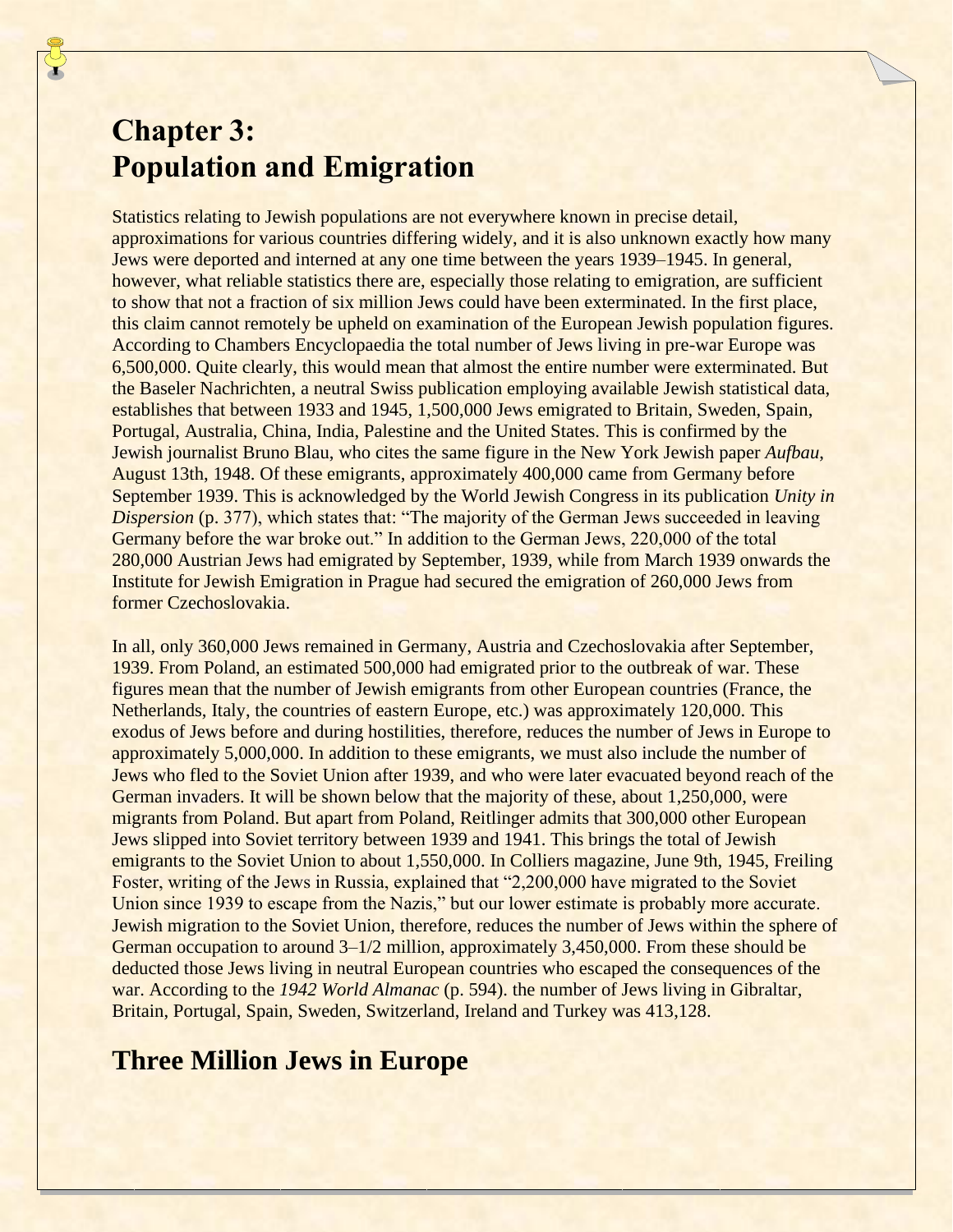A figure, consequently, of around 3 million Jews in German-occupied Europe is as accurate as the available emigration statistics will allow. Approximately the same number, however, can be deduced in another way if we examine statistics for the Jewish populations remaining in countries occupied by the Reich. More than half of those Jews who migrated to the Soviet Union after 1939 came from Poland. It is frequently claimed that the war with Poland added some 3 million Jews to the German sphere of influence and that almost the whole of this Polish Jewish population was "exterminated". This is a major factual error. The 1931 Jewish population census for Poland put the number of Jews at 2,732,600 (Reitlinger, *Die Endlösung*, p. 36). Reitlinger states that at least 1,170,000 of these were in the Russian zone occupied in the autumn of 1939, about a million of whom were evacuated to the Urals and south Siberia after the German invasion of June, 1941 (*ibid*. p. 50). As described above, an estimated 500,000 Jews had emigrated from Poland prior to the war.

Moreover, the journalist Raymond Arthur Davis, who spent the war in the Soviet Union, observed that approximately 250,000 had already fled from German-occupied Poland to Russia between 1939 and 1941 and were to be encountered in every Soviet province (*Odyssey through Hell*, N.Y., 1946). Subtracting these figures from the population of 2,732,600, therefore, and allowing for the normal population increase, no more than 1,100,000 Polish Jews could have been under German rule at the end of 1939. (*Gutachen des Instituts für Zeitgeschichte*, Munich, 1956, p. 80). To this number we may add the 360,000 Jews remaining in Germany, Austria and former Czechoslovakia (Bohemia-Moravia and Slovakia) after the extensive emigration from those countries prior to the war described above. Of the 320,000 French Jews, the Public Prosecutor representing that part of the indictment relating to France at the Nuremberg Trials, stated that 120,000 Jews were deported, though. Reitlinger estimates only about 50,000. Thus the total number of Jews under Nazi rule remains below two million. Deportations from the Scandinavian countries were few, and from Bulgaria none at all. When the Jewish populations of Holland (140,000), Belgium (40,000), Italy (50,000), Yugoslavia (55,000), Hungary (380,000) and Roumania (725,000) are included, the figure does not much exceed 3 million. This excess is due to the fact that the latter figures are pre-war estimates unaffected by emigration, which from these countries accounted for about 120,000 (*see above*). This cross-checking, therefore, confirms the estimate of approximately 3 million European Jews under German occupation.

## **Russian Jews Evacuated**

The precise figures concerning Russian Jews are unknown, and have therefore been the subject of extreme exaggeration. The Jewish statistician Jacob Leszczynski states that in 1939 there were 2,100,000 Jews living in future German-occupied Russia, i.e., western Russia. In addition, some 260,000 lived in the Baltic states of Estonia, Latvia and Lithuania. According to Louis Levine, President of the American Jewish Council for Russian Relief, who made a post-war tour of the Soviet Union and submitted a report on the status of Jews there, the majority of these numbers were evacuated east after the German armies launched their invasion. In Chicago, on October 30th, 1946, he declared that: "At the outset of the war, Jews were amongst the first evacuated from the western regions threatened by the Hitlerite invaders, and shipped to safety east of the Urals. Two million Jews were thus saved." This high number is confirmed by the Jewish journalist David Bergelson, who wrote in the Moscow Yiddish paper *Ainikeit*, December 5th, 1942, that "Thanks to the evacuation, the majority (80%) of the Jews in the Ukraine, White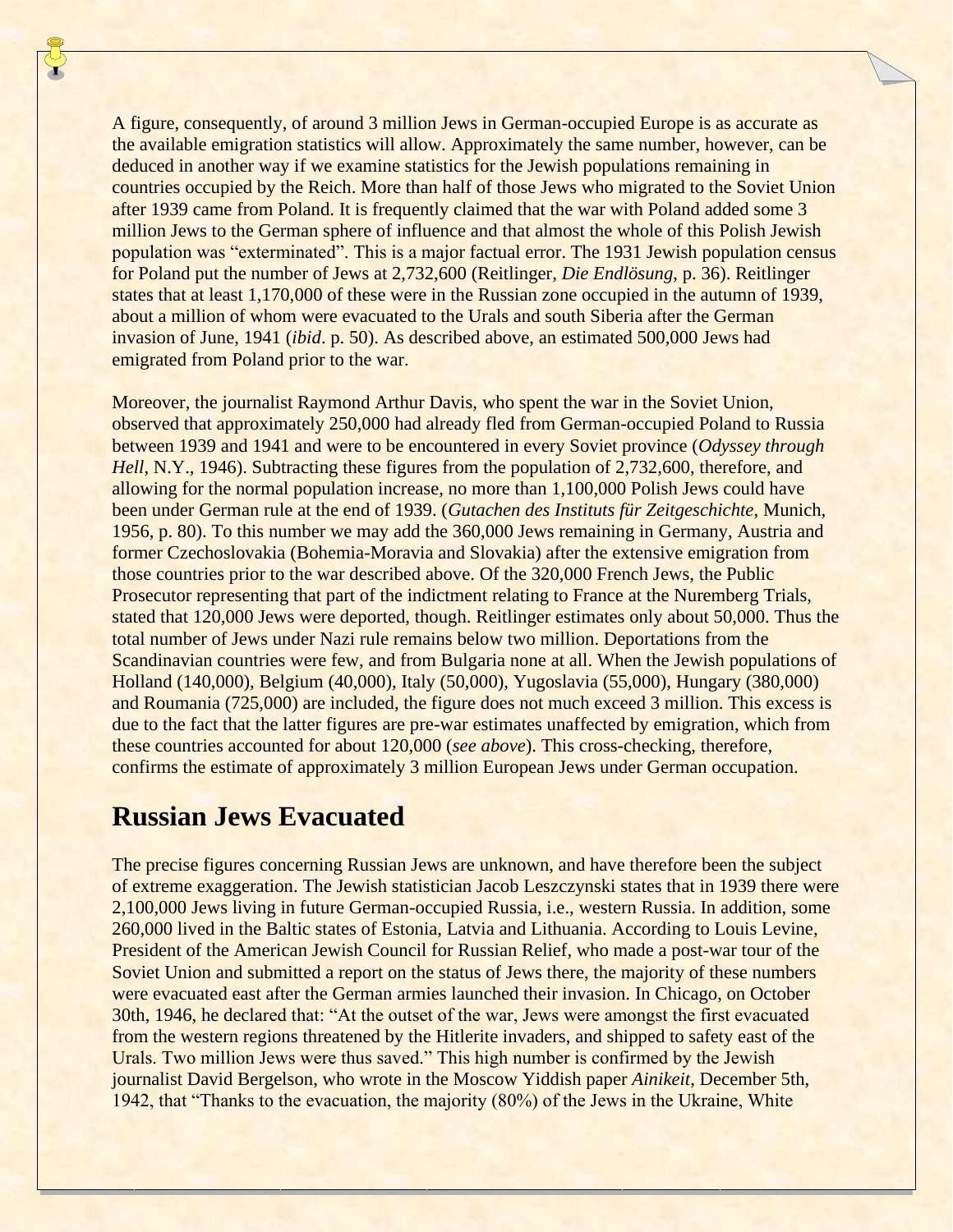Russia, Lithuania and Latvia before the arrival of the Germans were rescued." Reitlinger agrees with the Jewish authority Joseph Schechtmann, who admits that huge numbers were evacuated, though he estimates a slightly higher number of Russian and Baltic Jews left under German occupation, between 650,000 and 850,000 (Reitlinger, *The Final Solution*, p. 499). In respect of these Soviet Jews remaining in German territory, it will be proved later that in the war in Russia no more than one hundred thousand persons were killed by the German Action Groups as partisans and Bolshevik commissars, not all of whom were Jews. By contrast, the partisans themselves claimed to have murdered five times that number of German troops.

# **'Six Million' Untrue According to Neutral Swiss**

It is clear, therefore, that the Germans could not possibly have gained control over or exterminated anything like six million Jews. Excluding the Soviet Union, the number of Jews in Nazi-occupied Europe after emigration was scarcely more than 3 million, by no means all of whom were interned. To approach the extermination of even half of six milion would have meant the liquidation of every Jew living in Europe. And yet it is known that large numbers of Jews were alive in Europe after 1945. Philip Friedmann in *Their Brother's Keepers* (N.Y., 1957, p. 13), states that "at least a million Jews survived in the very crucible of the Nazi hell," while the official figure of the Jewish Joint Distribution Committee is 1,559,600. Thus, even if one accepts the latter estimate, the number of possible wartime Jewish deaths could not have exceeded a limit of one and a half million. Precisely this conclusion was reached by the reputable journal Baseler Nachrichten of neutral Switzerland. In an article entitled "*Wie hoch ist die Zahl der jüdischen Opfer?*" ("How high is the number of Jewish victims?", June 13th, 1946), it explained that purely on the basis of the population and emigration figures described above, a maximum of only one and a half million Jews could be numbered as casualties. Later on, however, it will be demonstrated conclusively that the number was actually far less, for the Baseler Nachrichten accepted the Joint Distribution Committee's figure of 1,559,600 survivors after the war, but we shall show that the number of claims for compensation by Jewish survivors is more than double that figure. This information was not available to the Swiss in 1946.

#### **Impossible Birth Rate**

Indisputable evidence is also provided by the post-war world Jewish population statistics. The World Almanac of 1938 gives the number of Jews in the world as 16,588,259. But after the war, the New York Times, February 22nd, 1948 placed the number of Jews in the world at a minimum of 15,600,000 and a maximum of 18,700,000. Quite obviously, these figures make it impossible for the number of Jewish war-time casualties to be measured in anything but thousands. 15–1/2 million in 1938 minus the alleged six million leaves nine million; the New York Times figures would mean, therefore, that the world's Jews produced seven million births, almost doubling their numbers, in the space of ten years. This is patently ridiculous. It would appear, therefore, that the great majority of the missing "six million" were in fact emigrants emigrants to European countries, to the Soviet Union and the United States before, during and after the war. And emigrants also, in vast numbers to Palestine during and especially at the end of the war. After 1945, boat-loads of these Jewish survivors entered Palestine illegally from Europe, causing considerable embarrassment to the British Government of the time; indeed, so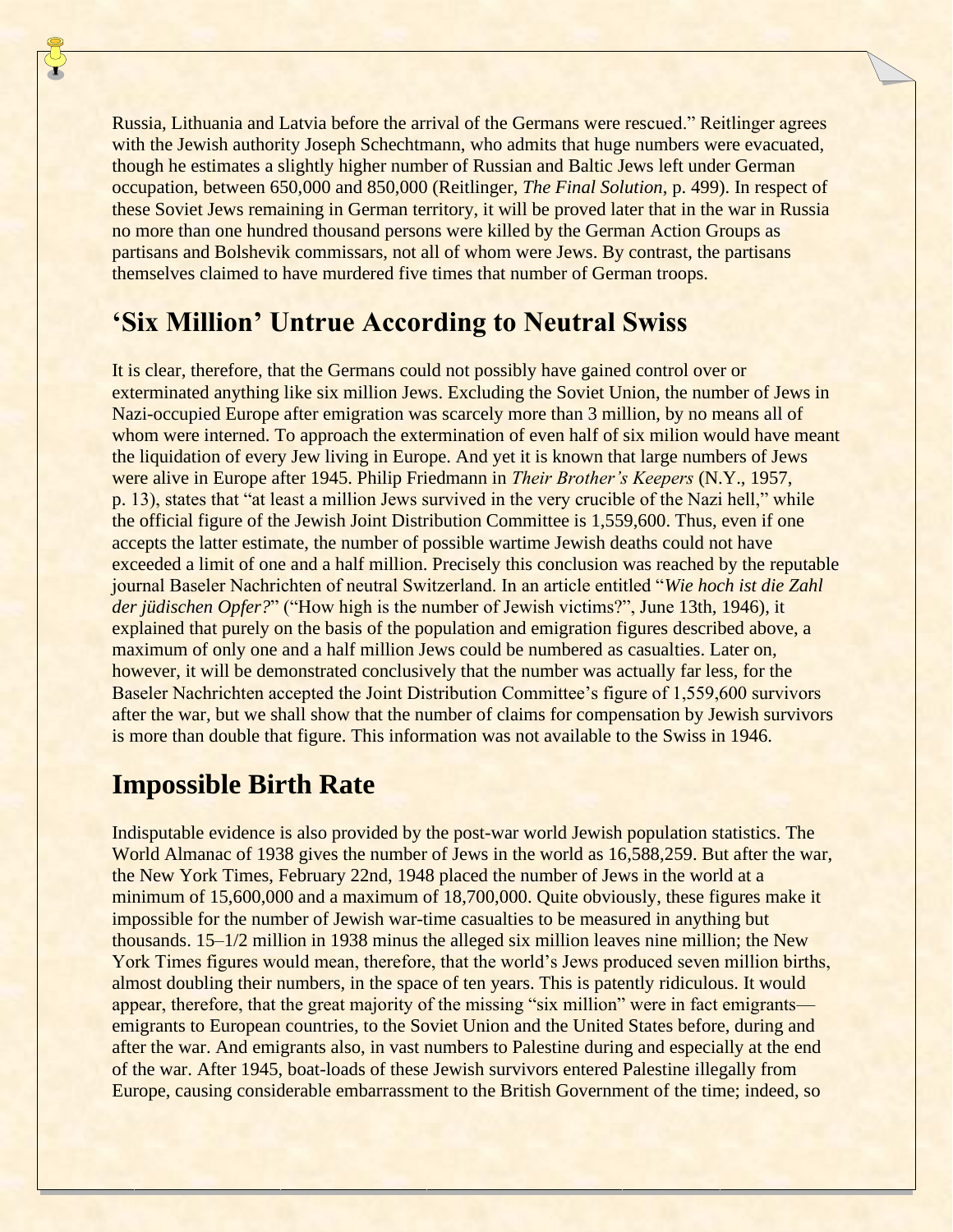great were the numbers that the H. M. Stationery Office publication No. 190 (November 5th, 1946) described them as "almost amounting to a second Exodus."

It was these emigrants to all parts of the world who had swollen the world Jewish population to between 15 and 18 millions by 1948, and probably the greatest part of them were emigrants to the United States who entered in violation of the quota laws. On August 16th, 1963 David Ben Gurion, President of Israel, stated that although the official Jewish population of America was said to be 5,600,000, "the total number would not be estimated too high at 9,000,000" (*Deutsche Wochenzeitung*, November 23rd, 1963). The reason for this high figure is underlined by Albert Maisal in his article "Our Newest Americans" (Readers Digest, January, 1957), for he reveals that "Soon after World War II, by Presidential decree, 90 per cent of all quota visas for central and eastern Europe were issued to the uprooted." Reprinted on this page is just one extract from hundreds that regularly appear in the obituary columns of *Aufbau*, the Jewish American weekly published in New York (June 16th, 1972). It shows how Jewish emigrants to the United States subsequently changed their names; their former names when in Europe appear in brackets. For example, as below: Arthur Kingsley (formerly Dr. Königsberger of Frankfurt). Could it be that some or all of these people whose names are 'deceased' were included in the missing six million of Europe?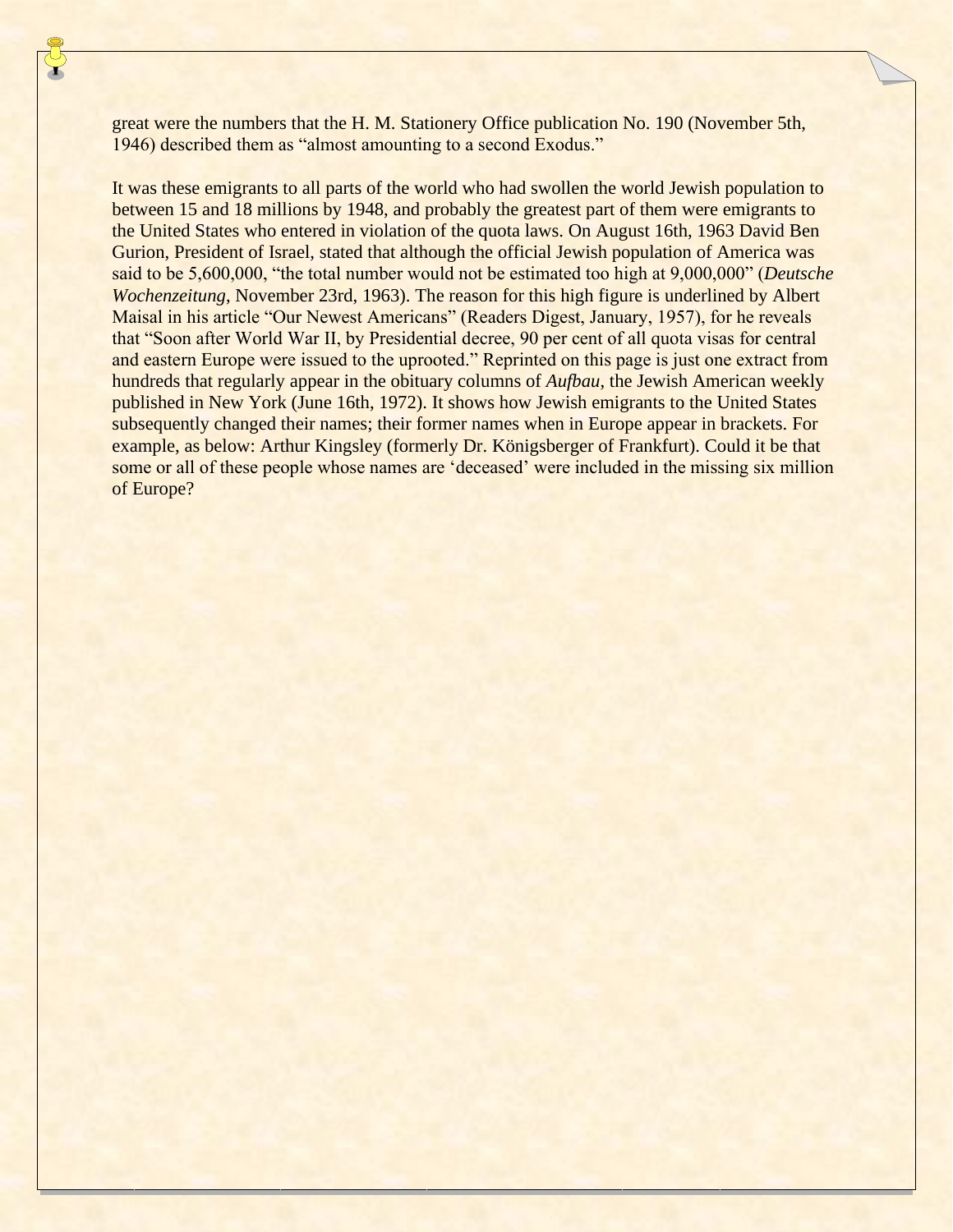# **Chapter 4: The Six Million - Documentary Evidence**

From the foregoing it would seem certain that the figure of six million murdered Jews amounts to nothing more than a vague compromise between several quite baseless estimates; there is not a shred of documentary evidence for it that is trustworthy. Occasionally, writers narrow it down to give a disarming appearance of authenticity. Lord Russell of Liverpool, for example, in his *The Scourge of the Swastika* (London, 1954) claimed that "not less than five million" Jews died in German concentration camps, having satisfied himself that he was somewhere between those who estimated 6 million and those who preferred 4 million. But, he admitted, "the real number will never be known." If so, it is difficult to know how he could have asserted "not less than five million." The Joint Distribution Committee favours 5,012,000, but the Jewish "expert" Reitlinger suggests a novel figure of 4,192,200 "missing Jews" of whom an estimated one third died of natural causes. This would reduce the number deliberately "exterminated" to 2,796,000. However, Dr. M. Perlzweig, the New York delegate to a World Jewish Congress press conference held at Geneva in 1948 stated: "The price of the downfall of National Socialism and Fascism is the fact that seven million Jews lost their lives thanks to cruel Anti-Semitism." In the Press and elsewhere, the figure is often casually lifted to eight million or sometimes even nine million. As we have proved in the previous chapter, none of these figures are in the remotest degree plausible, indeed, they are ridiculous.

#### **Fantastic Exaggerations**

So far as is known, the first accusation against the Germans of the mass murder of Jews in wartime Europe was made by the Polish Jew Rafael Lemkin in his book Axis Rule in Occupied Europe, published in New York in 1943. Somewhat coincidentally, Lemkin was later to draw up the U.N. Genocide Convention, which seeks to outlaw "racialism". His book claimed that the Nazis had destroyed millions of Jews, perhaps as many as six millions. This, by 1943, would have been remarkable indeed, since the action was allegedly started only in the summer of 1942. At such a rate, the entire world Jewish population would have been exterminated by 1945. After the war, propaganda estimates spiralled to heights even more fantastic. Kurt Gerstein, an anti-Nazi who claimed to have infiltrated the S.S., told the French interrogator Raymond Cartier that he knew that no less than forty million concentration camp internees had been gassed. In his first signed memorandum of April 26th, 1945, he reduced the figure to 25 million, but even this was too bizarre for French Intelligence and in his second memorandum, signed at Rottweil on May 4th, 1945, he brought the figure closer to the six million preferred at the Nuremberg Trials.

Gerstein's sister was congenitally insane and died by euthanasia, which may well suggest a streak of mental instability in Gerstein himself. He had, in fact, been convicted in 1936 of sending eccentric mail through the post. After his two "confessions" he hanged himself at Cherche Midi prison in Paris. Gerstein alleged that during the war he passed on information concerning the murder of Jews to the Swedish Government through a German baron but for some inexplicable reason his report was "filed away and forgotten". He also claimed that in August, 1942 he informed the Papal *nuncio* in Berlin about the whole "extermination programme", but the reverend person merely told him to "Get out." The Gerstein statements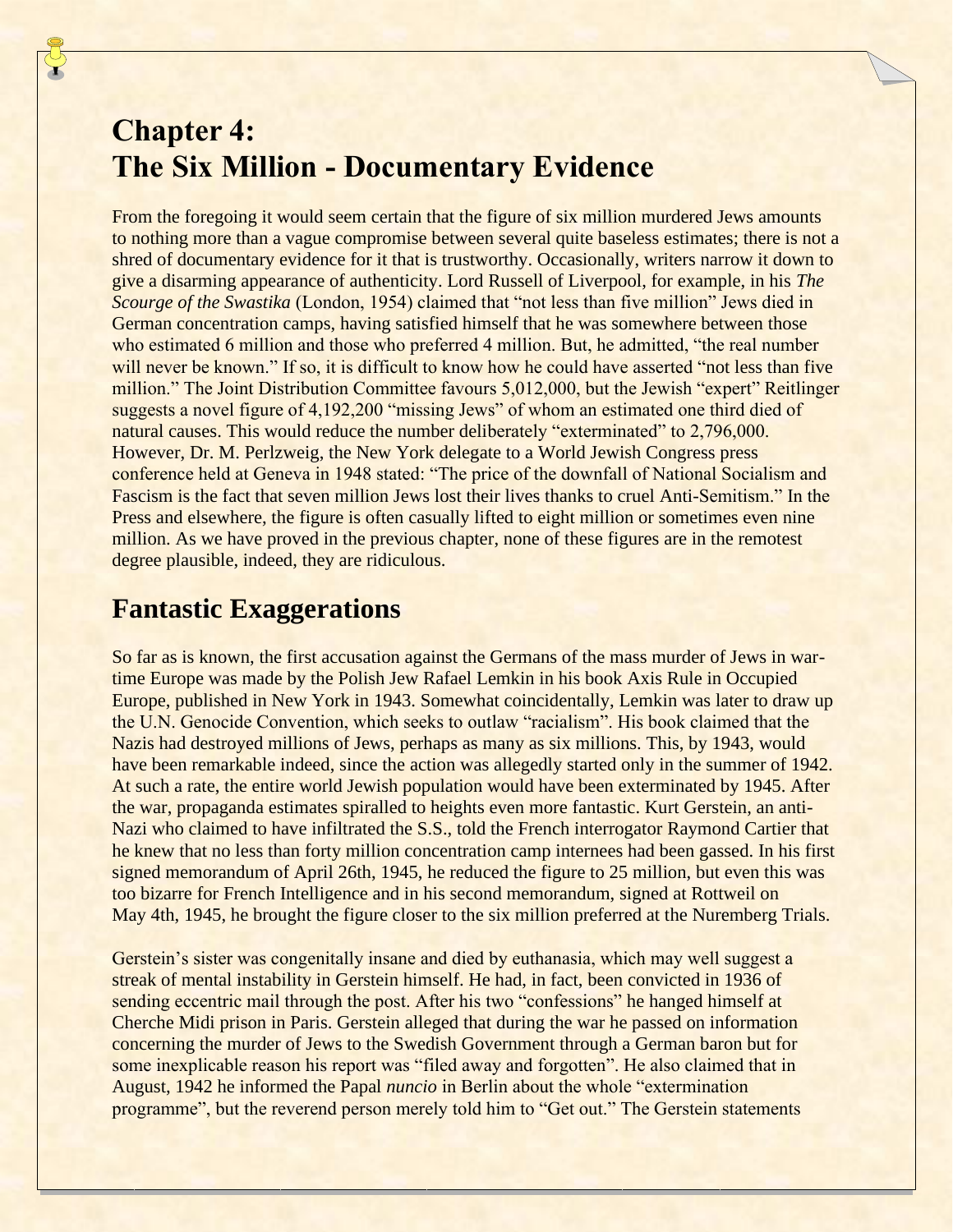abound with claims to have witnessed the most gigantic mass executions (twelve thousand in a single day at Belzec), while the second memorandum describes a visit by Hitler to a concentration camp in Poland on June 6th, 1942 which is known never to have taken place. Gerstein's fantastic exaggerations have done little but discredit the whole notion of mass extermination. Indeed, Evangelical Bishop Wilhelm Dibelius of Berlin denounced his memoranda as "Untrustworthy" (H. Rothfels, "*Augenzeugenbericht zu den Massenvergasungen*" in *Vierteljahrshefte für Zeitgeschichte*, April, 1953).

It is an incredible fact, however, that in spite of this denunciation, the German Government in 1955 issued an edition of the second Gerstein memorandum for distribution in German schools (*Dokumentation zur Massenvergasung*, Bonn, 1955). In it they stated that Dibelius placed his special confidence in Gerstein and that the memoranda were "valid beyond any doubt." This is a striking example of the way in which the baseless charge of genocide by the Nazis is perpetuated in Germany, and directed especially to the youth.

The story of six million Jews exterminated during the war was given final authority at the Nuremberg Trials by the statement of Dr. Wilhelm Hoettl. He had been an assistant of Eichmann's, but was in fact a rather strange person in the service of American Intelligence who had written several books under the pseudonym of Walter Hagen. Hoettl also worked for Soviet espionage, collaborating with two Jewish emigrants from Vienna, Perger and Verber, who acted as U.S. officers during the preliminary inquiries of the Nuremberg Trials. It is remarkable that the testimony of this highly dubious person Hoettl is said to constitute the only "proof" regarding the murder of six million Jews. In his affidavit of November 26th, 1945 he stated, not that he knew but that Eichmann had "told him" in August 1944 in Budapest that a total of 6 million Jews had been exterminated. Needless to say, Eichmann never corroborated this claim at his trial. Hoettl was working as an American spy during the whole of the latter period of the war, and it is therefore very odd indeed that he never gave the slightest hint to the Americans of a policy to murder Jews, even though he worked directly under Heydrich and Eichmann.

#### **Absence Of Evidence**

It should be emphasised straight away that there is not a single document in existence which proves that the Germans intended to, or carried out, the deliberate murder of Jews. In Poliakov and Wulf's *Das Dritte Reich und die Juden: Dokumente und Aufsätze* (Berlin, 1955), the most that they can assemble are statements extracted after the war from people like Hoettl, Ohlendorf and Wisliceny, the latter under torture in a Soviet prison. In the absence of any evidence, therefore, Poliakov is forced to write: "The three or four people chiefly involved in drawing up the plan for total extermination are dead, and no documents survive." This seems very convenient. Quite obviously, both the plan and the "three or four" people are nothing but nebulous assumptions on the part of the writer, and are entirely unprovable. The documents which do survive, of course, make no mention at all of extermination, so that writers like Poliakov and Reitlinger again make the convenient assumption that such orders were generally "verbal".

Though lacking any documentary proof, they assume that a plan to murder Jews must have originated in 1941, coinciding with the attack on Russia. Phase one of the plan is alleged to have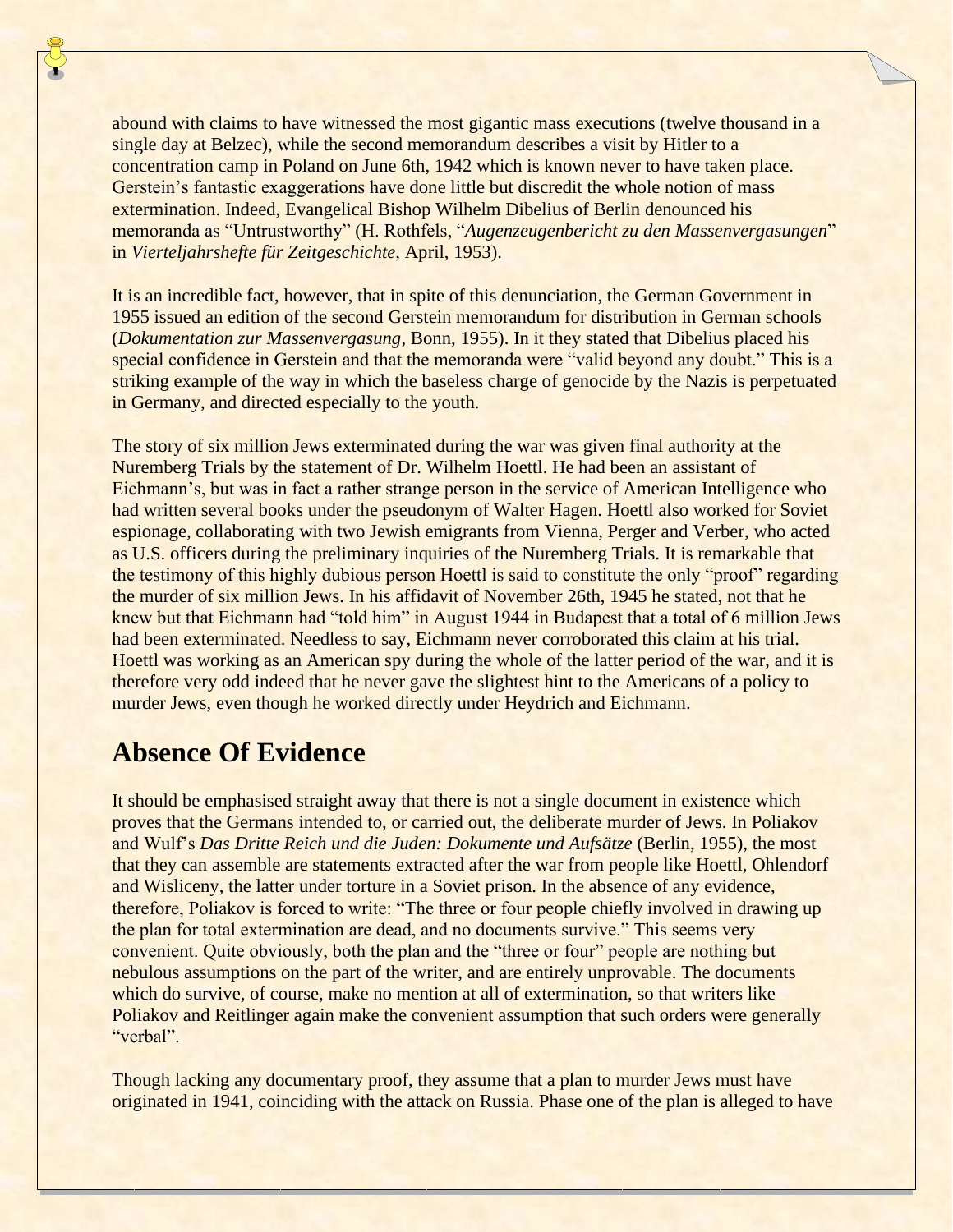involved the massacre of Soviet Jews, a claim we shall disprove later. The rest of the programme is supposed to have begun in March 1942, with the deportation and concentration of European Jews in the eastern camps of the Polish Government-General, such as the giant industrial complex at Auschwitz near Cracow. The fantastic and quite groundless assumption throughout is that transportation to the East, supervised by Eichmann's department, actually meant immediate extermination in ovens on arrival. According to Manvell and Frankl (*Heinrich Himmler*, London, 1965), the policy of genocide "seems to have been arrived at" after "secret discussions" between Hitler and Himmler (p. 118), though they fail to prove it.

Reitlinger and Poliakov guess along similar "verbal" lines, adding that no one else was allowed to be present at these discussions, and no records were ever kept of them. This is the purest invention, for there is not a shred of evidence that even suggests such outlandish meetings took place. William Shirer, in his generally wild and irresponsible book *The Rise and Fall of the Third Reich*, is similarly muted on the subject of documentary proof. He states weakly that Hitler's supposed order for the murder of Jews "apparently was never committed to paper—at least no copy of it has yet been unearthed. It was probably given verbally to Goering, Himmler and Heydrich, who passed it down..." (p. 1148). A typical example of the kind of "proof" quoted in support of the extermination legend is given by Manvell and Frankl. They cite a memorandum of 31st July, 1941 sent by Goering to Heydrich, who headed the Reich Security Head Office and was Himmler's deputy. Significantly, the memorandum begins: "Supplementing the task that was assigned to you on 24th January, 1939, to solve the Jewish problem by means of emigration and evacuation in the best possible way according to present conditions. . . ."

The supplementary task assigned in the memorandum is a "total solution (*Gesamtlösung*) of the Jewish question within the area of German influence in Europe," which the authors admit means concentration in the East, and it requests preparations for the "organisational, financial and material matters" involved. The memorandum then requests a future plan for the "desired final solution" (*Endlösung*), which clearly refers to the ideal and ultimate scheme of emigration and evacuation mentioned at the beginning of the directive. No mention whatever is made of murdering people, but Manvell and Frankl assure us that this is what the memorandum is really about. Again, of course, the "true nature" of the final as distinct from the total solution "was made known to Heydrich by Goering verbally" (*ibid*., p. 118). The convenience of these "verbal" directives issuing back and forth is obvious.

### **The Wannsee Conference**

The final details of the plan to exterminate Jews were supposed to have been made at a conference at Gross Wannsee in Berlin on 20th January, 1942, presided over by Heydrich (Poliakov, *Das Dritte Reich und die Juden*, p. 120 ff; Reitlinger, *The Final Solution*, p. 95 ff). Officials of all German Ministries were present, and Müller and Eichmann represented Gestapo Head Office. Reitlinger and Manvell and Frankl consider the minutes of this conference to be their trump card improving the existence of a genocide plan, but the truth is that no such plan was even mentioned, and what is more, they freely admit this. Manvell and Frankl explain it away rather lamely by saying that "The minutes are shrouded in the form of officialdom that cloaks the real significance of the words and terminology that are used" (*The Incomparable*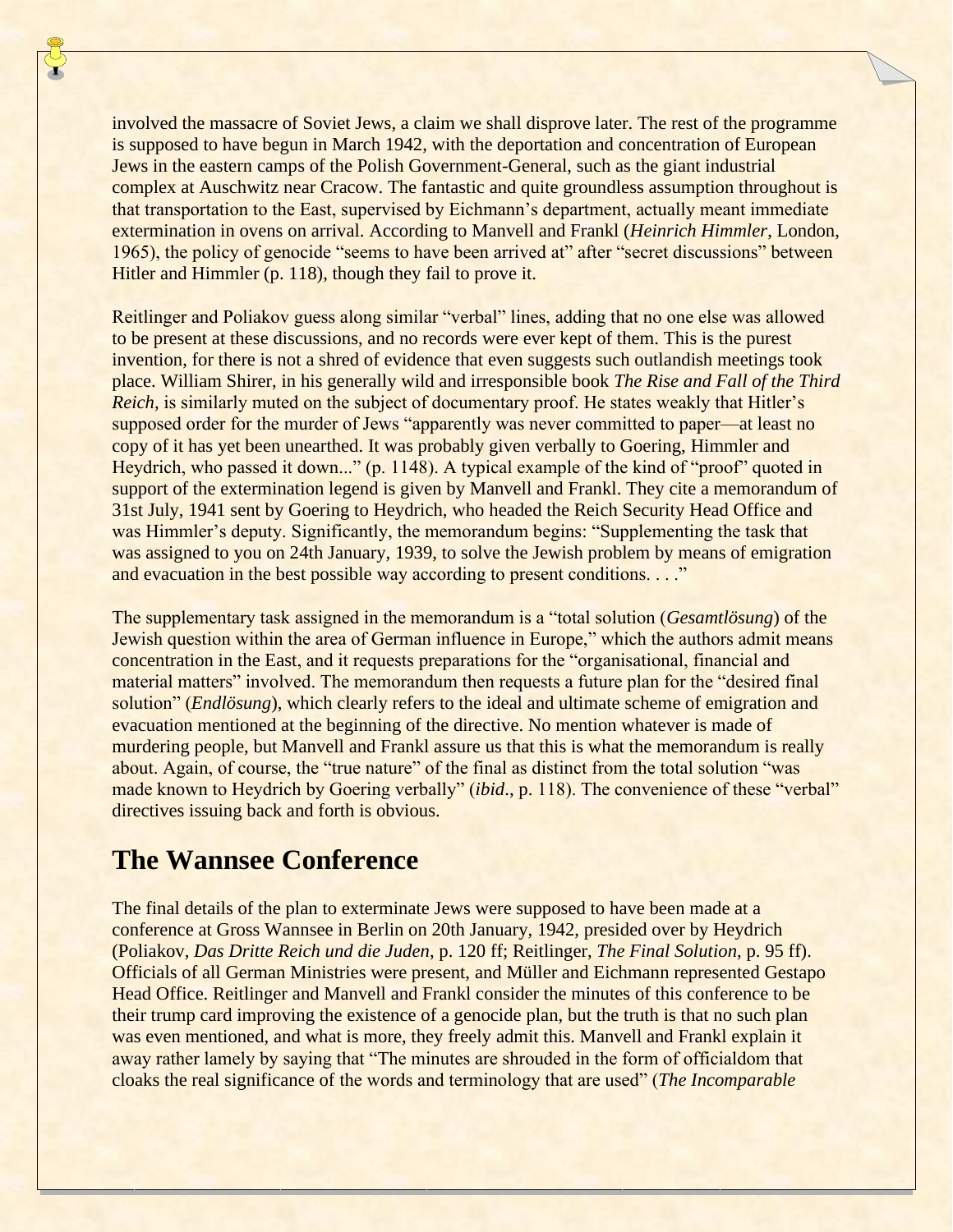*Crime*, London, 1967, p. 46), which really means that they intend to interpret them in their own way.

What Heydrich actually said was that, as in the memorandum quoted above, he had been commissioned by Goering to arrange a solution to the Jewish problem. He reviewed the history of Jewish emigration, stated that the war had rendered the Madagascar project impractical, and continued: "The emigration programme has been replaced now by the evacuation of Jews to the east as a further possible solution, in accordance with the previous authorisation of the Führer." Here, he explained, their labour was to be utilised. All this is supposed to be deeply sinister, and pregnant with the hidden meaning that the Jews were to be exterminated, though Prof. Paul Rassinier, a Frenchman interned at Buchenwald who has done sterling work in refuting the myth of the Six Million, explains that it means precisely what it says, i.e., the concentration of the Jews for labour in the immense eastern ghetto of the Polish Government-General. "There they were to wait until the end of the war, for the re-opening of international discussions which would decide their future. This decision was finally reached at the interministerial Berlin-Wannsee conference…" (Rassinier, *Le Véritable Proces Eichmann*, p. 20). Manvell and Frankl, however, remain undaunted by the complete lack of reference to extermination. At the Wannsee conference, they write, "Direct references to killing were avoided, Heydrich favouring the term Arbeitseinsatz im Osten (labour assignment in the East)" (*Heinrich Himmler*, p. 209). Why we should not accept *labour assignment in the East* to mean labour assignment in the East is not explained. According to Reitlinger and others, innumerable directives actually specifying extermination then passed between Himmler, Heydrich, Eichmann and commandant Hoess in the subsequent months of 1942, but of course, "none have survived".

#### **Twisted Words And Groundless Assumptions**

The complete lack of documentary evidence to support the existence of an extermination plan has led to the habit of re-interpreting the documents that do survive. For example, it is held that a document concerning deportation is not about deportation at all, but a cunning way of talking about extermination. Manvell and Frankl state that "various terms were used to camouflage genocide. These included *Aussiedlung* (desettlement) and *Abbeförderung* (removal)" (*ibid*., p. 265). Thus, as we have seen already, words are no longer assumed to mean what they say if they prove too inconvenient. This kind of thing is taken to the most incredible extremes, such as their interpretation of Heydrich's directive for labour assignment in the East. Another example is a reference to Himmler's order for sending deportees to the East, "that is, having them killed" (*ibid*., p. 251). Reitlinger, equally at a loss for evidence, does exactly the same, declaring that from the "circumlocutionary" words of the Wannsee conference it is obvious that "the slow murder of an entire race was intended" (*ibid*., p. 98). A review of the documentary situation is important, because it reveals the edifice of guesswork and baseless assumptions upon which the extermination legend is built. The Germans had an extraordinary propensity for recording everything on paper in the most careful detail, yet among the thousands of captured documents of the S.D. and Gestapo, the records of the Reich Security Head Office, the files of Himmler's headquarters and Hitler's own war directives there is not a single order for the extermination of Jews or anyone else. It will be seen later that this has, in fact, been admitted by the World Centre of Contemporary Jewish Documentation at Tel-Aviv. Attempts to find "veiled allusions" to genocide in speeches like that of Himmler's to his S.S. Obergruppenführers at Posen in 1943 are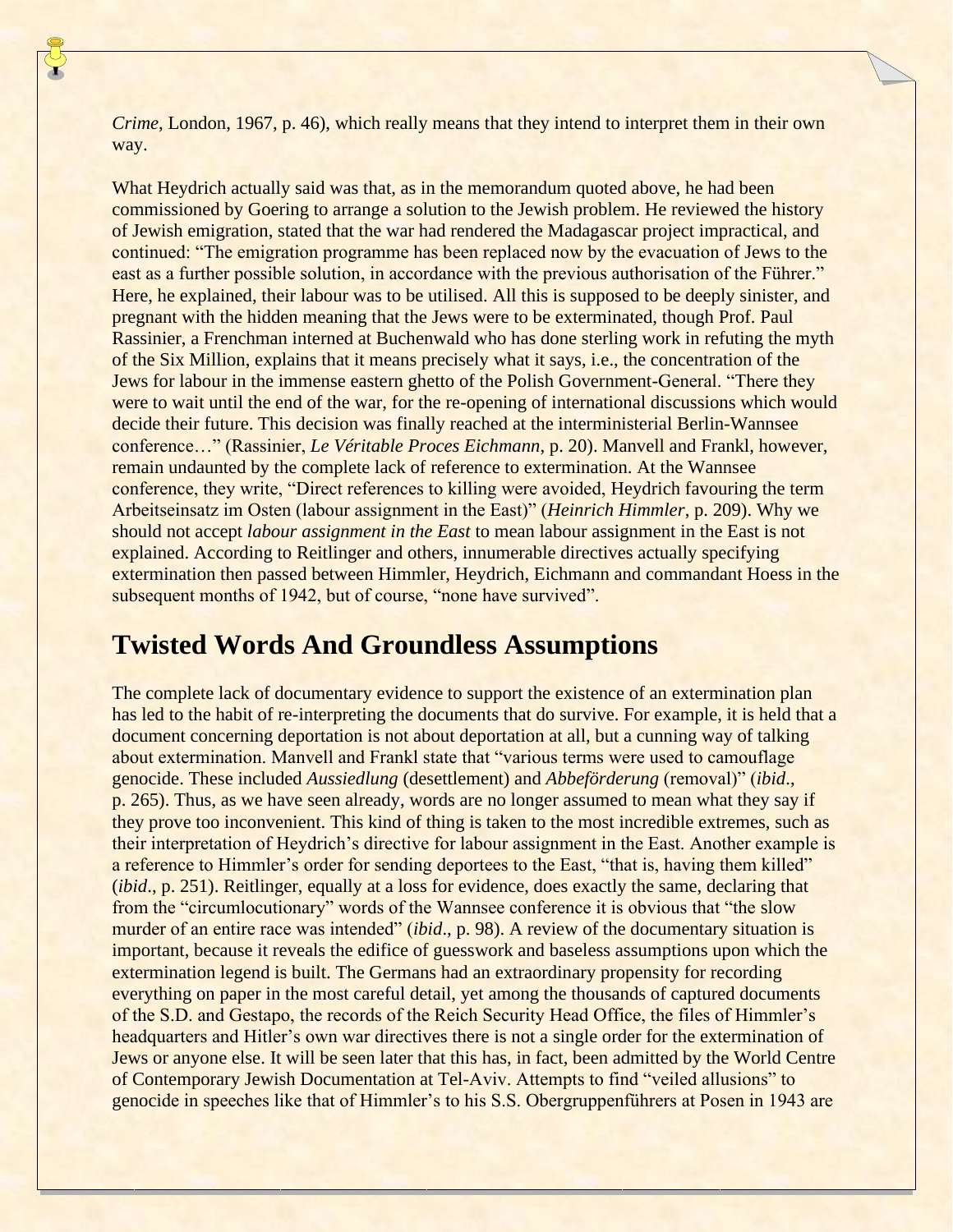likewise quite hopeless. Nuremberg statements extracted after the war, invariably under duress, are examined in the following chapter.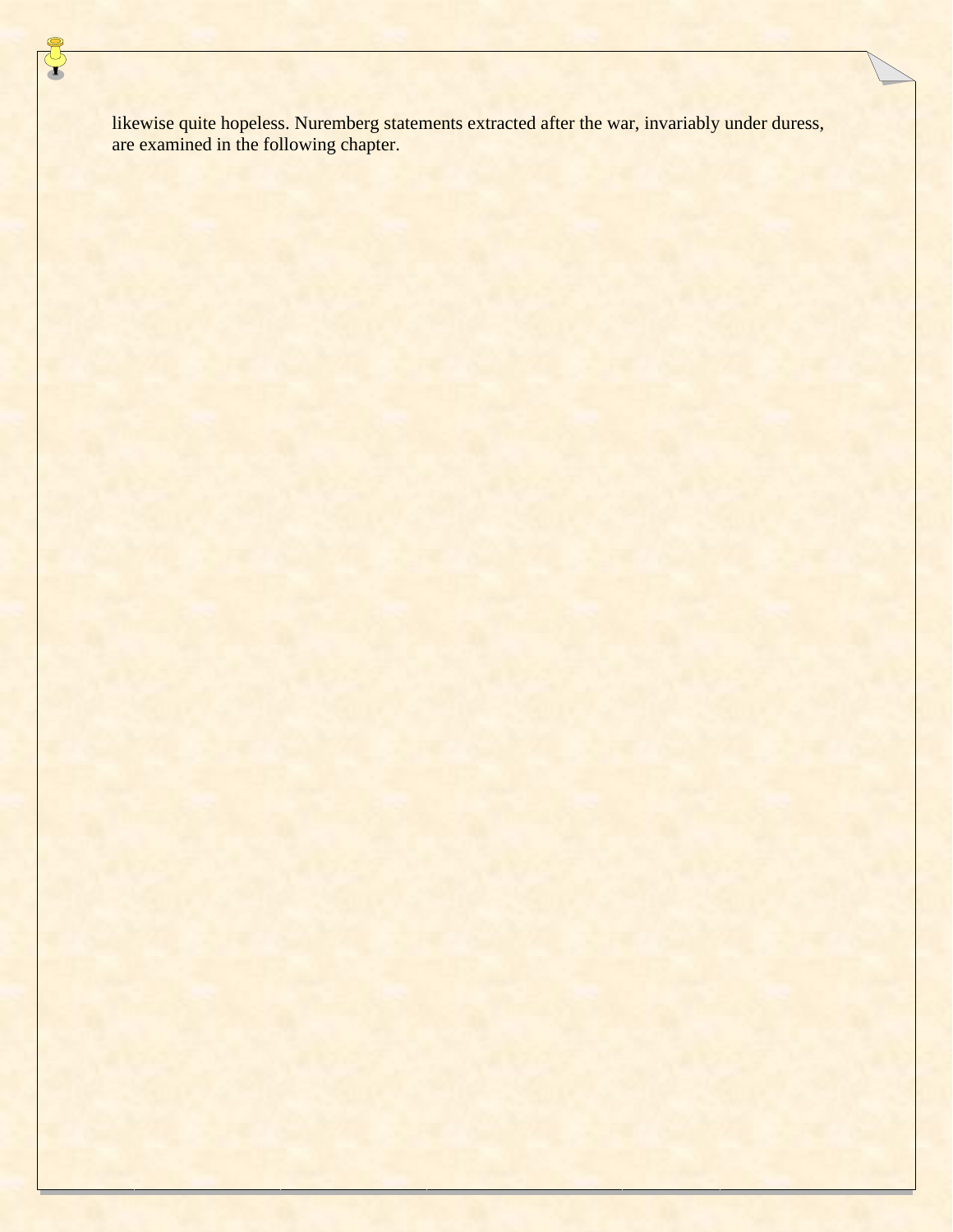# **Chapter 5: The Nuremberg Trials**

The story of the Six Million was given judicial authority at the Nuremberg Trials of German leaders between 1945 and 1949, proceedings which proved to be the most disgraceful legal farce in history. For a far more detailed study of the iniquities of these trials, which as Field Marshal Montgomery said, made it a crime to lose a war, the reader is referred to the works cited below, and particularly to the outstanding book *Advance to Barbarism* (Nelson, 1953), by the distinguished English jurist, F. J. P. Veale. From the very outset, the Nuremberg Trials proceeded on the basis of gross statistical errors. In his speech of indictment on November 20th, 1945, Mr. Sidney Alderman declared that there had been 9,600,000 Jews living in German occupied Europe. Our earlier study has shown this figure to be wildly inaccurate. It is arrived at (a) by completely ignoring all Jewish emigration between 1933 and 1945, and (b) by adding all the Jews of Russia, including the two million or more who were never in German-occupied territory. The same inflated figure, slightly enlarged to 9,800,000, was produced again at the Eichmann Trial in Israel by Prof. Shalom Baron. The alleged Six Million victims first appeared as the foundation for the prosecution at Nuremberg, and after some dalliance with ten million or more by the Press at the time, it eventually gained international popularity and acceptance. It is very significant, however, that, although this outlandish figure was able to win credence in the reckless atmosphere of recrimination in 1945, it had become no longer tenable by 1961, at the Eichmann Trial. The Jerusalem court studiously avoided mentioning the figure of Six Million, and the charge drawn up by Mr. Gideon Haussner simply said "some" millions.

# **Legal Principles Ignored**

Should anyone be misled into believing that the extermination of the Jews was "proved" at Nuremberg by "evidence", he should consider the nature of the Trials themselves, based as they were on a total disregard of sound legal principles of any kind. The accusers acted as prosecutors, judges and executioners; "guilt" was assumed from the outset. (Among the judges, of course, were the Russians, whose numberless crimes included the massacre of 15,000 Polish officers, a proportion of whose bodies were discovered by the Germans at Katyn Forest, near Smolensk. The Soviet Prosecutor attempted to blame this slaughter on the German defendants). At Nuremberg, *ex post facto* legislation was created, whereby men were tried for "crimes" which were only declared crimes after they had been allegedly committed. Hitherto it had been the most basic legal principle that a person could only be convicted for infringing a law that was in force at the time of the infringement.

"*Nulla Poena Sine Lege*." The Rules of Evidence, developed by British jurisprudence over the centuries in order to arrive at the truth of a charge with as much certainty as possible, were entirely disregarded at Nuremberg. It was decreed that "the Tribunal should not be bound by technical rules of evidence" but could admit "any evidence which it deemed to have probative value," that is, would support a conviction. In practise, this meant the admittance of hearsay evidence and documents, which in a normal judicial trial are always rejected as untrustworthy. That such evidence was allowed is of profound significance, because it was one of the principal methods by which the extermination legend was fabricated through fraudulent "written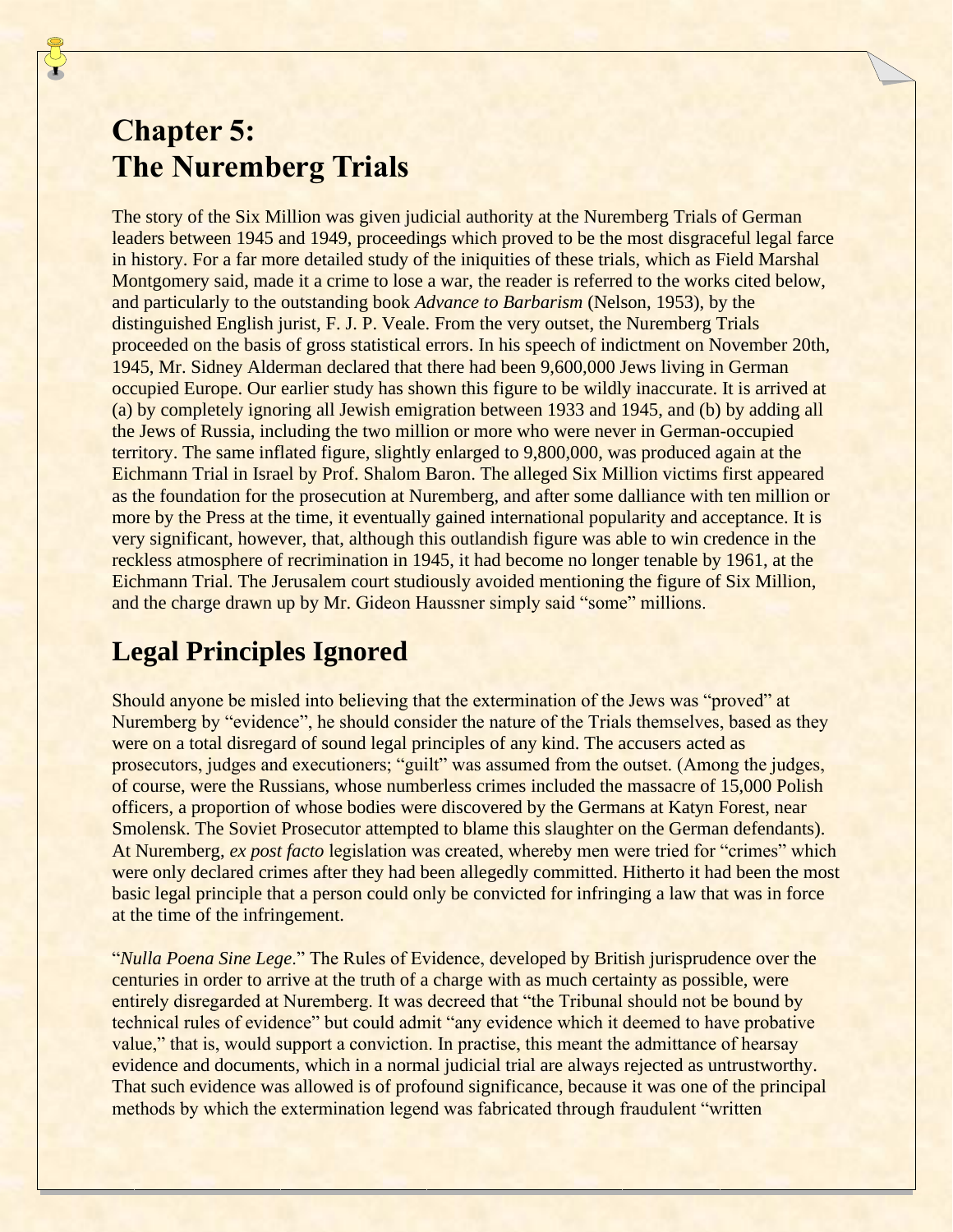affidavits". Although only 240 witnesses were called in the course of the Trials, no less than 300,000 of these "written affidavits" were accepted by the Court as supporting the charges, without this evidence being heard under oath. Under these circumstances, any Jewish deportee or camp inmate could make any revengeful allegation that he pleased. Most incredible of all, perhaps, was the fact that defence lawyers at Nuremberg were not permitted to cross-examine prosecution witnesses.

A somewhat similar situation prevailed at the trial of Adolf Eichmann, when it was announced that Eichmann's defence lawyer could be cancelled at any time "if an intolerable situation should arise," which presumably meant if his lawyer started to prove his innocence. The real background of the Nuremberg Trials was exposed by the American judge, Justice Wenersturm, President of one of Tribunals. He was so disgusted by the proceedings that he resigned his appointment and flew home to America, leaving behind a statement to the Chicago Tribune which enumerated point by point his objections to the Trials (*cf*. Mark Lautern, *Das Letzte Wort über Nürnberg*, p. 56). Points 3–8 are as follows: 3. The members of the department of the Public Prosecutor, instead of trying to formulate and reach a new guiding legal principle, were moved only by personal ambition and revenge. 4. The prosecution did its utmost in every way possible to prevent the defence preparing its case and to make it impossible for it to furnish evidence. 5. The prosecution, led by General Taylor, did everything in its power to prevent the unanimous decision of the Military Court being carried out, i.e., to ask Washington to furnish and make available to the court further documentary evidence in the possession of the American Government. 6. Ninety per cent of the Nuremberg Court consisted of biased persons who, either on political or racial grounds, furthered the prosecution's case. 7. The prosecution obviously knew how to fill all the administrative posts of the Military Court with "Americans" whose naturalisation certificates were very new indeed, and who, whether in the administrative service or by their translations, etc., created an atmosphere hostile to the accused persons. 8. The real aim of the Nuremberg Trials was to show the Germans the crimes of their Führer, and this aim was at the same time the pretext on which the trials were ordered. . . .

Had I known seven months earlier what was happening at Nuremberg, I would never have gone there. Concerning Point 6, that ninety per cent of the Nuremberg Court consisted of people biased on racial or political grounds, this was a fact confirmed by others present. According to Earl Carrol, an American lawyer, sixty percent of the staff of the Public Prosecutor's Office were German Jews who had left Germany after the promulgation of Hitler's Race Laws. He observed that not even ten per cent of the Americans employed at the Nuremberg courts were actually Americans by birth. The chief of the Public Prosecutor's Office, who worked behind General Taylor, was Robert M. Kempner, a German-Jewish emigrant. He was assisted by Morris Amchan. Mark Lautern, who observed the Trials, writes in his book: "They have all arrived: the Solomons, the Schlossbergers and the Rabinovitches, members of the Public Prosecutor's staff…" (*ibid*., p. 68). It is obvious from these facts that the fundamental legal principle: that no man can sit in judgement on his own case, was abandoned altogether. Moreover, the majority of witnesses were also Jews. According to Prof. Maurice Bardeche, who was also an observer at the Trials, the only concern of these witnesses was not to show their hatred too openly, and to try and give an impression of objectivity (*Nuremberg ou la Terre Promise*, Paris, 1948, p. 149).

## **'Confessions' Under Torture**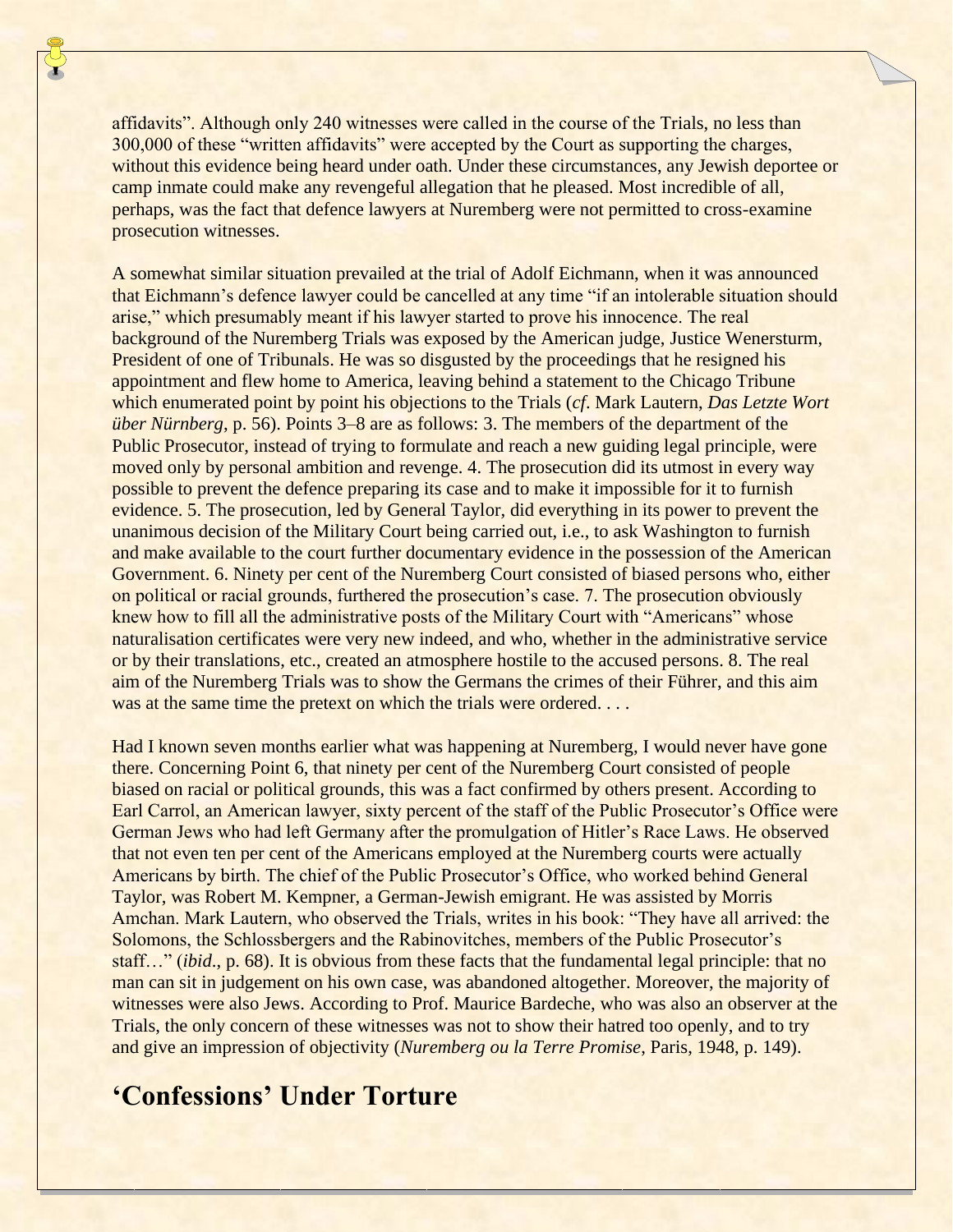Altogether more disturbing, however, were the methods employed to extract statements and "confessions" at Nuremberg, particularly those from S.S. officers which were used to support the extermination charge. The American Senator, Joseph McCarthy, in a statement given to the American Press on May 20th, 1949, drew attention to the following cases of torture to secure such confessions. In the prison of the Swabisch Hall, he stated, officers of the S.S. Leibstandarte Adolf Hitler were flogged until they were soaked in blood, after which their sexual organs were trampled on as they lay prostrate on the ground. As in the notorious Malmedy Trials of private soldiers, the prisoners were hoisted in the air and beaten until they signed the confessions demanded of them. On the basis of such "confessions" extorted from S.S. Generals Sepp Dietrich and Joachim Paiper, the Leibstandarte was convicted as a "guilty organisation". S.S. General Oswald Pohl, the economic administrator of the concentration camp system, had his face smeared with faeces and was subsequently beaten until he supplied his confession.

In dealing with these cases, Senator McCarthy told the Press: "I have heard evidence and read documentary proofs to the effect that the accused persons were beaten up, maltreated and physically tortured by methods which could only be conceived in sick brains. They were subjected to mock trials and pretended executions, they were told their families would be deprived of their ration cards. All these things were carried out with the approval of the Public Prosecutor in order to secure the psychological atmosphere necessary for the extortion of the required confessions. If the United States lets such acts committed by a few people go unpunished, then the whole world can rightly criticise us severely and forever doubt the correctness of our motives and our moral integrity." The methods of intimidation described were repeated during trials at Frankfurt-am-Mein and at Dachau, and large numbers of Germans were convicted for atrocities on the basis of their admissions.

The American Judge Edward L. van Roden, one of the three members of the Simpson Army Commission which was subsequently appointed to investigate the methods of justice at the Dachau trials, revealed the methods by which these admissions were secured in the Washington Daily News, January 9th, 1949. His account also appeared in the British newspaper, the Sunday Pictorial, January 23rd, 1949. The methods he described were: "Posturing as priests to hear confessions and give absolution; torture with burning matches driven under the prisoners fingernails; knocking out of teeth and breaking jaws; solitary confinement and near starvation rations." Van Roden explained: "The statements which were admitted as evidence were obtained from men who had first been kept in solitary confinement for three, four and five months… The investigators would put a black hood over the accused's head and then punch him in the face with brass knuckles, kick him and beat him with rubber hoses… All but two of the Germans, in the 139 cases we investigated, had been kicked in the testicles beyond repair. This was standard operating procedure with our American investigators."

The "American" investigators responsible (and who later functioned as the prosecution in the trials) were: Lt.-Col. Burton F. Ellis (chief of the War Crimes Committee) and his assistants, Capt. Raphael Shumacker, Lt. Robert E. Byrne, Lt. William R. Perl, Mr. Morris Ellowitz, Mr. Harry Thon, and Mr. Kirschbaum. The legal adviser of the court was Col. A. H. Rosenfeld. The reader will immediately appreciate from their names that the majority of these people were "biased on racial grounds" in the words of Justice Wenersturm—that is, were Jewish, and therefore should never have been involved in any such investigation. Despite the fact that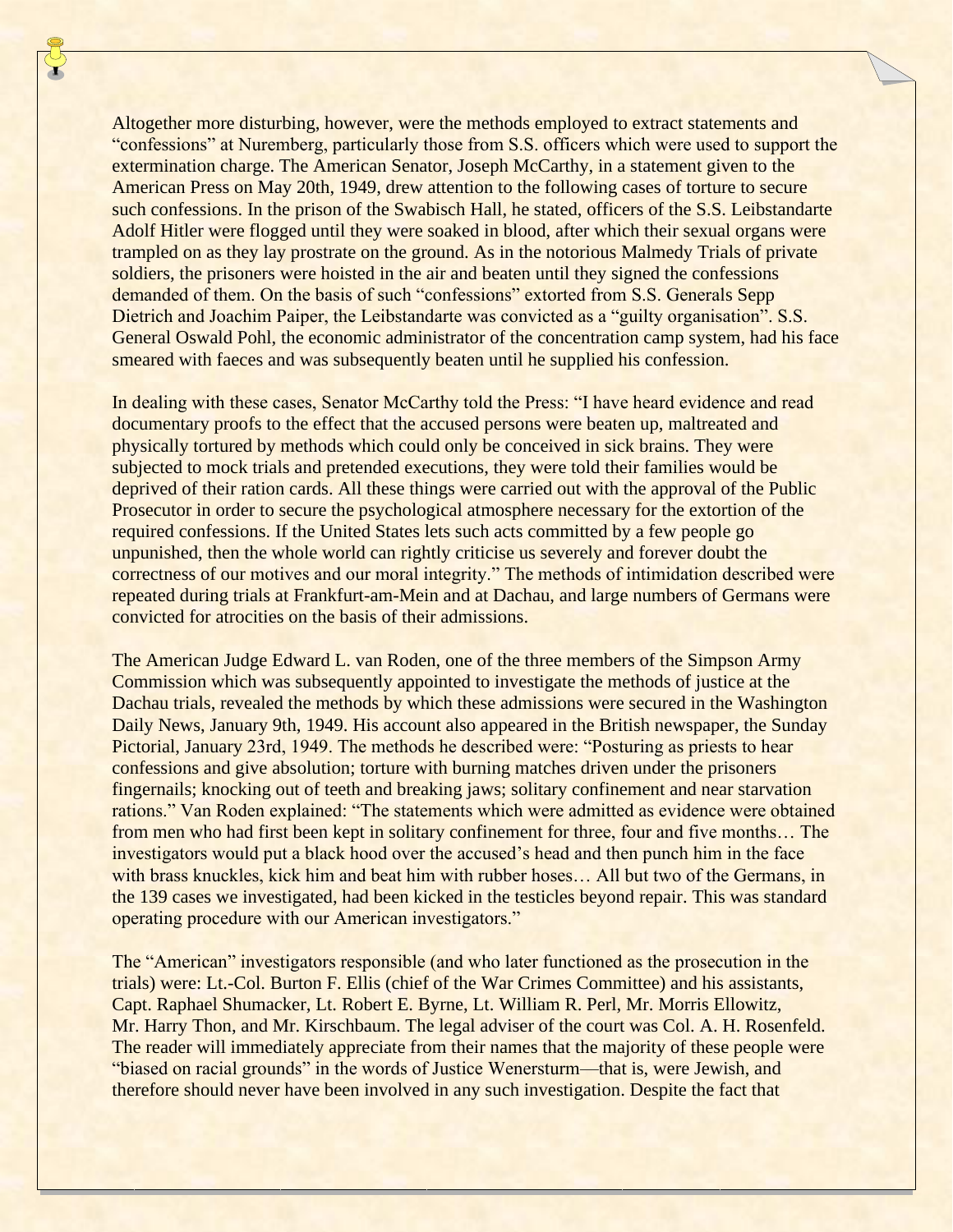"confessions" pertaining to the extermination of the Jews were extracted under these conditions, Nuremberg statements are still regarded as conclusive evidence for the Six Million by writers like Reitlinger and others, and the illusion is maintained that the Trials were both impartial and impeccably fair. When General Taylor, the Chief Public Prosecutor, was asked where he had obtained the figure of the Six Million, he replied that it was based on the confession of S.S. General Otto Ohlendorf. He, too, was tortured and his case is examined below. But as far as such "confessions" in general are concerned, we can do no better than quote the British Sunday Pictorial when reviewing the report of Judge van Roden: "Strong men were reduced to broken wrecks ready to mumble any admission demanded by their prosecutors."

#### **The Wisliceny Statement**

At this point, let us turn to some of the Nuremberg documents themselves. The document quoted most frequently in support of the legend of the Six Million, and which figures largely in Poliakov and Wulf's *Das Dritte Reich und die Juden: Dokumente und Aufsätze*, is the statement of S.S. Captain Dieter Wisliceny, an assistant in Adolf Eichmann's office and later the Gestapo chief in Slovakia. It was obtained under conditions even more extreme than those described above, for Wisliceny fell into the hands of Czech Communists and was "interrogated" at the Sovietcontrolled Bratislava Prison in November, 1946. Subjected to torture, Wisliceny was reduced to a nervous wreck and became addicted to uncontrollable fits of sobbing for hours on end prior to his execution. Although the conditions under which his statement was obtained empty it entirely of all plausibility, Poliakov prefers to ignore this and merely writes: "In prison he wrote several memoirs that contain information of great interest" (*Harvest of Hate*, p. 3). These memoirs include some genuine statements of fact to provide authenticity, such as that Himmler was an enthusiastic advocate of Jewish emigration and that the emigration of Jews from Europe continued throughout the war, but in general they are typical of the Communist-style "confession" produced at Soviet show-trials. Frequent reference is made to exterminating Jews and a flagrant attempt is made to implicate as many S.S. leaders as possible. Factual errors are also common, notably the statement that the war with Poland added more than 3 million Jews to the German-occupied territory, which we have disproved above.

#### **The Case of the Einsatzgruppen**

The Wisliceny statement deals at some length with the activities of the Einsatzgruppen or Action Groups used in the Russian campaign. These must merit a detailed consideration in a survey of Nuremberg because the picture presented of them at the Trials represents a kind of "Six Million" in miniature, i.e., has been proved since to be the most enormous exaggeration and falsification. The Einsatzgruppen were four special units drawn from the Gestapo and the S.D. (S.S. Security Service) whose task was to wipe out partisans and Communist commissars in the wake of the advancing German armies in Russia. As early as 1939, there had been 34,000 of these political commissars attached to the Red Army. The activities of the Einsatzgruppen were the particular concern of the Soviet Prosecutor Rudenko at the Nuremberg Trials. The 1947 indictment of the four groups alleged that in the course of their operations they had killed not less than one million Jews in Russia merely because they were Jews. These allegations have since been elaborated; it is now claimed that the murder of Soviet Jews by the Einsatzgruppen constituted Phase One in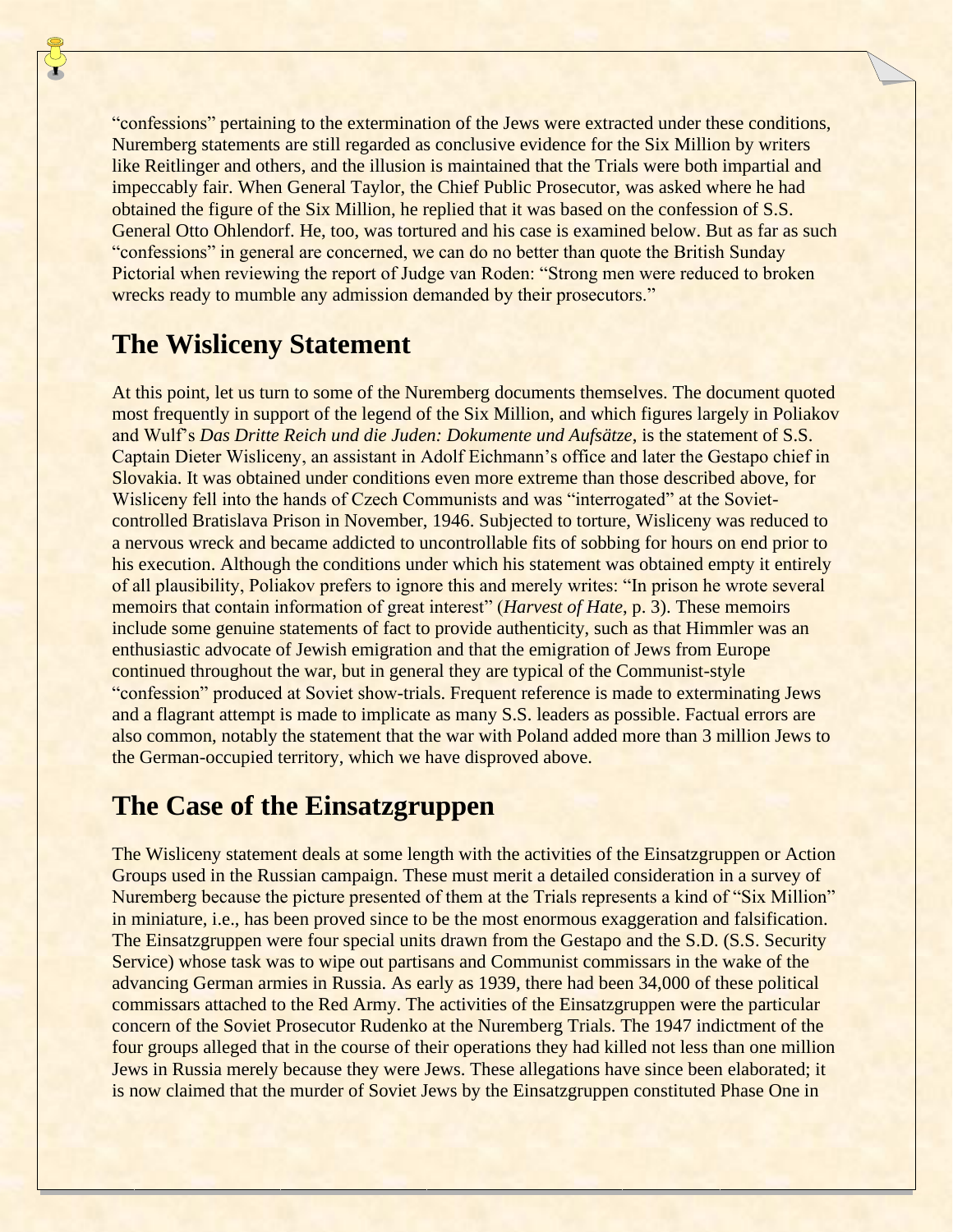the plan to exterminate the Jews, Phase Two being the transportation of European Jews to Poland.

Reitlinger admits that the original term "final solution" referred to emigration and had nothing to do with the liquidation of Jews, but he then claims that an extermination policy began at the time of the invasion of Russia in 1941. He considers Hitler's order of July 1941 for the liquidation of the Communist commissars, and he concludes that this was accompanied by a verbal order from Hitler for the Einsatzgruppen to liquidate all Soviet Jews (*Die Endlösung*, p. 91). If this assumption is based on anything at all, it is probably the worthless Wisliceny statement, which alleges that the Einsatzgruppen were soon receiving orders to extend their task of crushing Communists and partisans to a "general massacre" of Russian Jews. It is very significant that, once again, it is a "verbal order" for exterminating Jews that is supposed to have accompanied Hitler's genuine, written order—yet another nebulous and unprovable assumption on the part of Reitlinger. An earlier order from Hitler, dated March 1941 and signed by Field Marshal Keitel, makes it quite clear what the real tasks of the future Einsatzgruppen would be. It states that in the Russian campaign, the Reichsfüher S.S. (Himmler) is to be entrusted with "tasks for the political administration, tasks which result from the struggle which has to be carried out between two opposing political systems" (Manvell & Frankl, *ibid*., p. 115). This plainly refers to eliminating Communism, especially the political commissars whose specific task was Communist indoctrination.

#### **The Ohlendorf Trial**

The most revealing trial in the "Einsatzgruppen Case" at Nuremberg was that of S.S. General Otto Ohlendorf, the chief of the S.D. who commanded Einsatzgruppe D in the Ukraine, attached to Field Marshal von Manstein's Eleventh Army. During the last phase of the war he was employed as a foreign trade expert in the Ministry of Economics. Ohlendorf was one of those subjected to the torture described earlier, and in his affidavit of November 5th, 1945 he was "persuaded" to confess that 90,000 Jews had been killed under his command alone. Ohlendorf did not come to trial until 1948, long after the main Nuremberg Trial, and by that time he was insisting that his earlier statement had been extracted from him under torture. In his main speech before the Tribunal, Ohlendorf took the opportunity to denounce Philip Auerbach, the Jewish attorney-general of the Bavarian State Office for Restitution, who at that time was claiming compensation for "eleven million Jews" who had suffered in German concentration camps.

Ohlendorf dismissed this ridiculous claim, stating that "not the minutest part" of the people for whom Auerbach was demanding compensation had even seen a concentration camp. Ohlendorf lived long enough to see Auerbach convicted for embezzlement and fraud (forging documents purporting to show huge payments of compensation to non-existent people) before his own execution finally took place in 1951. Ohlendorf explained to the Tribunal that his units often had to prevent massacres of Jews organised by anti-Semitic Ukrainians behind the German front, and he denied that the Einsatzgruppen as a whole had inflicted even one quarter of the casualties claimed by the prosecution. He insisted that the illegal partisan warfare in Russia, which he had to combat, had taken a far higher toll of lives from the regular German army—an assertion confirmed by the Soviet Government, which boasted of 500,000 German troops killed by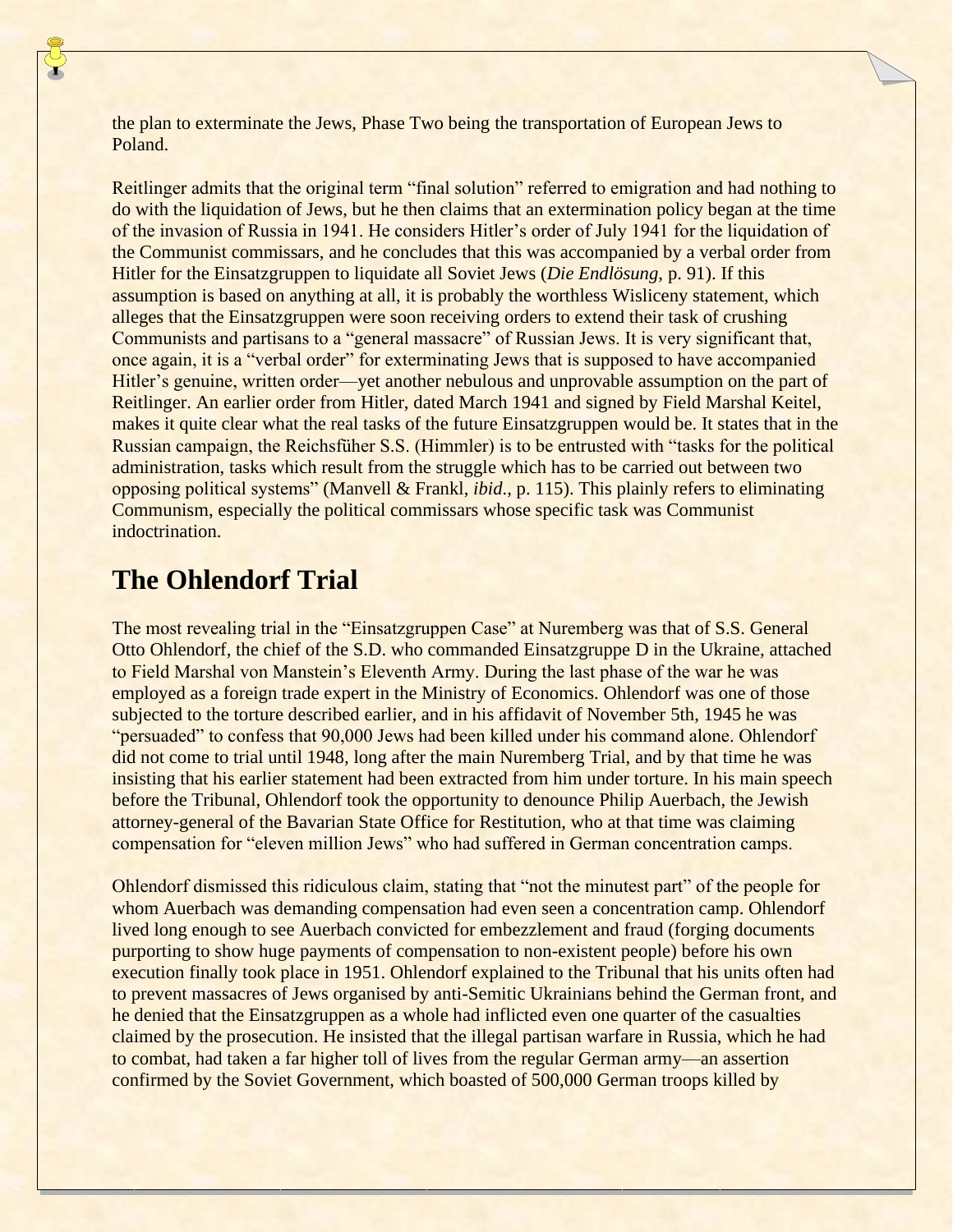partisans. In fact, Franz Stahlecker, commander of Einsatzgruppe A in the Baltic region and White Russia, was himself killed by partisans in 1942.

The English jurist F. J. P. Veale, in dealing with the Action Groups, explains that in the fighting on the Russian front no distinction could be properly drawn between partisans and the civilian population, because any Russian civilian who maintained his civilian status instead of acting as a terrorist was liable to be executed by his countrymen as a traitor. Veale says of the Action Groups: "There is no question that their orders were to combat terror by terror", and he finds it strange that atrocities committed by the partisans in the struggle were regarded as blameless simply because they turned out to be on the winning side (*ibid*., p. 223). Ohlendorf took the same view, and in a bitter appeal written before his execution, he accused the Allies of hypocrisy in holding the Germans to account by conventional laws of warfare while fighting a savage Soviet enemy who did not respect those laws.

#### **Action Group Executions Distorted**

The Soviet charge that the Action Groups had wantonly exterminated a million Jews during their operations has been shown subsequently to be a massive falsification. In fact, there had never been the slightest statistical basis for the figure. In this connection, Poliakov and Wulf cite the statement of Wilhelm Hoettl, the dubious American spy, double agent and former assistant of Eichmann. Hoettl, it will be remembered, claimed that Eichmann had "told him" that six million Jews had been exterminated—and he added that two million of these had been killed by the Einsatzgruppen. This absurd figure went beyond even the wildest estimates of Soviet Prosecutor Rudenko, and it was not given any credence by the American Tribunal which tried and condemned Ohlendorf. The real number of casualties for which the Action Groups were responsible has since been revealed in the scholarly work *Manstein, his Campaigns and his Trial* (London, 1951), by the able English lawyer R. T. Paget.

Ohlendorf had been under Manstein's nominal command. Paget's conclusion is that the Nuremberg Court, in accepting the figures of the Soviet prosecution, exaggerated the number of casualties by more than 1,000 per cent and that they distorted even more the situations in which these casualties were inflicted. (These horrific distortions are the subject of six pages of William Shirer's *The Rise and Fall of the Third Reich*, pp. 1140–46). Here, then, is the legendary 6 million in miniature; not one million deaths, but one hundred thousand. Of course, only a small proportion of these could have been Jewish partisans and Communist functionaries. It is worth repeating that these casualties were inflicted during savage partisan warfare on the Eastern front, and that Soviet terrorists claim to have killed five times that number of German troops. It has nevertheless remained a popular myth that the extermination of the Jews began with the actions of the Einsatzgruppen in Russia. In conclusion, we may briefly survey the Manstein trial itself, typical in so many ways of Nuremberg proceedings. Principally because Action Group D was attached to Manstein's command (though it was responsible solely to Himmler), the sixty-two year old, invalid Field Marshal, considered by most authorities to be the most brilliant German general of the war, was subjected to the shameful indignity of a "war-crimes" trial. Of the 17 charges, 15 were brought by the Communist Russian Government and two by the Communist Polish Government.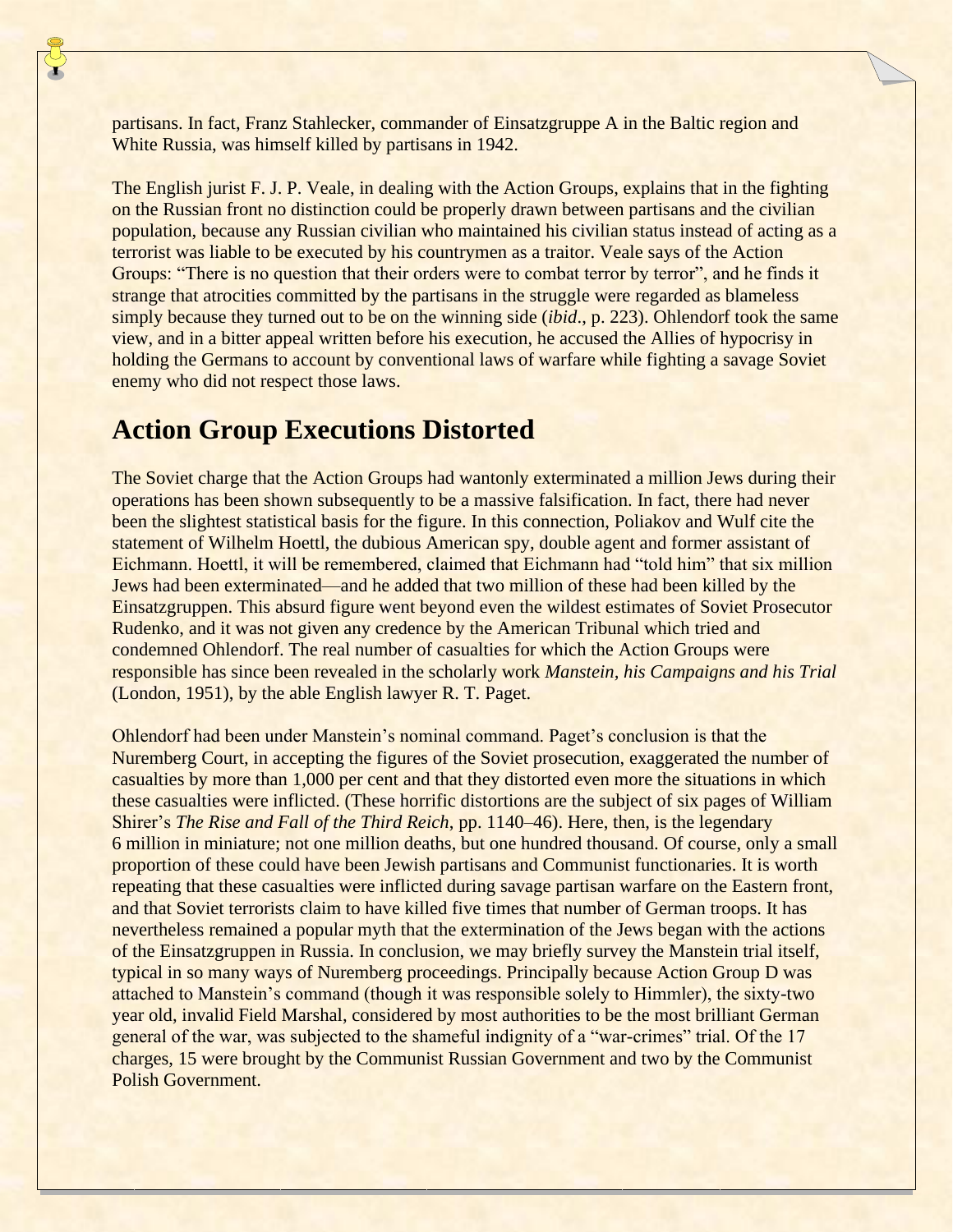Only one witness was called to give evidence at this trial, and he proved so unsatisfactory that the prosecution withdrew his evidence. Reliance was placed instead on 800 hearsay documents which were accepted by the court without any proof of their authenticity or authorship. The prosecution introduced written affidavits by Ohlendorf and other S.S. Leaders, but since these men were still alive, Manstein's defence lawyer Reginald Paget K.C. demanded their appearance in the witness-box. This was refused by the American authorities, and Paget declared that this refusal was due to fear lest the condemned men revealed what methods had been used to induce them to sign their affidavits. Manstein was eventually acquitted on eight of the charges, including the two Polish ones which, as Paget said, "were so flagrantly bogus that one was left wondering why they had been presented at all."

#### **The Oswald Pohl Trial**

The case of the Action Groups is a revealing insight into the methods of the Nuremberg Trials and the fabrication of the Myth of the Six Million. Another is the trial of Oswald Pohl in 1948, which is of great importance as it bears directly on the administration of the concentration camp system. Pohl had been the chief disbursing officer of the German Navy until 1934, when Himmler requested his transfer to the S.S. For eleven years he was the principal administrative chief of the entire S.S. in his position as head of the S.S. Economy and Administration Office, which after 1941 was concerned with the industrial productivity of the concentration camp system. A peak point of hypocrisy was reached at the trial when, the prosecution said to Pohl that "had Germany rested content with the exclusion of Jews from her own territory, with denying them German citizenship, with excluding them from public office, or any like domestic regulation, no other nation could have been heard to complain."

The truth is that Germany was bombarded with insults and economic sanctions for doing precisely these things, and her internal measures against the Jews were certainly a major cause of the declaration of war against Germany by the democracies. Oswald Pohl was an extremely sensitive and intellectual individual who was reduced to a broken man in the course of his trial. As Senator McCarthy pointed out, Pohl had signed some incriminating statements after being subjected to severe torture, including a bogus admission that he had seen a gas chamber at Auschwitz in the summer of 1944. The prosecution strenuously pressed this charge, but Pohl successfully repudiated it. The aim of the prosecution was to depict this dejected man as a veritable fiend in human shape, an impression hopelessly at variance with the testimony of those who knew him. Such testimony was given by Heinrich Hoepker, an anti-Nazi friend of Pohl's wife who came into frequent contact with him during the period 1942–45. Hoepker noted that Pohl was essentially a serene and mild-mannered person. During a visit to Pohl in the spring of 1944, Hoepker was brought into contact with concentration camp inmates who were working on a local project outside the camp area. He noted that the prisoners worked in a leisurely manner and relaxed atmosphere without any pressure from their guards.

Hoepker declared that Pohl did not hold an emotional attitude to the Jews, and did not object to his wife entertaining her Jewish friend Annemarie Jacques at their home. By the beginning of 1945, Hoepker was fully convinced that the administrator of the concentration camps was a humane, conscientious and dedicated servant of his task, and he was astonished when he heard later in 1945 of the accusations being made against Pohl and his colleagues. Frau Pohl noted that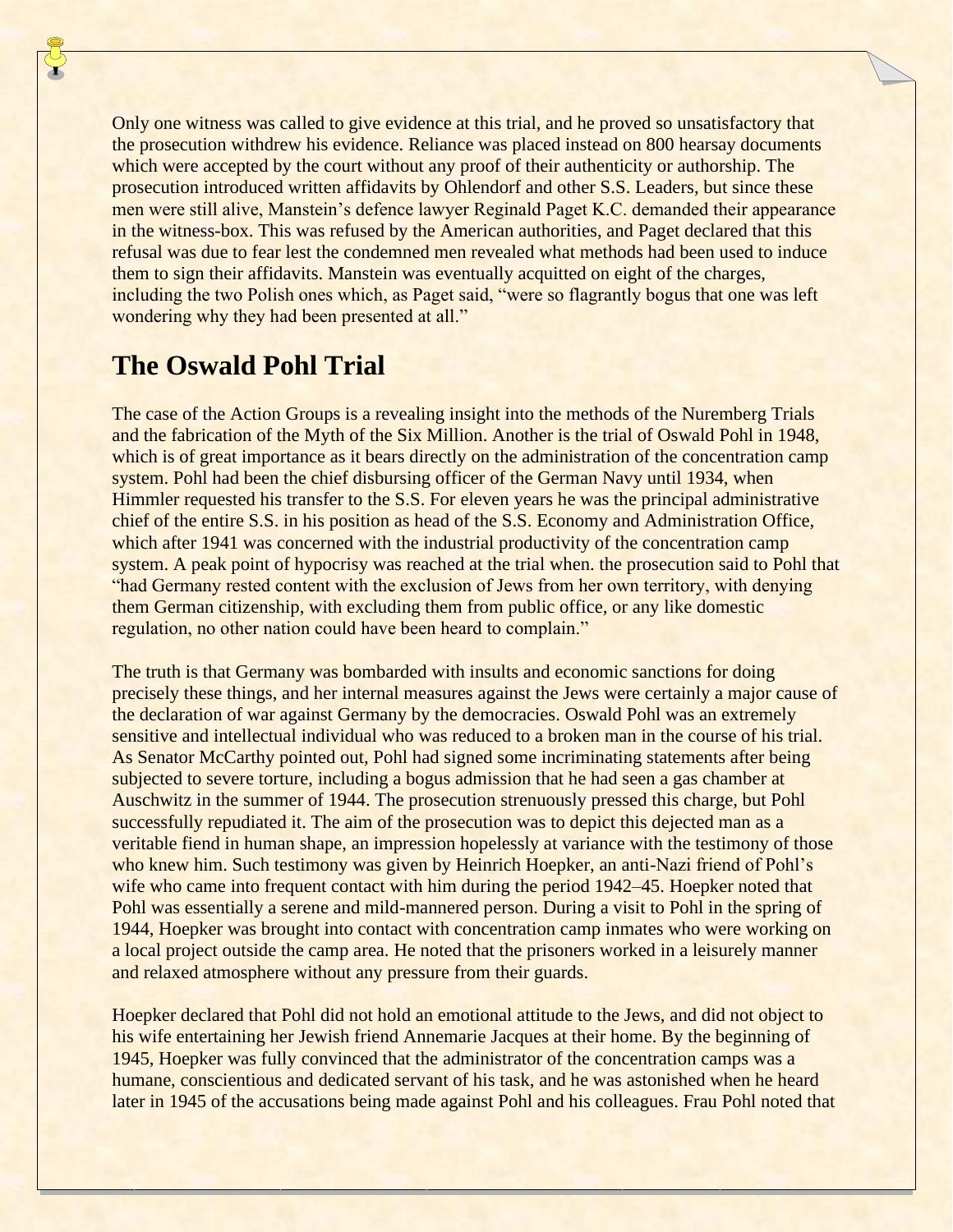her husband retained his serenity in the face of adversity until March 1945, when he visited the camp at Bergen-Belsen at the time of the typhus epidemic there. Hitherto the camp had been a model of cleanliness and order, but the chaotic conditions at the close of the war had reduced it to a state of extreme hardship. Pohl, who was unable to alleviate conditions there because of the desperate pass which the war had reached by that time, was deeply affected by the experience and, according to his wife, never regained his former state of composure. Dr. Alfred Seidl, the highly respected lawyer who acted as principal defence counsel at the Nuremberg Trials, went to work passionately to secure the acquittal of Pohl. Seidl had been a personal friend of the accused for many years, and was thoroughly convinced of his innocence with respect to the fraudulent charge of planned genocide against the Jews.

The Allied judgement which condemned Pohl did not prompt Seidl to change his opinion in the slightest. He declared that the prosecution had failed to produce a single piece of valid evidence against him. One of the most eloquent defences of Oswald Pohl was made by S.S. Lieutenant Colonel Kurt Schmidt-Klevenow, a legal officer in the S.S. Economy and Administration Office, in his affidavit of August 8th, 1947. This affidavit has been deliberately omitted from the published documents known as *Trials of the War Criminals before the Nuremberg Military Tribunals 1946–1949*. Schmidt-Klevenow pointed out that Pohl had given his fullest support to Judge Konrad Morgen of the Reich Criminal Police Office, whose job was to investigate irregularities at the concentration camps. Later on we shall refer to a case in which Pohl was in favour of the death penalty for camp commandant Koch, who was accused by an S.S. court of misconduct. Schmidt-Klevenow explained that Pohl was instrumental in arranging for local police chiefs to share in the jurisdiction of concentration camps, and took personal initiative in securing strict discipline on the part of camp personnel. In short, the evidence given at the Pohl trial shows that the proceedings involved nothing less than the deliberate defamation of a man's character in order to support the propaganda legend of genocide against the Jews in the concentration camps he administered.

#### **Falsified Evidence And Fraudulent Affidavits**

Spurious testimony at Nuremberg which included extravagant statements in support of the myth of the Six Million was invariably given by former German officers because of pressure, either severe torture as in the cases cited previously, or the assurance of leniency for themselves if they supplied the required statements. An example of the latter was the testimony of S.S. General Erich von dem Bach-Zelewski. He was threatened with execution himself because of his suppression of the revolt by Polish partisans at Warsaw in August 1944, which he carried out with his S.S. brigade of White Russians. He was therefore prepared to be "co-operative". The evidence of Bach-Zelewski constituted the basis of the testimony against the Reichsführer of the S.S. Heinrich Himmler at the main Nuremberg Trial (*Trial of the Major War Criminals*, Vol. IV, pp, 29, 36). In March 1941, on the eve of the invasion of Russia, Himmler invited the Higher S.S. Leaders to his Castle at Wewelsburg for a conference, including Bach-Zelewski who was an expert on partisan warfare. In his Nuremberg evidence, he depicted Himmler speaking in grandiose terms at this conference about the liquidation of peoples in Eastern Europe, but Goering, in the courtroom, denounced Bach-Zelewski to his face for the falsity of this testimony.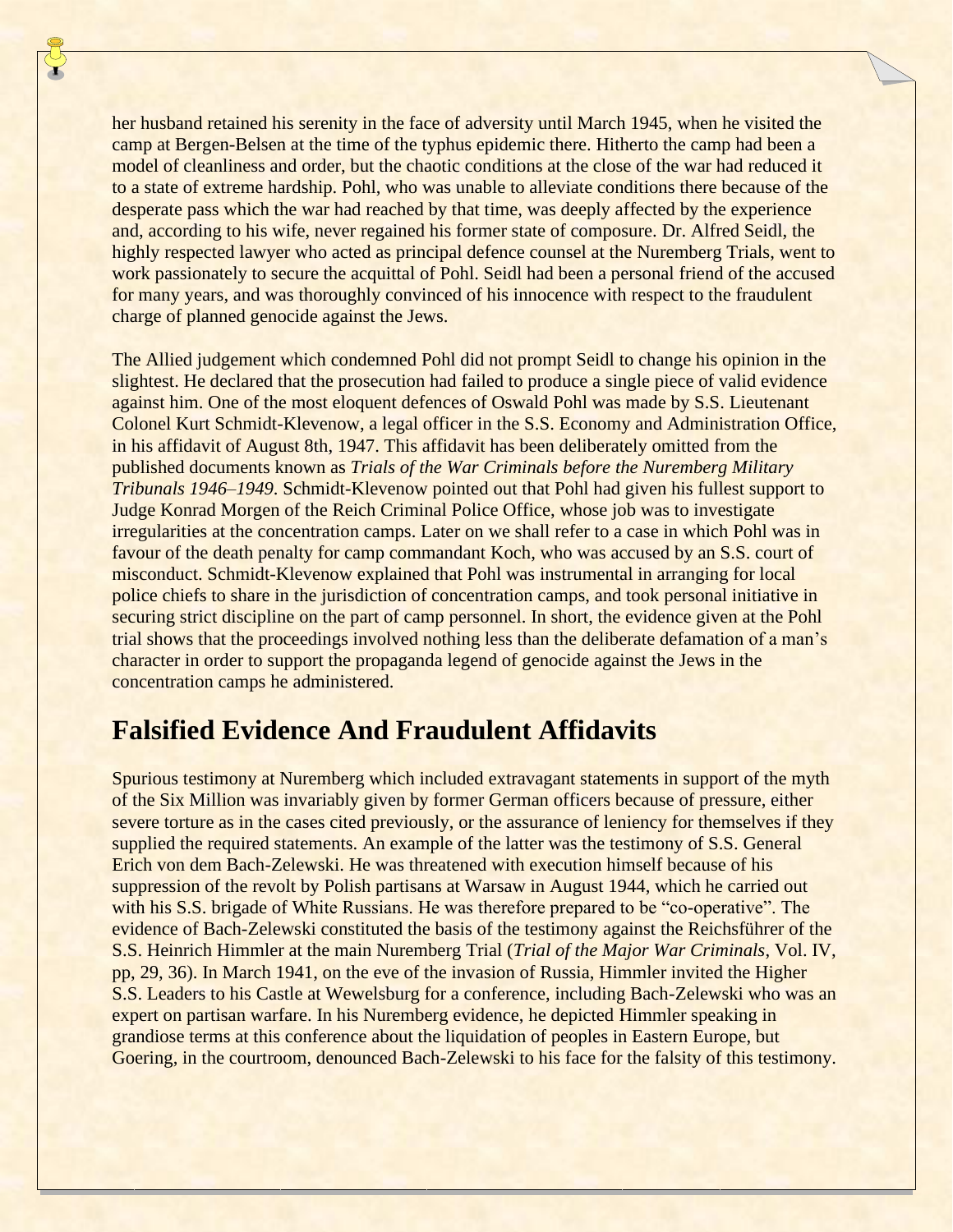An especially outrageous allegation concerned a supposed declaration by Himmler that one of the aims of the Russian campaign was to "decimate the Slav population by thirty millions." What Himmler really said is given by his Chief of Staff, Wolff—that war in Russia was certain to result in millions of dead (Manvell & Frankl, *ibid*., p. 117). Another brazen falsehood was Bach-Zelewski's accusation that on August 31st, 1942 Himmler personally witnessed the execution of one hundred Jews by an Einsatz detachment at Minsk, causing him to nearly faint. It is known, however, that on this date Himmler was in conference at his field headquarters at Zhitomir in the Ukraine (*cf*. K. Vowinckel, *Die Wehrmacht im Kampf*, vol. 4, p. 275). Much is made of Bach-Zelewski's evidence in all the books on Himmler, especially Willi Frischauer's *Himmler: Evil Genius of the Third Reich* (London, 1953, p. 148 ff). However, in April 1959, Bach-Zelewski publicly repudiated his Nuremberg testimony before a West German court. He admitted that his earlier statements had not the slightest foundation in fact, and that he had made them for the sake of expediency and his own survival. The German court, after careful deliberation, accepted his retraction. Needless to say, what Veale calls the "Iron Curtain of Discreet Silence" descended immediately over these events. They have had no influence whatever on the books which propagate the myth of the Six Million, and Bach-Zelewski's testimony on Himmler is still taken at its face value.

The truth concerning Himmler is provided ironically by an anti-Nazi—Felix Kersten, his physician and masseur. Because Kersten was opposed to the regime, he tends to support the legend that the internment of Jews meant their extermination. But from his close personal knowledge of Himmler he cannot help but tell the truth concerning him, and in his *Memoirs 1940–1945* (London, 1956, p. 119 ff) he is emphatic in stating that Heinrich Himmler did not advocate liquidating the Jews but favoured their emigration overseas. Neither does Kersten implicate Hitler. However, the credibility of his anti-Nazi narrative is completely shattered when, in search of an alternative villain, he declares that Dr. Goebbels was the real advocate of "extermination". This nonsensical allegation is amply disproved by the fact that Goebbels was still concerned with the Madagascar project even after it had been temporarily shelved by the German Foreign Office, as we showed earlier. So much for false evidence at Nuremberg. Reference has also been made to the thousands of fraudulent "written affidavits" which were accepted by the Nuremberg Court without any attempt to ascertain the authenticity of their contents or even their authorship.

These hearsay documents, often of the most bizarre kind, were introduced as "evidence" so long as they bore the required signature. A typical prosecution affidavit contested by the defence in the Concentration Camp Trial of 1947 was that of Alois Hoellriegel, a member of the camp personnel at Mauthausen in Austria. This affidavit, which the defence proved was fabricated during Hoellriegel's torture, had already been used to secure the conviction of S.S. General Ernst Kaltenbrunner in 1946. It claimed that a mass gassing operation had taken place at Mauthausen and that Hoellriegel had witnessed Kaltenbrunner (the highest S.S. Leader in the Reich excepting Himmler) actually taking part in it. By the time of the Concentration Camp Trial (Pohl's trial) a year later, it had become impossible to sustain this piece of nonsense when it was produced in court again. The defence not only demonstrated that the affidavit was falsified, but showed that all deaths at Mauthausen were systematically checked by the local police authorities. They were also entered on a camp register, and particular embarrassment was caused to the prosecution when the Mauthausen register, one of the few that survived, was produced in evidence. The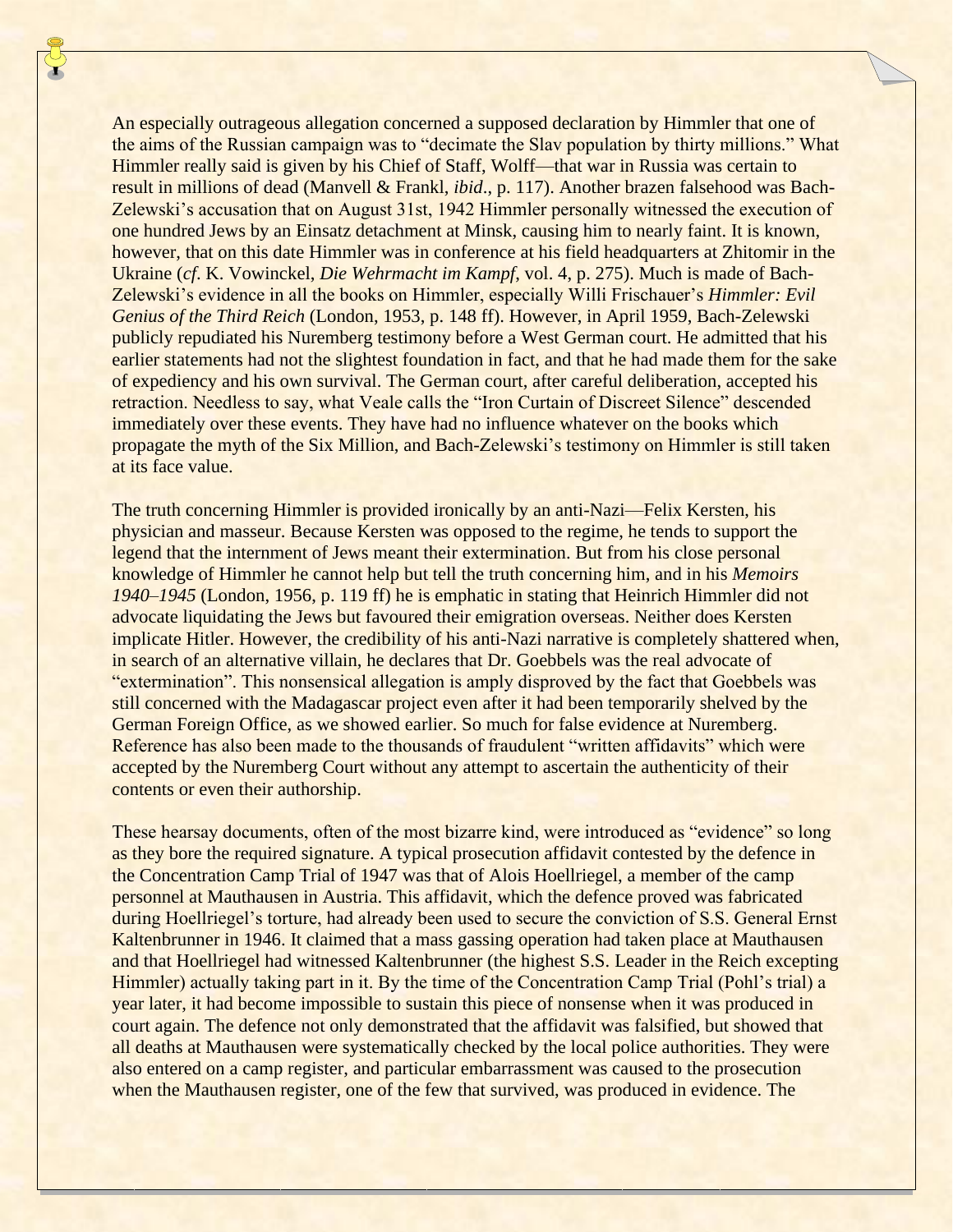defence also obtained numerous affidavits from former inmates of Mauthausen (a prison camp chiefly for criminals) testifying to humane and orderly conditions there.

### **Allied Accusations Disbelieved**

There is no more eloquent testimony to the tragedy and tyranny of Nuremberg than the pathetic astonishment or outraged disbelief of the accused persons themselves at the grotesque charges made against them. Such is reflected in the affidavit of S.S. Major-General Heinz Fanslau, who visited most of the German concentration camps during the last years of the war. Although a front line soldier of the Waffen S.S., Fanslau had taken a great interest in concentration camp conditions, and he was selected as a prime target by the Allies for the charge of conspiracy to annihilate the Jews. It was argued, on the basis of his many contacts, that he must have been fully involved. When it was first rumoured that he would be tried and convicted, hundreds of affidavits were produced on his behalf by camp inmates he had visited. When he read the full scope of the indictment against the concentration camp personnel in supplementary Nuremberg Trial No. 4 on May 6th, 1947, Fanslau declared in disbelief: "This cannot be possible, because I, too, would have had to know something about it."

It should be emphasised that throughout the Nuremberg proceedings, the German leaders on trial never believed for a moment the allegations of the Allied prosecution. Hermann Goering, who was exposed to the full brunt of the Nuremberg atrocity propaganda, failed to be convinced by it. Hans Fritzsche, on trial as the highest functionary of Goebbels' Ministry, relates that Goering, even after hearing the Ohlendorf affidavit on the Einsatzgruppen and the Hoess testimony on Auschwitz, remained convinced that the extermination of Jews was entirely propaganda fiction (The Sword in the Scales, London, 1953, p. 145). At one point during the trial, Goering declared rather cogently that the first time he had heard of it "was right here in Nuremberg" (Shirer, *ibid*., p. 1147). The Jewish writers Poliakov, Reitlinger and Manvell and Frankl all attempt to implicate Goering in this supposed extermination, but Charles Bewley in his work *Hermann Goering* (Goettingen, 1956) shows that not the slightest evidence was found at Nuremberg to substantiate this charge. Hans Fritzsche pondered on the whole question during the trials, and he concluded that there had certainly been no thorough investigation of these monstrous charges. Fritzsche, who was acquitted, was an associate of Goebbels and a skilled propagandist. He recognised that the alleged massacre of the Jews was the main point of the indictment against all defendants. Kaltenbrunner, who succeeded Heydrich as chief of the Reich Security Head Office and was the main defendant for the S.S. due to the death of Himmler, was no more convinced of the genocide charges than was Goering. He confided to Fritzsche that the prosecution was scoring apparent successes because of their technique of coercing witnesses and suppressing evidence, which was precisely the accusation of Judges Wenersturm and van Roden.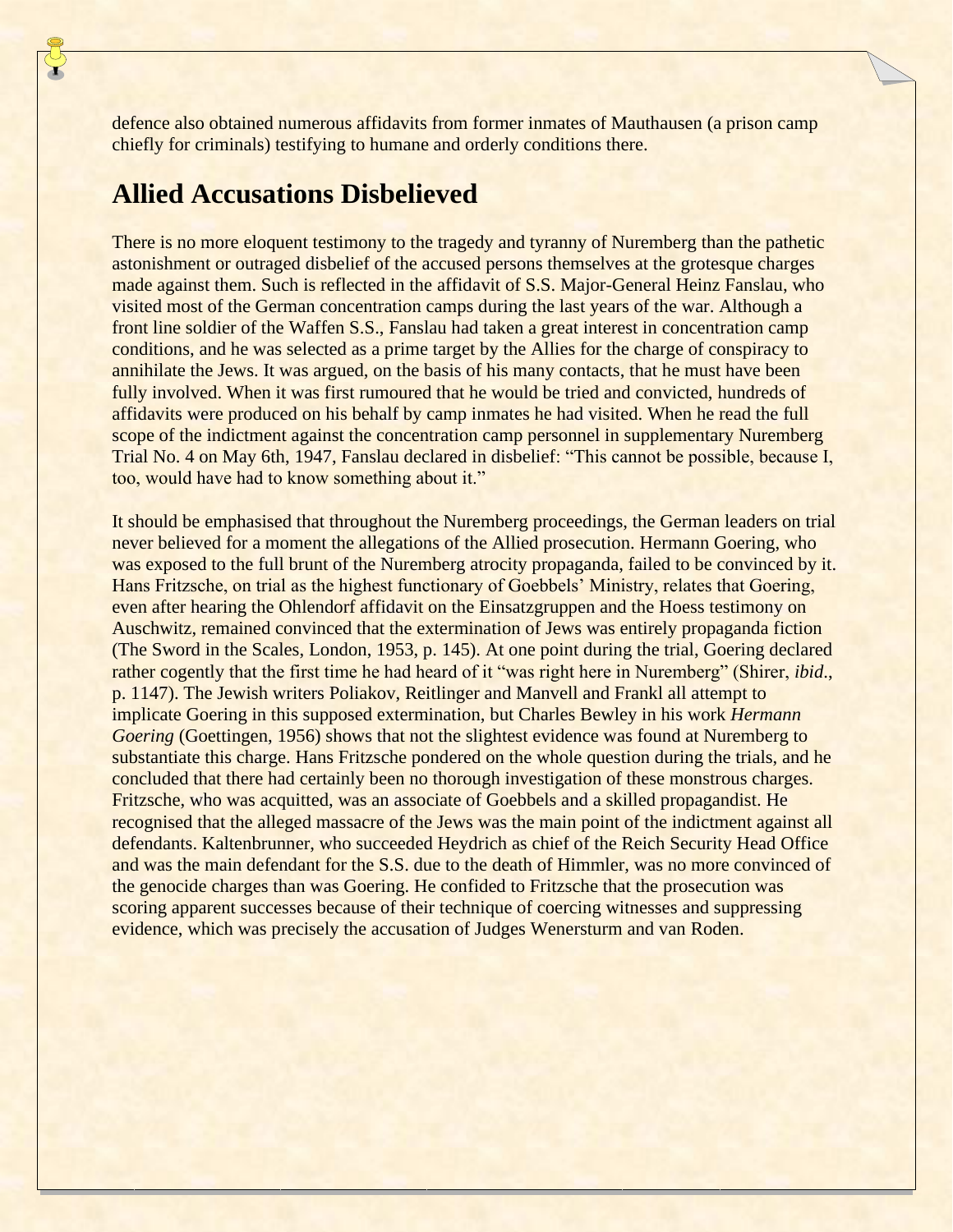# **Chapter 6: Auschwitz and Polish Jewry**

The concentration camp at Auschwitz near Cracow in Poland has remained at the centre of the alleged extermination of millions of Jews. Later we shall see how, when it was discovered by honest observers in the British and American zones after the war that no "gas chambers" existed in the German camps such as Dachau and Bergen-Belsen, attention was shifted to the eastern camps, particularly Auschwitz. Ovens definitely existed here, it was claimed. Unfortunately, the eastern camps were in the Russian zone of occupation, so that no one could verify whether these allegations were true or not. The Russians refused to allow anyone to see Auschwitz until about ten years after the war, by which time they were able to alter its appearance and give some plausibility to the claim that millions of people had been exterminated there. If anyone doubts that the Russians are capable of such deception, they should remember the monuments erected at sites where thousands of people were murdered in Russia by Stalin's secret police—but where the monuments proclaim them to be victims of German troops in World War Two. The truth about Auschwitz is that it was the largest and most important industrial concentration camp, producing all kinds of material for the war industry. The camp consisted of synthetic coal and rubber plants built by I.G. Farben Industrie, for whom the prisoners supplied labour. Auschwitz also comprised an agricultural research station, with laboratories, plant nurseries and facilities for stock breeding, as well as Krupps armament works. We have already remarked that this kind of activity was the prime function of the camps; all major firms had subsidiaries in them and the S.S. even opened their own factories. Accounts of visits by Himmler to the camps show that his main purpose was to inspect and assess their industrial efficiency. When he visited Auschwitz in March, 1941 accompanied by high executives of I.G. Farben, he showed no interest in the problems of the camp as a facility for prisoners, but merely ordered that the camp be enlarged to take 100,000 detainees to supply labour for I.G. Farben. This hardly accords with a policy of exterminating prisoners by the million.

### **More and More Millions**

It was nevertheless at this single camp that about half of the six million Jews were supposed to have been exterminated, indeed, some writers claim 4 or even 5 million. Four million was the sensational figure announced by the Soviet Government after the Communists had "investigated" the camp, at the same time as they were attempting to blame the Katyn massacre on the Germans. Reitlinger admits that information regarding Auschwitz and other eastern camps comes from the post-war Communist regimes of Eastern Europe: "The evidence concerning the Polish death camps was mainly taken after the war by Polish State commissions or by the Central Jewish Historical Commission of Poland" (*The Final Solution*, p. 631). However, no living, authentic eye-witness of these "gassings" has ever been produced and validated. Benedikt Kautsky, who spent seven years in concentration camps, including three in Auschwitz, alleged in his book *Teufel und Verdammte* (Devil and Damned, Zurich, 1946) that "not less than 3,500,000 Jews" had been killed there.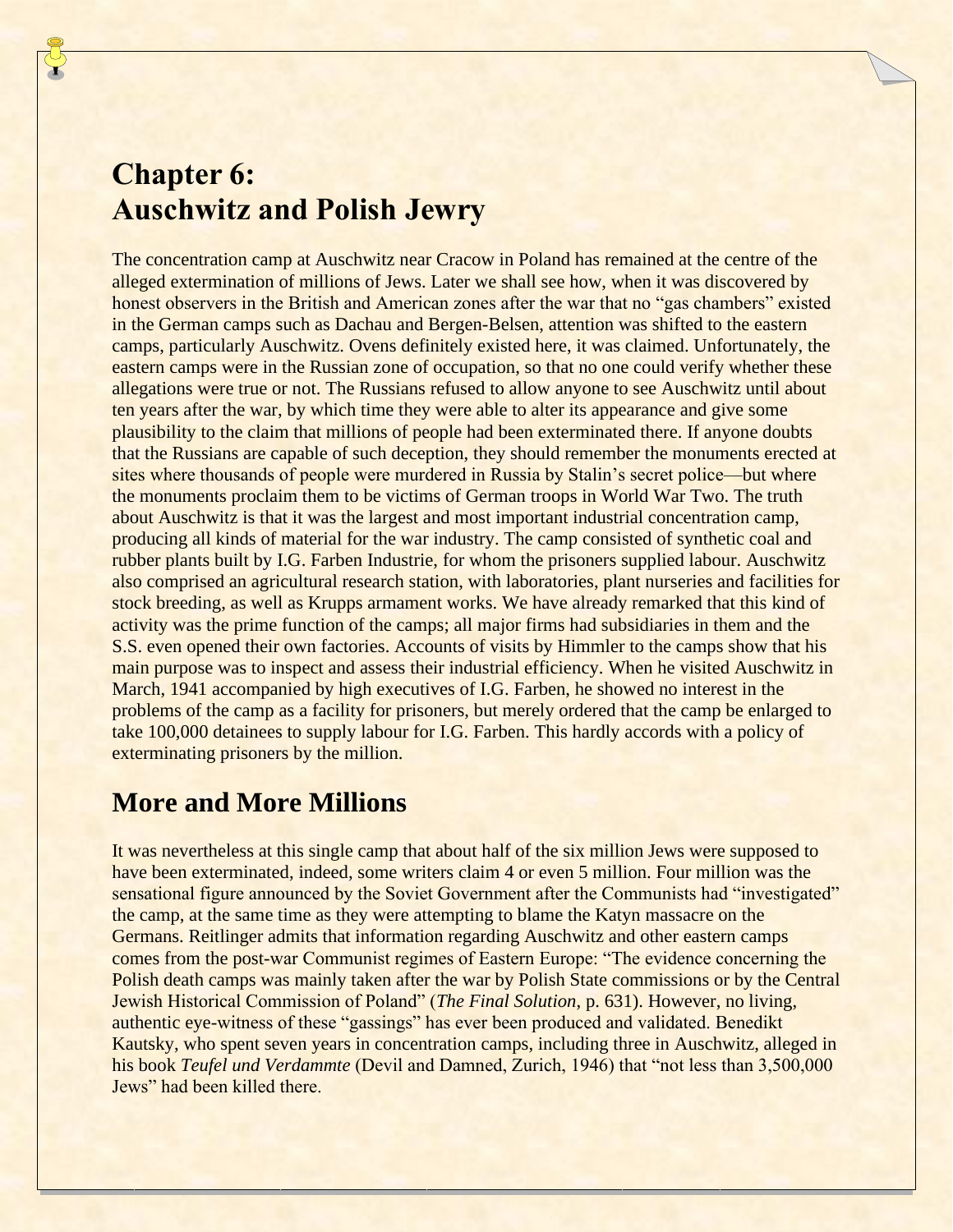This was certainly a remarkable statement, because by his own admission he had never seen a gas chamber. He confessed: "I was in the big German concentration camps. However, I must establish the truth that in no camp at any time did I come across such an installation as a gas chamber" (p. 272–273). The only execution he actually witnessed was when two Polish inmates were executed for killing two Jewish inmates. Kautsky, who was sent from Buchenwald in October, 1942 to work at Auschwitz-Buna, stresses in his book that the use of prisoners in war industry was a major feature of concentration camp policy until the end of the war. He fails to reconcile this with an alleged policy of massacring Jews. The exterminations at Auschwitz are alleged to have occurred between March 1942 and October 1944; the figure of half of six million, therefore, would mean the extermination and disposal of about 94,000 people per month for thirty two months—approximately 3,350 people everyday, day and night, for over two and a half years. This kind of thing is so ludicrous that it scarcely needs refuting. And yet Reitlinger claims quite seriously that Auschwitz could dispose of no less than 6,000 people a day. Although Reitlinger's 6,000 a day would mean a total by October 1944 of over 5 million, all such estimates pale before the wild fantasies of Olga Lengyel in her book *Five Chimneys* (London, 1959). Claiming to be a former inmate of Auschwitz, she asserts that the camp cremated no less than "720 per hour, or 17,280 corpses per twenty-four hour shift." She also alleges that, in addition, 8,000 people were burned every day in the "death-pits", and that therefore "In round numbers, about 24,000 corpses were handled every day" (p. 80–81).

This, of course, would mean a yearly rate of over 8–1/2 million. Thus between March 1942 and October 1944 Auschwitz would finally have disposed of over 21 million people, six million more than the entire world Jewish population. Comment is superfluous. Although several millions, were supposed to have died at Auschwitz alone, Reitlinger has to admit that only 363,000 inmates were registered at the camp for the whole of the period between January, 1940 and February, 1945 (*The S.S. Alibi of a Nation*, p. 268 ff), and by no means all of them were Jews. It is frequently claimed that many prisoners were never registered, but no one has offered any proof of this. Even if there were as many unregistered as there were registered, it would mean only a total of 750,000 prisoners—hardly enough for the elimination of 3 or 4 million. Moreover, large numbers of the camp population were released or transported elsewhere during the war, and at the end 80,000 were evacuated westward in January 1945 before the Russian advance. One example will suffice of the statistical frauds relating to casualties at Auschwitz. Shirer claims that in the summer of 1944, no less than 300,000 Hungarian Jews were done to death in a mere forty-six days (*ibid*., p. 1156). This would have been almost the entire Hungarian Jewish population, which numbered some 380,000. But according to the Central Statistical Office of Budapest, there were 260,000 Jews in Hungary in 1945 (which roughly conforms with the Joint Distribution Committee figure of 220,000), so that only 120,000 were classed as no longer resident. Of these, 35,000 were emigrants from the new Communist regime, and a further 25,000 were still being held in Russia after having worked in German labour battalions there. This leaves only 60,000 Hungarian Jews unaccounted for, but M. E. Namenyi estimates that 60,000 Jews returned to Hungary from deportation in Germany, though Reitlinger says this figure is too high (*The Final Solution*, p. 497). Possibly it is, but bearing in mind the substantial emigration of Hungarian Jews during the war (*cf*., Report of the ICRC, Vol. I, p. 649), the number of Hungarian Jewish casualties must have been very low indeed.

#### **Auschwitz: An Eye-Witness Account**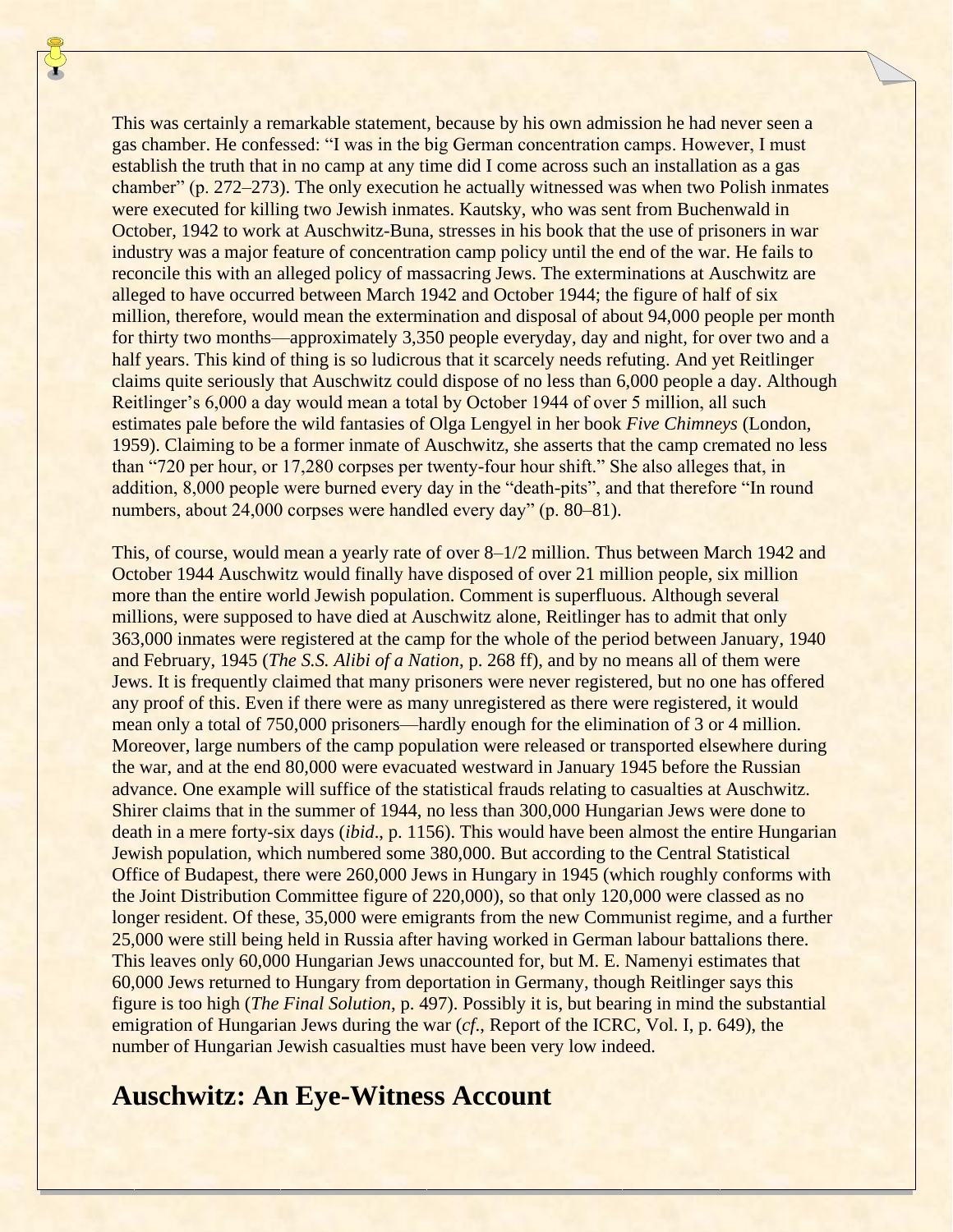Some new facts about Auschwitz are at last beginning to make a tentative appearance. They are contained in a recent work called *Die Auschwitz-Lüge: Ein Erlebnisbericht von Theis Christopherson* (The Auschwitz Legends: An Account of his Experiences by Thies Christopherson, Kritik Verlag/Mohrkirch, 1973). Published by the German lawyer Dr. Manfred Roeder in the periodical Deutsche Bürger–Initiative, it is an eye-witness account of Auschwitz by Thies Christopherson, who was sent to the Bunawerk plant laboratories at Auschwitz to research into the production of synthetic rubber for the Kaiser Wilhelm Institute. In May 1973, not long after the appearance of this account, the veteran Jewish "Nazi-hunter" Simon Wiesenthal wrote to the Frankfurt Chamber of Lawyers, demanding that the publisher and author of the Forward, Dr. Roeder, a member of the Chamber, should be brought before its disciplinary commission. Sure enough, proceedings began in July, but not without harsh criticism even from the Press, who asked "Is Simon Wiesenthal the new Gauleiter of Germany?" (*Deutsche Wochenzeitung*, July 27th, 1973). Christopherson's account is certainly one of the most important documents for a re-appraisal of Auschwitz. He spent the whole of 1944 there, during which time he visited all of the separate camps comprising the large Auschwitz complex, including Auschwitz-Birkenau where it is alleged that wholesale massacres of Jews took place.

Christopherson, however, is in no doubt that this is totally untrue. He writes: "I was in Auschwitz from January, 1944 until December, 1944. After the war I heard about the mass murders which were supposedly perpetrated by the S.S. against the Jewish prisoners, and I was perfectly astonished. Despite all the evidence of witnesses, all the newspaper reports and radio broadcasts I still do not believe today in these horrible deeds. I have said this many times and in many places, but to no purpose. One is never believed" (p. 16). Space forbids a detailed summary here of the author's experiences at Auschwitz, which include facts about camp routine and the daily life of prisoners totally at variance with the allegations of propaganda (pp. 22–7). More important are his revelations about the supposed existence of an extermination camp. "During the whole of my time at Auschwitz, l never observed the slightest evidence of mass gassings. Moreover, the odour of burning flesh that is often said to have hung over the camp is a downright falsehood. In the vicinity of the main camp (Auschwitz I) was a large farrier's works, from which the smell of molten iron was naturally not pleasant" (p. 33–4). Reitlinger confirms that there were five blast furnaces and five collieries at Auschwitz, which together with the Bunawerk factories comprised Auschwitz III (*ibid*., p. 452). The author agrees that a crematorium would certainly have existed at Auschwitz, "since 200,000 people lived there, and in every city with 200,000 inhabitants there would be a crematorium. Naturally people died there—but not only prisoners. In fact the wife of Obersturmbannführer A. (Christopherson's superior) also died there" (p. 33). The author explains: "There were no secrets at Auschwitz.

In September 1944 a commission of the International Red Cross came to the camp for an inspection. They were particularly interested in the camp at Birkenau, though we also had many inspections at Raisko" (*Bunawerk Section*, p. 35). Christopherson points out that the constant visits to Auschwitz by outsiders cannot be reconciled with allegations of mass extermination. When describing the visit of his wife to the camp in May, he observes: "The fact that it was possible to receive visits from our relatives at any time demonstrates the openness of the camp administration. Had Auschwitz been a great extermination camp, we would certainly not have been able to receive such visits" (p. 27). After the war, Christopherson came to hear of the alleged existence of a building with gigantic chimneys in the vicinity of the main camp. "This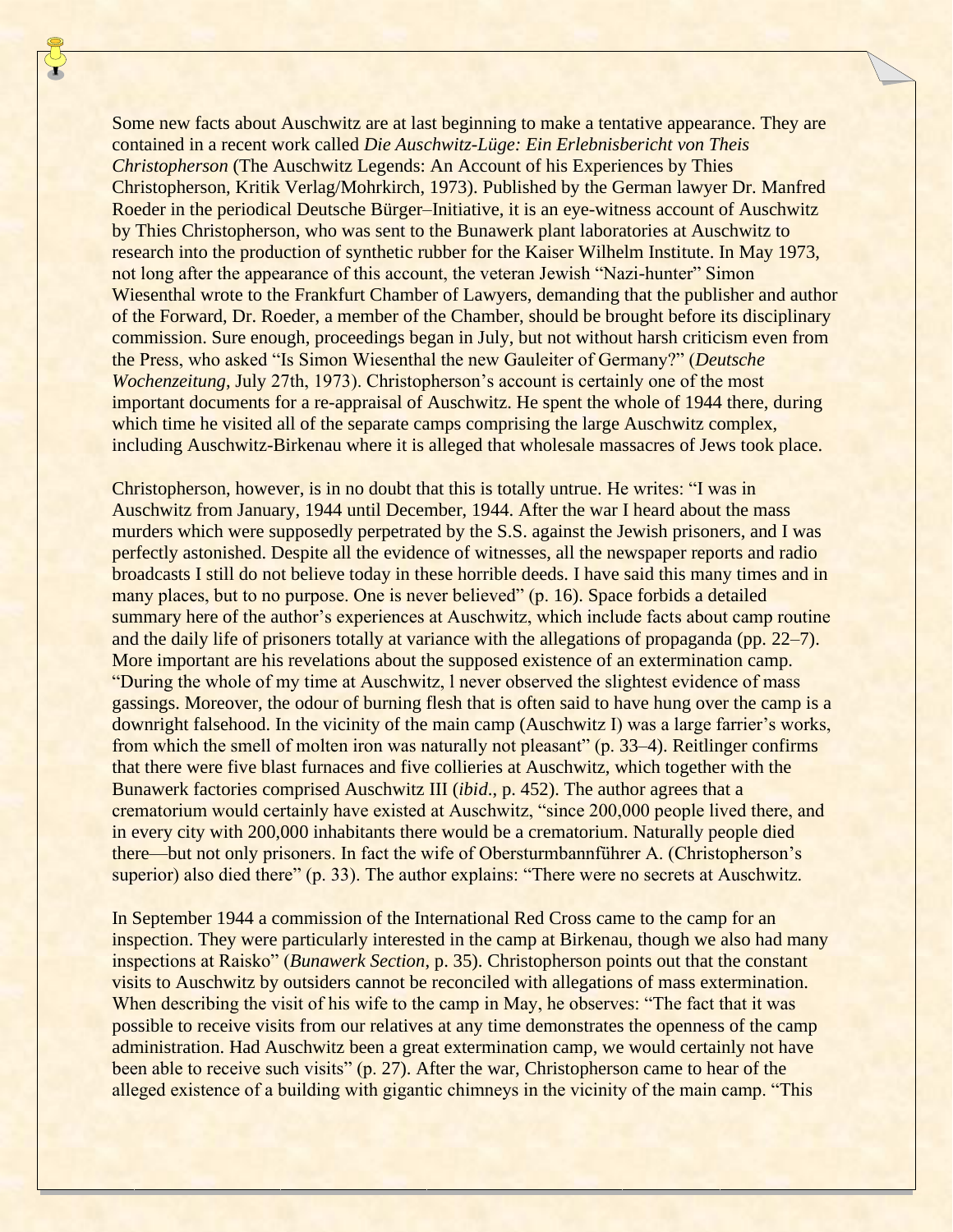was supposed to be the crematorium. However, I must record the fact that when I left the camp at Auschwitz in December 1944, I had not seen this building there" (p. 37). Does this mysterious building exist today? Apparently not; Reitlinger claims it was demolished and "completely burnt out in full view of the camp" in October, though Christopherson never saw this public demolition. Although it is said to have taken place "in full view of the camp", it was allegedly seen by only one Jewish witness, a certain Dr. Bendel, and his is the only testimony to the occurrence (*Reitlinger*, *ibid*., p. 457). This situation is generally typical. When it comes down to hard evidence, it is strangely elusive; the building was "demolished", the document is "lost", the order was "verbal".

At Auschwitz today, visitors are shown a small furnace and here they are told that millions of people were exterminated. The Soviet State Commission which "investigated" the camp announced on May 12th, 1945 that "Using rectified coefficients... the technical expert commission has ascertained that during the time that the Auschwitz camp existed, the German butchers exterminated in this camp not less than four million citizens..." Reitlinger's surprisingly frank comment on this is perfectly adequate: "The world has grown mistrustful of 'rectified coefficients' and the figure of four millions has become ridiculous" (ibid, p. 460). Finally, the account of Mr. Christopherson draws attention to a very curious circumstance. The only defendant who did not appear at the Frankfurt Auschwitz Trial in 1963 was Richard Baer, the successor of Rudolf Hoess as commandant of Auschwitz. Though in perfect health, he died suddenly in prison before the trial had begun, "in a highly mysterious way" according to the newspaper; *Deutsche Wochenzeitung* (July 27th, 1973). Baer's sudden demise before giving evidence is especially strange, since the Paris newspaper Rivarol recorded his insistence that "during the whole time in which he governed Auschwitz, he never saw any gas chambers nor believed that such things existed," and from this statement nothing would dissuade him. In short, the Christopherson account adds to a mounting collection of evidence demonstrating that the giant industrial complex of Auschwitz (comprising thirty separate installations and divided by the main Vienna–Cracow railway line) was nothing but a vast war production centre, which, while admittedly employing the compulsory labour of detainees, was certainly not a place of "mass extermination".

# **The Warsaw Ghetto**

In terms of numbers, Polish Jewry is supposed to have suffered most of all from extermination, not only at Auschwitz, but at an endless list of newly-discovered "death camps" such as Treblinka, Sobibor, Belzec, Maidanek, Chelmno and at many more obscure places which seem suddenly to have gained prominence. At the centre of the alleged extermination of the Polish Jews is the dramatic uprising in April, 1943 of the Warsaw Ghetto. This is often represented as a revolt against being deported to gas ovens; presumably the alleged subject of Hitler and Himmler's "secret discussions" had leaked out and gained wide publicity in Warsaw. The case of the Warsaw Ghetto is an instructive insight into the creation of the extermination legend itself. Indeed, its evacuation by the Germans in 1943 is often referred to as the "extermination of the Polish Jews" although it was nothing of the kind, and layers of mythology have tended to surround it after the publication of sensational novels like John Hersey's *The Wall* and Leon Uris' *Exodus*. When the Germans first occupied Poland, they confined the Jews, not in detention camps but in ghettos for reasons of security. The interior administration of the ghettos was in the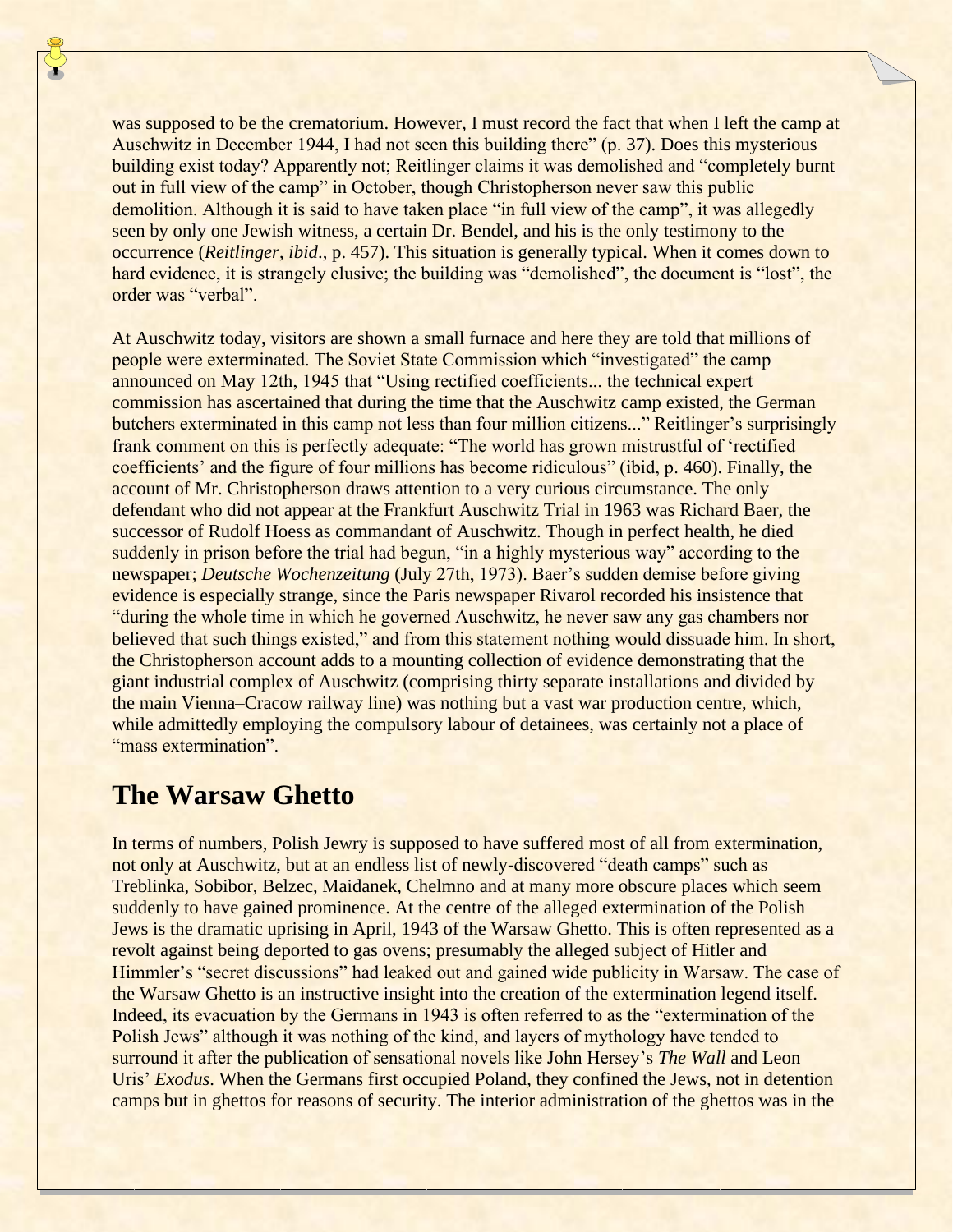hands of Jewish Councils elected by themselves, and they were policed by an independent Jewish police force. Special currency notes were introduced into the ghettos to prevent speculation. Whether this system was right or wrong, it was understandable in time of war, and although the ghetto is perhaps an unpleasant social establishment, it is by no means barbaric. And it is certainly not an organisation for the destruction of a race. But, of course, it is frequently said that this is what the ghettos were really for.

A recent publication on the Warsaw Ghetto made the brazen assertion that concentration camps "were a substitute for the practice of cramming the Jews into overcrowded ghettos and starving them to death." It seems that whatever security system the Germans used, and to whatever lengths they went to preserve a semblance of community for the Jews, they can never escape the charge of "extermination". It has been established already that the 1931 Jewish population census for Poland placed the number of Jews at 2,732,600, and that after emigration and flight to the Soviet Union, no more than 1,100,000 were under German control. These incontrovertible facts, however, do not prevent Manvell and Frankl asserting that "there had been over three million Jews in Poland when Germany began the invasion" and that in 1942 "some two million still awaited death" (*ibid*., p. 140). In reality, of the million or so Jews in Poland, almost half, about 400,000 were eventually concentrated in the ghetto of Warsaw, an area of about two and a half square miles around the old mediaeval ghetto. The remainder had already been moved to the Polish Government-General by September 1940. In the summer of 1942, Himmler ordered the resettlement of all Polish Jews in detention camps in order to obtain their labour, part of the system of general concentration for labour assignment in the Government-General. Thus between July and October 1942, over three quarters of the Warsaw Ghetto's inhabitants were peacefully evacuated and transported, supervised by the Jewish police themselves.

As we have seen, transportation to camps is alleged to have ended in "extermination", but there is absolutely no doubt from the evidence available that it involved only the effective procurement of labour and the prevention of unrest. In the first place, Himmler discovered on a surprise visit to Warsaw in January 1943 that 24,000 Jews registered as armaments workers were in fact working illegally as tailors and furriers (Manvell & Frankl, *ibid*., p. 140); the Ghetto was also being used as a base for subversive forays into the main area of Warsaw. After six months of peaceful evacuation, when only about 60,000 Jews remained in the residential ghetto, the Germans met with an armed rebellion on 18th January, 1943. Manvell and Frankl admit that "The Jews involved in planned resistance had for a long time been engaged in smuggling arms from the outside world, and combat groups fired on and killed S.S. men and militia in charge of a column of deportees." The terrorists in the Ghetto uprising were also assisted by the Polish Home Army and the PPR—Polska Partia Robotnicza, the Communist Polish Workers Party. It was under these circumstances of a revolt aided by partisans and communists that the occupying forces, as any army would in a similar situation, moved in to suppress the terrorists, if necessary by destroying the residential area itself. It should be remembered that the whole process of evacuation would have continued peacefully had not extremists among the inhabitants planned an armed rebellion which in the end was bound to fail. When S.S. Lieutenant-General Stroop entered the Ghetto with armoured cars on 19th April, he immediately came under fire and lost twelve men; German and Polish casualties in the battle, which lasted four weeks, totalled 101 men killed and wounded. Stubborn resistance by the Jewish Combat Organisation in the face of impossible odds led to an estimated 12,000 Jewish casualties, the majority by remaining in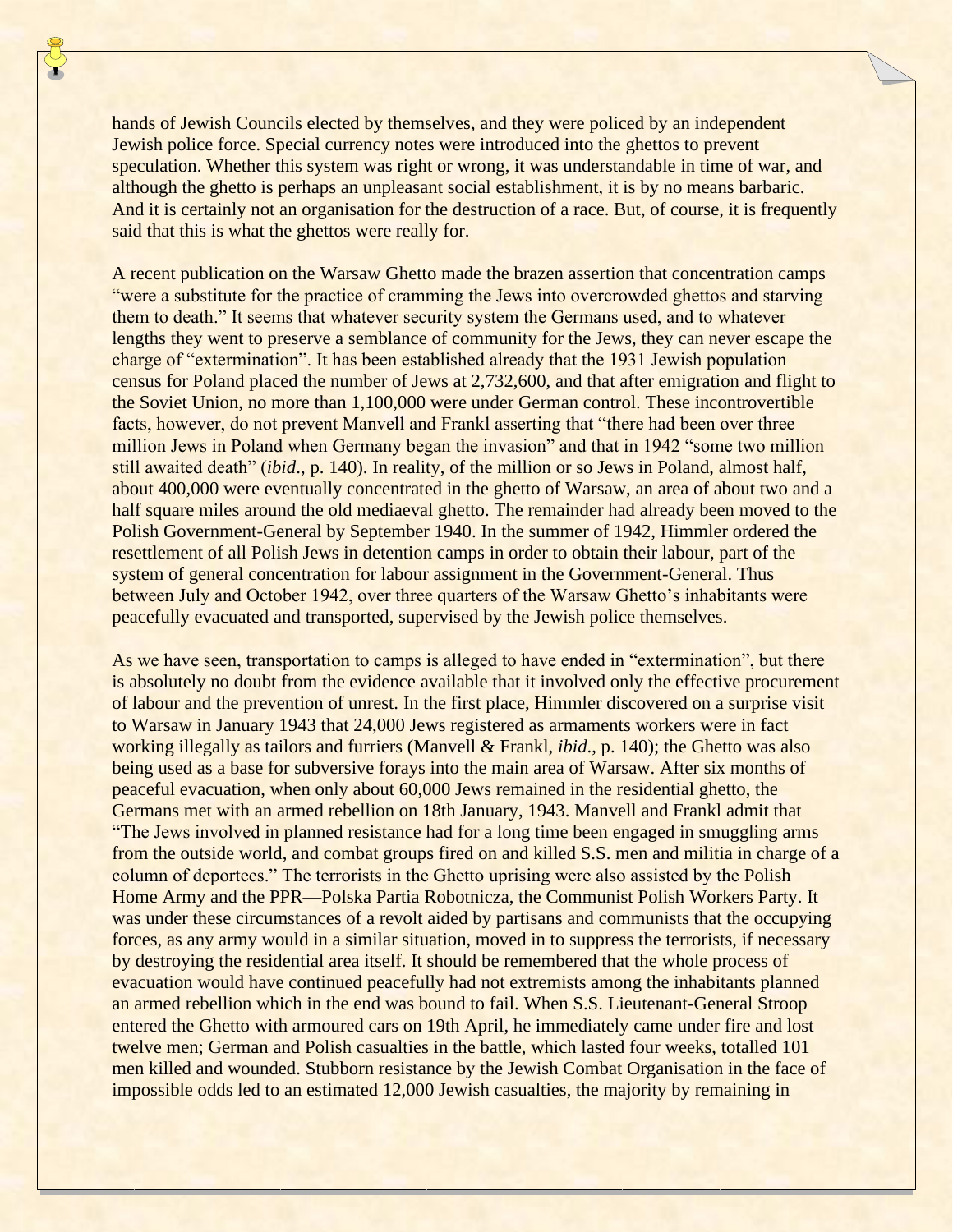burning buildings and dug-outs. A total, however, of 56,065 inhabitants were captured and peacefully resettled in the area of the Government-General. Many Jews within the Ghetto had resented the terror imposed on them by the Combat Organisation, and had attempted to inform on their headquarters to the German authorities.

## **Sudden Survivors**

The circumstances surrounding the Warsaw Ghetto revolt, as well as the deportations to eastern labour camps such as Auschwitz, has led to the most colourful tales concerning the fate of Polish Jews, the largest bloc of Jewry in Europe. The Jewish Joint Distribution Committee, in figures prepared by them for the Nuremberg Trials, stated that in 1945 there were only 80,000 Jews remaining in Poland. They also alleged that there were no Polish-Jewish displaced persons left in Germany or Austria, a claim that was at some variance with the number of Polish Jews arrested by the British and Americans for black market activities. However, the new Communist regime in Poland was unable to prevent a major anti-Jewish pogrom at Kielce on July 4th, 1946 and more than 150,000 Polish Jews suddenly fled into Western Germany. Their appearance was somewhat embarrassing, and their emigration to Palestine and the United States was carried out in record time. Subsequently, the number of Polish Jewish survivors underwent considerable revision; in the American-Jewish Year Book 1948–1949 it was placed at 390,000 quite an advance on the original 80,000. We may expect further revisions upwards in the future.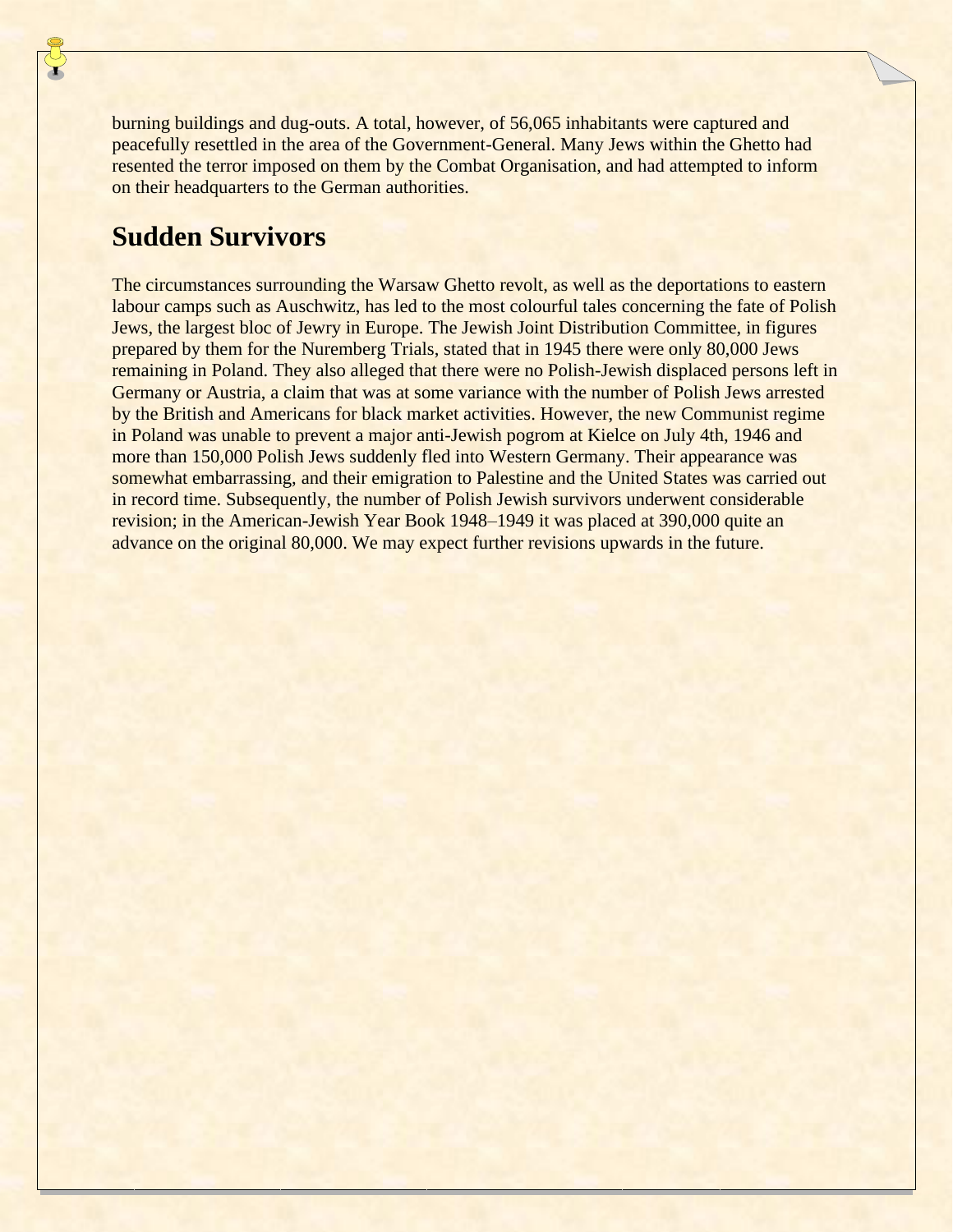# **Chapter 7: Some Concentration Camp Memoirs**

The most influential agency in the propagation of the extermination legend has been the paperback book and magazine industry, and it is through their sensational publications, produced for commercial gain, that the average person is made acquainted with a myth of an entirely political character and purpose. The hey-day of these hate-Germany books was in the 1950's, when virulent Germanophobia found a ready market, but the industry continues to flourish and is experiencing another boom today. The industry's products consist generally of so-called "memoirs", and these fall into two basic categories: those which are supposedly by former S.S. men, camp commandants and the like, and those bloodcurdling reminiscences allegedly by former concentration camp inmates.

### **Communist Origins**

Of the first kind, the most outstanding example is *Commandant of Auschwitz* by Rudolf Hoess (London, 1960), which was originally published in the Polish language as *Wspomnienia* by the Communist Government. Hoess, a young man who took over at Auschwitz in 1940, was first arrested by the British and detained at Flensburg, but he was soon handed over to the Polish Communist authorities who condemned him to death in 1947 and executed him almost immediately. The so-called Hoess memoirs are undoubtedly a forgery produced under Communist auspices, as we shall demonstrate, though the Communists themselves claim that Hoess was "ordered to write the story of his life" and a hand-written original supposedly exists, but no one has ever seen it. Hoess was subjected to torture and brain-washing techniques by the Communists during the period of his arrest, and his testimony at Nuremberg was delivered in a mindless monotone as he stared blankly into space. Even Reitlinger rejects this testimony as hopelessly untrustworthy. It is indeed remarkable how much of the "evidence" regarding the Six Million stems from Communist sources; this includes the major documents such as the Wisliceny statement and the Hoess "memoirs", which are undoubtedly the two most quoted items in extermination literature, as well as all the information on the so-called "death camps" such as Auschwitz. This information comes from the Jewish Historical Commission of Poland; the Central Commission for the Investigation of War Crimes, Warsaw; and the Russian State War Crimes Commission, Moscow.

Reitlinger acknowledges that the Hoess testimony at Nuremberg was a catalogue of wild exaggerations, such as that Auschwitz was disposing of 16,000 people a day, which would mean a total at the end of the war of over 13 million. Instead of exposing such estimates for the Sovietinspired frauds they obviously are, Reitlinger and others prefer to think that such ridiculous exaggerations were due to "pride" in doing a professional job. Ironically, this is completely irreconcilable with the supposedly authentic Hoess memoirs, which make a clever attempt at plausibility by suggesting the opposite picture of distaste for the job. Hoess is supposed to have "confessed" to a total of 3 million people exterminated at Auschwitz, though at his own trial in Warsaw the prosecution reduced the number to 1,135,000. However, we have already noted that the Soviet Government announced an official figure of 4 million after their "investigation" of the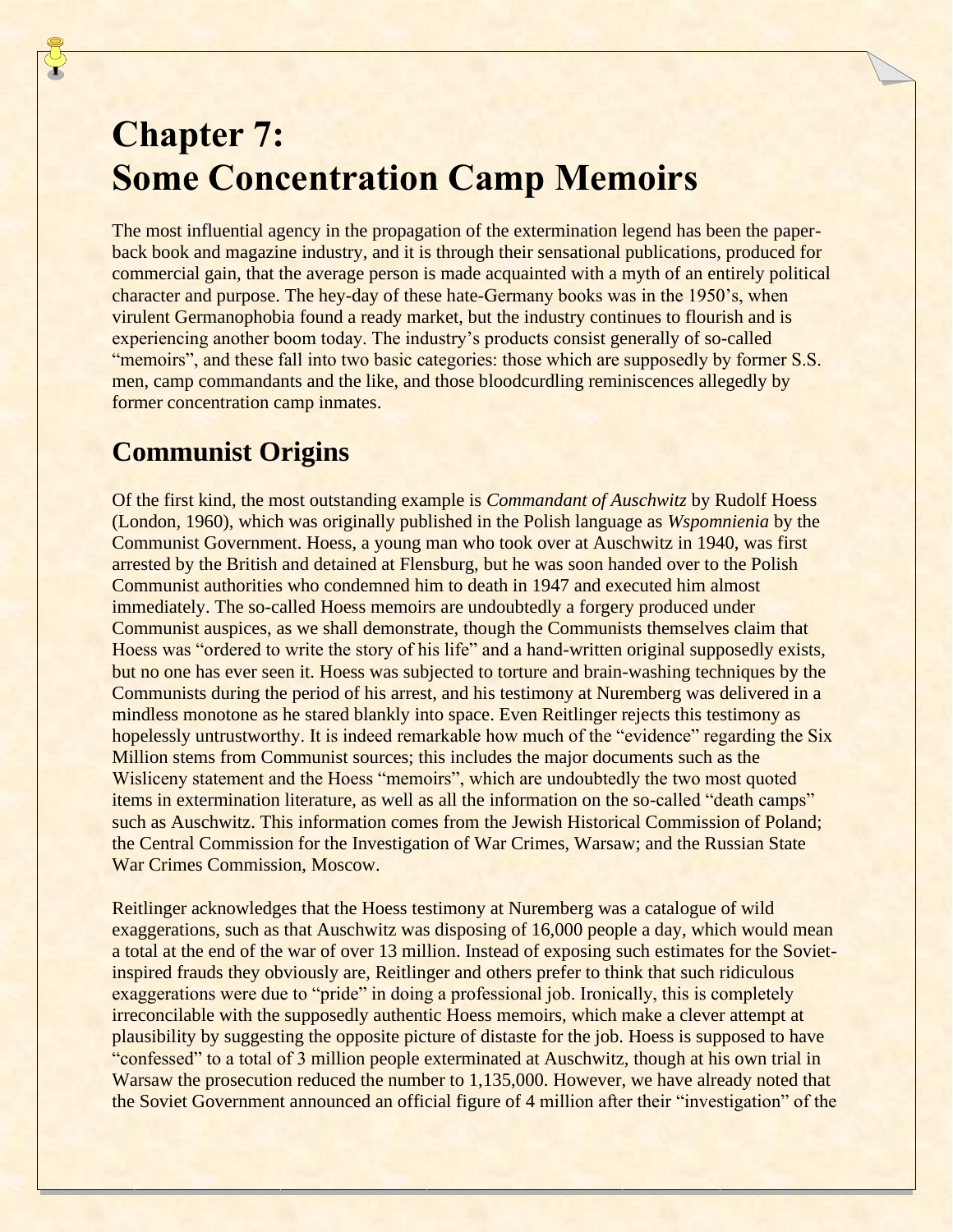camp in 1945. This kind of casual juggling with millions of people does not appear to worry the writers of extermination literature. A review of the Hoess "memoirs" in all their horrid detail would be tedious. We may confine ourselves to those aspects of the extermination legend which are designed with the obvious purpose of forestalling any proof of its falsity. Such, for example, is the manner in which the alleged extermination of Jews is described. This was supposed to have been carried out by a "special detachment" of Jewish prisoners. They took charge of the newly arrived contingents at the camp, led them into the enormous "gas-chambers" and disposed of the bodies afterwards. The S.S., therefore, did very little, so that most of the S.S. personnel at the camp could be left in complete ignorance of the "extermination programme".

Of course, no Jew would ever be found who claimed to have been a member of this gruesome "special detachment", so that the whole issue is left conveniently unprovable. It is worth repeating that no living, authentic eye-witness to these events has ever been produced. Conclusive evidence that the Hoess memoirs are a forgery lies in an incredible slip by the Communist editors. Hoess is supposed to say that the Jehovah's Witnesses at Auschwitz approved of murdering the Jews because the Jews were the enemies of Christ. It is well known that in Soviet Russia today and in all her satellite countries of eastern Europe, the Communists conduct a bitter campaign of suppression against the Jehovah's Witnesses whom they regard as the religious sect most dangerous to Communist beliefs. That this sect is deliberately and grossly defamed in the Hoess memoirs proves the document's Communist origins beyond any doubt.

#### **Incriminating Reminiscences**

Certainly the most bogus "memoirs" yet published are those of Adolf Eichmann. Before his illegal kidnapping by the Israelis in May, 1960 and the attendant blaze of international publicity, few people had ever heard of him. He was indeed a relatively unimportant person, the head of Office A4b in Department IV (the Gestapo) of the Reich Security Head Office. His office supervised the transportation to detention camps of a particular section of enemy aliens, the Jews. A positive flood of unadulterated rubbish about Eichmann showered the world in 1960, of which we may cite as an example Comer Clarke's *Eichmann: The Savage Truth*. ("The orgies often went on until six in the morning, a few hours before consigning the next batch of victims to death," says Clarke in his chapter "Streamlined Death and Wild Sex Orgies," p. 124). Strangely enough, the alleged "memoirs" of Adolf Eichmann suddenly appeared at the time of his abduction to Israel. They were uncritically published by the American Life magazine (November 28th, December 5th, 1960), and were supposed to have been given by Eichmann to a journalist in the Argentine shortly before his capture—an amazing coincidence. Other sources, however, gave an entirely different account of their origin, claiming that they were a record based on Eichmann's comments to an "associate" in 1955, though no one even bothered to identify this person.

By an equally extraordinary coincidence, war crimes investigators claimed shortly afterwards to have just "found" in the archives of the U.S. Library of Congress, more than fifteen years after the war, the "complete file" of Eichmann's department. So far as the "memoirs" themselves are concerned, they were made to be as horribly incriminating as possible without straying too far into the realms of the purest fantasy, and depict Eichmann speaking with enormous relish about "the physical annihilation of the Jews." Their fraudulence is also attested to by various factual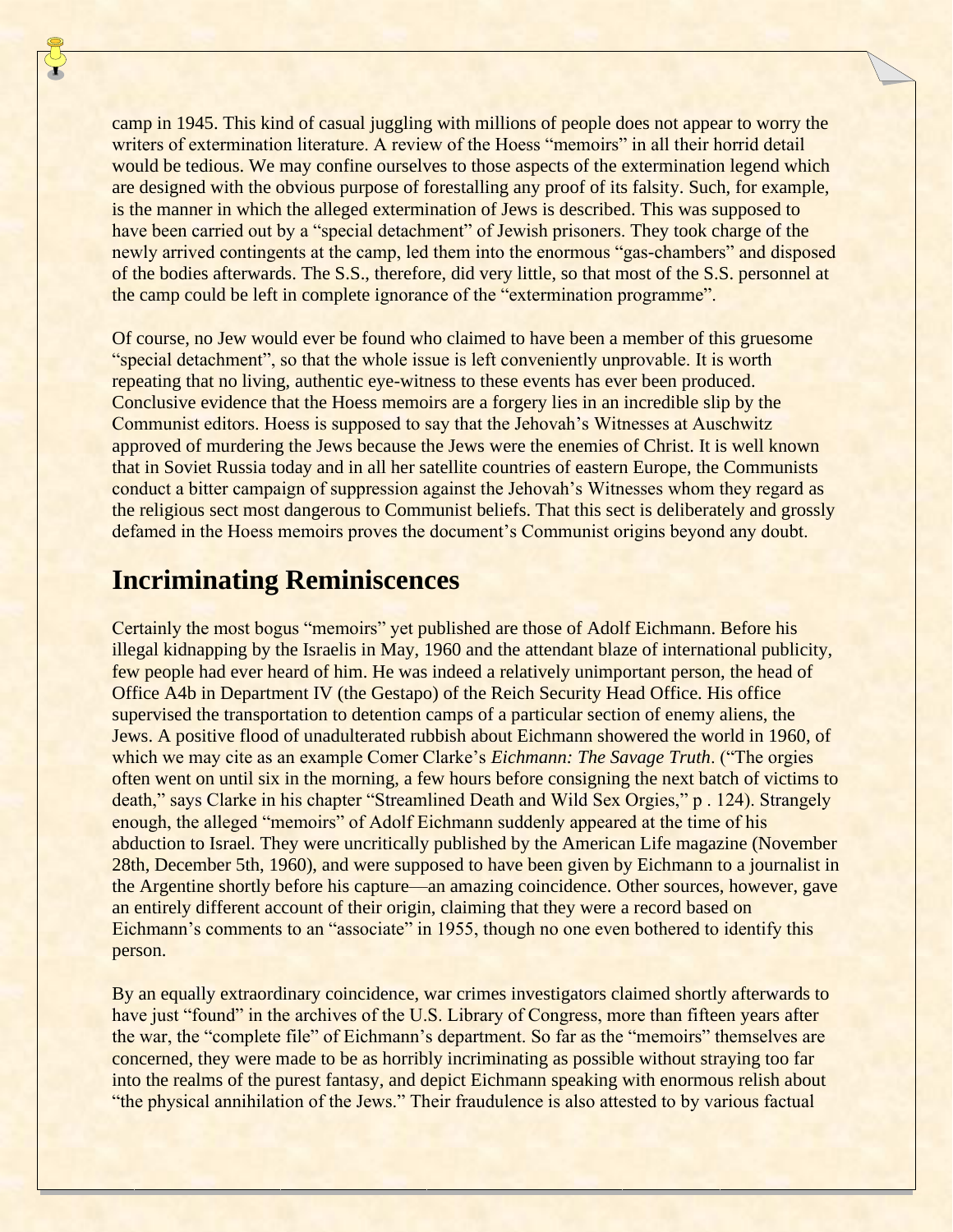errors, such as that Himmler was already in command of the Reserve Army by April of 1944, instead of after the July plot against Hitler's life, a fact which Eichmann would certainly have known. The appearance of these "memoirs" at precisely the right moment raises no doubt that their object was to present a pre-trial propaganda picture of the archetypal "unregenerate Nazi" and fiend in human shape. The circumstances of the Eichmann trial in Israel do not concern us here; the documents of Soviet origin which were used in evidence, such as the Wisliceny statement, have been examined already, and for an account of the third-degree methods used on Eichmann during his captivity to render him "co-operative" the reader is referred to the London Jewish Chronicle, September 2nd, 1960. More relevant to the literature of the extermination legend are the contents of a letter which Eichmann is supposed to have written voluntarily and handed over to his captors in Buenos Aries. It need hardly be added that its Israeli authorship is transparently obvious. Nothing in it stretches human credulity further than the phrase "I am submitting this declaration of my own free will"; but the most hollow and revealing statement of all is his alleged willingness to appear before a court in Israel, "so that a true picture may be transmitted to future generations."

### **Treblinka Fabrications**

The latest reminiscences to appear in print are those of Franz Stangl, the former commandant of the camp at Treblinka in Poland who was sentenced to life imprisonment in December 1970. These were published in an article by the London Daily Telegraph Magazine, October 8th, 1971, and were supposed to derive from a series of interviews with Stangl in prison. He died a few days after the interviews were concluded. These alleged reminiscences are certainly the goriest and most bizarre yet published, though one is grateful for a few admissions by the writer of the article, such as that "the evidence presented in the course of his trial did not prove Stangl himself to have committed specific acts of murder" and that the account of Stangl's beginnings in Poland "was in part fabrication." A typical example of this fabrication was the description of Stangl's first visit to Treblinka. As he drew into the railway station there, he is supposed to have seen "thousands of bodies" just strewn around next to the tracks, "hundreds, no, thousands of bodies everywhere, putrefying, decomposing." And "in the station was a train full of Jews, some dead, some still alive... it looked as if it had been there for days."

The account reaches the heights of absurdity when Stangl is alleged to have got out of his car and "stepped knee deep into money: I didn't know which way to turn, which way to go. I waded in paper notes, currency, precious stones, jewelry and clothes. They were everywhere, strewn all over the square." The scene is completed by "whores from Warsaw weaving drunk, dancing, singing, playing music", who were on the other side of the barbed wire fences. To literally believe this account of sinking "knee deep" in Jewish bank-notes and precious stones amid thousands of putrefying corpses and lurching, singing prostitutes would require the most phenomenal degree of gullibility, and in any circumstances other than the Six Million legend it would be dismissed as the most outrageous nonsense. The statement which certainly robs the Stangl memoirs of any vestige of authenticity is his alleged reply when asked why he thought the Jews were being exterminated: "They wanted the Jew's money," is the answer. "That racial business was just secondary." The series of interviews are supposed to have ended on a highly dubious note indeed. When asked whether he thought there had been "any conceivable sense in this horror," the former Nazi commandant supposedly replied with enthusiasm: "Yes, I am sure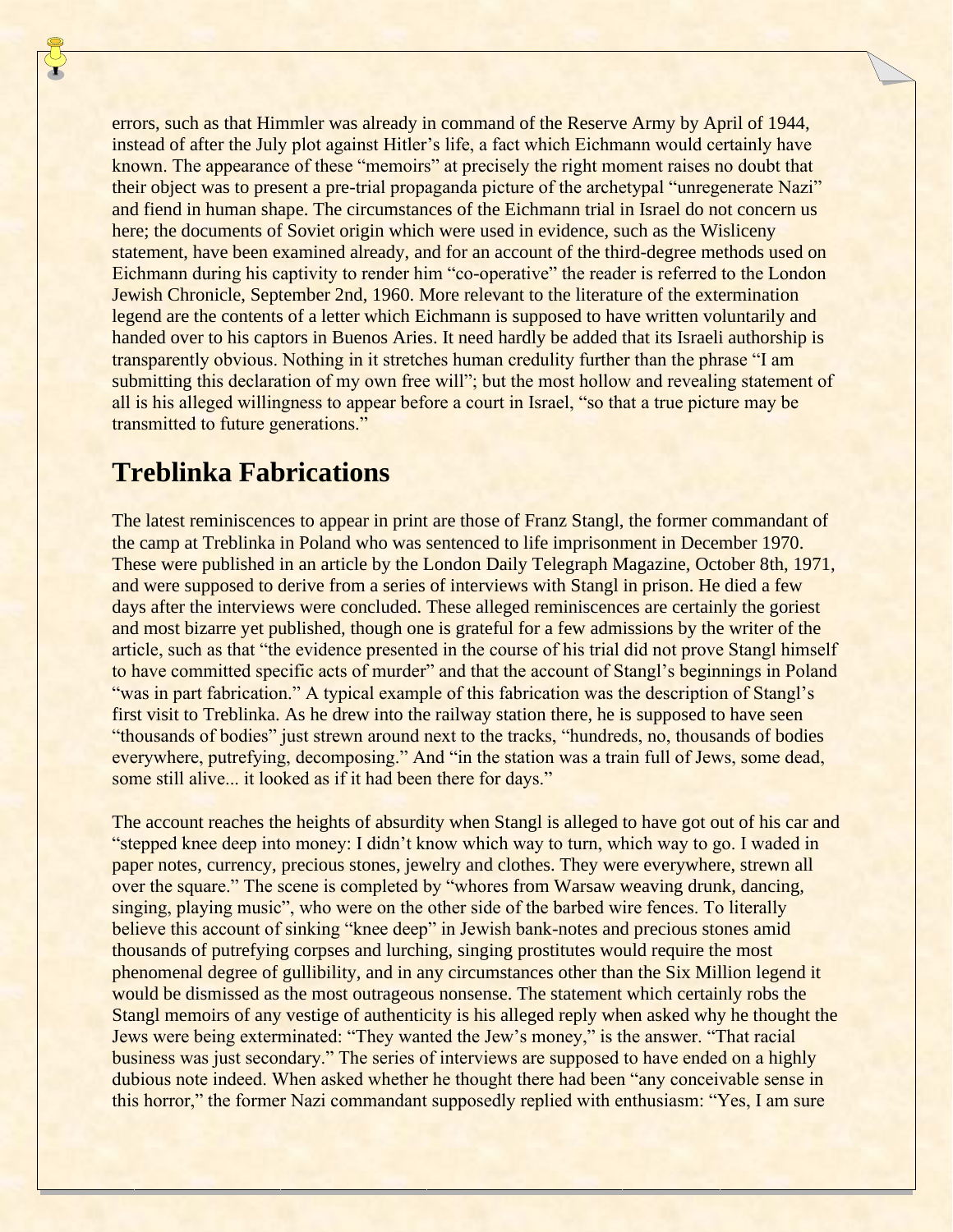there was. Perhaps the Jews were meant to have this enormous jolt to pull them together; to create a people; to identify themselves with each other." One could scarcely imagine a more perfect answer had it been invented.

#### **Best-Seller a Hoax**

Of the other variety of memoirs, those which present a picture of frail Jewry caught in the vice of Nazism, the most celebrated is undoubtedly *The Diary of Anne Frank*, and the truth concerning this book is only one appalling insight into the fabrication of a propaganda legend . First published in 1952, The *Diary of Anne Frank* became an immediate best-seller; since then it has been republished in paper-back, going through 40 impressions, and was made into a successful Hollywood film. In royalties alone, Otto Frank, the girl's father, has made a fortune from the sale of the book, which purports to represent the real-life tragedy of his daughter. With its direct appeal to the emotions, the book and the film have influenced literally millions of people, certainly more throughout the world than any other story of its kind. And yet only seven years after its initial publication, a New York Supreme Court case established that the book was a hoax.

*The Diary of Anne Frank* has been sold to the public as the actual diary of a young Jewish girl from Amsterdam, which she wrote at the age of 12 while her family and four other Jews were hiding in the back room of a house during the German occupation. Eventually, they were arrested and detained in a concentration camp, where Anne Frank supposedly died when she was 14. When Otto Frank was liberated from the camp at the end of the war, he returned to the Amsterdam house and "found" his daughter's diary concealed in the rafters. The truth about the *Anne Frank Diary* was first revealed in 1959 by the Swedish journal Fria Ord. It established that the Jewish novelist Meyer Levin had written the dialogue of the "diary" and was demanding payment for his work in a court action against Otto Frank. A condensation of the Swedish articles appeared in the American Economic Council Letter, April 15th, 1959, as follows: "History has many examples of myths that live a longer and richer life than truth, and may become more effective than truth. The Western World has for some years been made aware of a Jewish girl through the medium of what purports to be her personally written story, *Anne Frank's Diary*.

Any informed literary inspection of this book would have shown it to have been impossible as the work of a teenager."A noteworthy decision of the New York Supreme Court confirms this point of view, in that the well known American Jewish writer, Meyer Levin, has been awarded \$50,000 to be paid him by the father of Anne Frank as an honorarium for Levin's work on *The Anne Frank Diary*. "Mr. Frank, in Switzerland, has promised to pay to his race kin, Meyer Levin, not less than \$50,0OO because he had used the dialogue of Author Levin just as it was and 'implanted' it in the diary as being his daughter's intellectual work." Further inquiries brought a reply on May 7th, 1962 from a firm of New York lawyers, which stated: "I was the attorney for Meyer Levin in his action against Otto Frank, and others. It is true that a jury awarded Mr. Levin \$50,000 in damages, as indicated in your letter. That award was later set aside by the trial justice, Hon. Samuel C. Coleman, on the ground that the damages had not been proved in the manner required by law. The action was subsequently settled while an appeal from Judge Coleman's decision was pending. I am afraid that the case itself is not officially reported, so far as the trial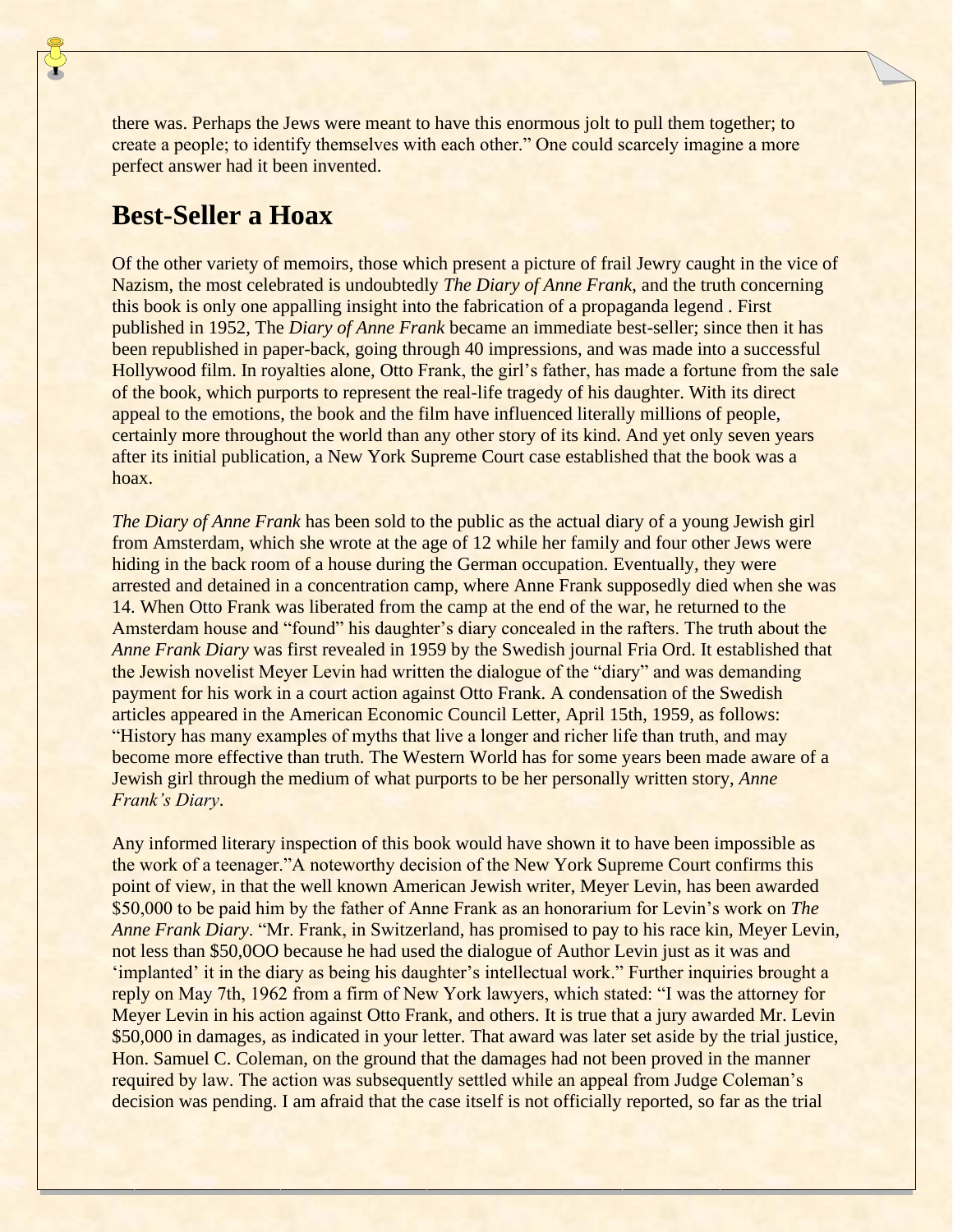itself, or even Judge Coleman's decision, is concerned. Certain procedural matters were reported in 141 New York Supplement, Second Series 170, and in 5 Second Series 181. The correct file number in the New York County Clerk's office is 2241–1956 and the file is probably a large and full one..." Here, then, is just one more fraud in a whole series of frauds perpetrated in support of the "Holocaust" legend and the saga of the Six Million. Of course, the court case bearing directly on the authenticity of *The Anne Frank Diary* was "not officially reported".

A brief reference may also be made to another "diary", published not long after that of Anne Frank and entitled: *Notes from the Warsaw Ghetto: the Journal of Emmanuel Ringelblum* (New York, 1958). Ringelblum had been a leader in the campaign of sabotage against the Germans in Poland, as well as the revolt of the Warsaw Ghetto in 1943, before he was eventually arrested and executed in 1944. The Ringelblum journal, which speaks of the usual "rumours" allegedly circulating about the extermination of the Jews in Poland, appeared under exactly the same Communist auspices as the so-called Hoess memoirs. McGraw-Hill, the publishers of the American edition, admit that they were denied access to the uncensored original manuscript in Warsaw, and instead faithfully followed the expurgated volume published by the Communist Government in Warsaw in 1952. All the "proofs" of the Holocaust issuing from Communist sources of this kind are worthless as historical documents.

### **Accumulating Myths**

Since the war, there has been an abundant growth of sensational concentration camp literature, the majority of it Jewish, each book piling horror upon horror, blending fragments of truth with the most grotesque of fantasies and impostures, relentlessly creating an edifice of mythology in which any relation to historical fact has long since disappeared. We have referred to the type already—Olga Lengyel's absurd *Five Chimneys* ("24,000 corpses handled every day"), *Doctor at Auschwitz* by Miklos Nyiszli, apparently a mythical and invented person, *This was Auschwitz: The Story of a Murder Camp* by Philip Friedman, and soon *ad nauseam*. The latest in this vein is *For Those I Loved* by Martin Gray (Bodley Head, 1973), which purports to be an account of his experiences at Treblinka camp in Poland. Gray specialised in selling fake antiques to America before turning to concentration camp memoirs. The circumstances surrounding the publication of his book, however, have been unique, because for the first time with works of this kind, serious doubt was cast on the authenticity of its contents. Even Jews, alarmed at the damage it might cause, denounced his book as fraudulent and questioned whether he had ever been at Treblinka at all, while B.B.C. radio pressed him as to why he had waited 28 years before writing of his experiences.

It was interesting to observe that the "Personal Opinion" column of the London Jewish Chronicle, March 30th, 1973, although it roundly condemned Gray's book, nevertheless made grandiose additions to the myth of the Six Million. It stated that: "Nearly a million people were murdered in Treblinka in the course of a year. 18,000 were fed into the gas chambers every day." It is a pity indeed that so many people read and accept this kind of nonsense without exercising their minds. If 18,000 were murdered every day, the figure of one million would be reached in a mere 56 days, not "in the course of a year." This gigantic achievement would leave the remaining ten months of the year a total blank. 18,000 every day would in fact mean a total of 6,480,000 "in the course of a year." Does this mean that the Six Million died in twelve months at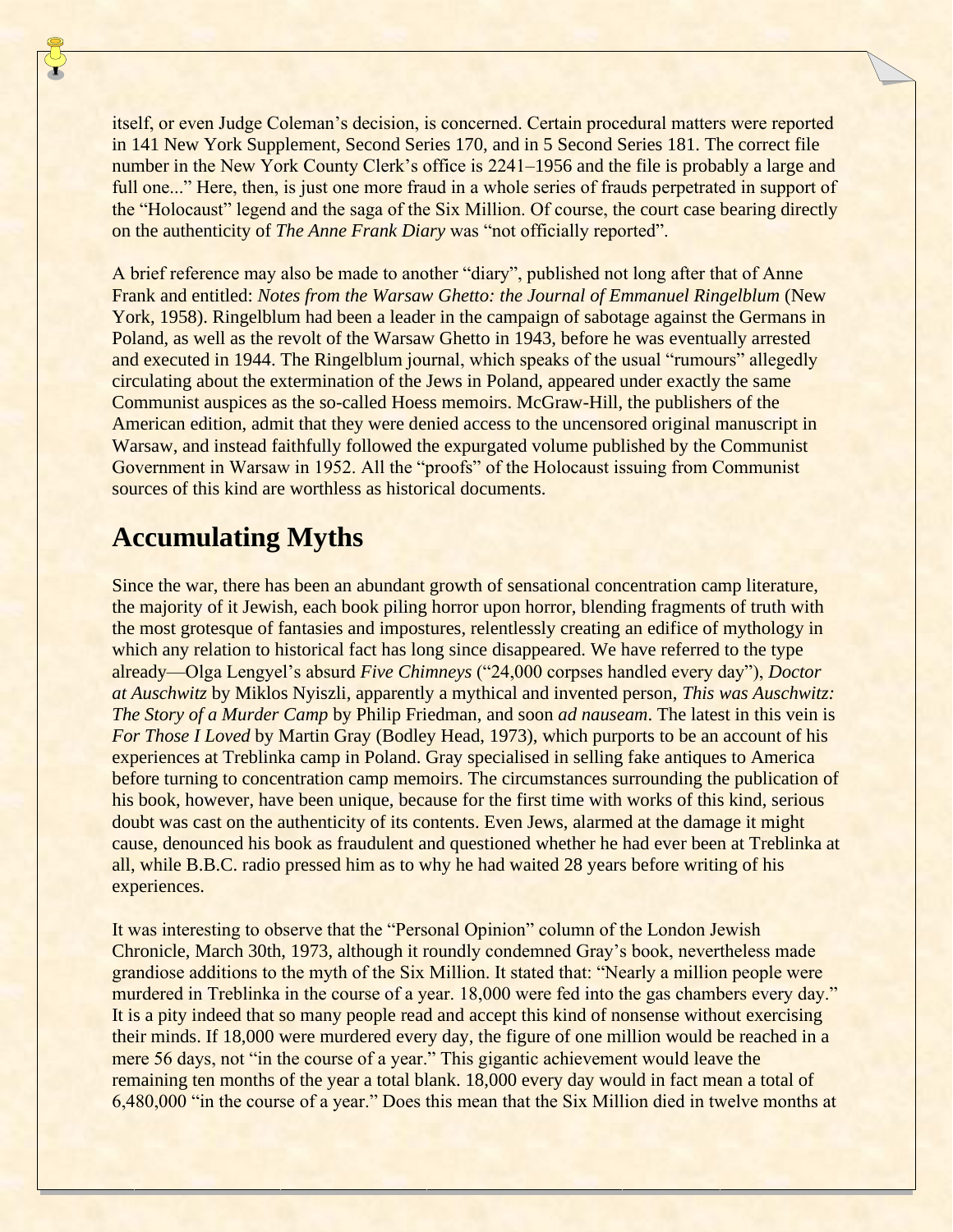Treblinka? What about the alleged three or four million at Auschwitz? This kind of thing simply shows that, once the preposterous compromise figure of Six Million had scored a resounding success and become internationally accepted, any number of impossible permutations can be made and no one would even think to criticise them. In its review of Gray's book, the Jewish Chronicle column also provides a revealing insight into the fraudulent allegations concerning gas-chambers: "Gray recalls that the floors of the gas chambers sloped, whereas another survivor who helped to build them maintains that they were at a level. . . ."

Occasionally, books by former concentration camp inmates appear which present a totally different picture of the conditions prevailing in them. Such is Under Two Dictators (London, 1950) by Margarete Buber. She was a German-Jewish woman who had experienced several years in the brutal and primitive conditions of a Russian prison camp before being sent to Ravensbrück, the German camp for women detainees, in August 1940. She noted that she was the only Jewish person in her contingent of deportees from Russia who was not straight away released by the Gestapo. Her book presents a striking contrast between the camps of Soviet Russia and Germany; compared to the squalor, disorder and starvation of the Russian camp, she found Ravensbrück to be clean, civilised and well-administered. Regular baths and clean linen seemed a luxury after her earlier experiences, and her first meal of white bread, sausage, sweet porridge and dried fruit prompted her to inquire of another camp inmate whether August 3rd, 1940 was some sort of holiday or special occasion. She observed, too, that the barracks at Ravensbrück were remarkably spacious compared to the crowded mud hut of the Soviet camp. In the final months of 1945, she experienced the progressive decline of camp conditions, the causes of which we shall examine later. Another account which is at total variance with popular propaganda is *Die Gestapo Lässt Bitten* (The Gestapo Invites You) by Charlotte Bormann, a Communist political prisoner who was also interned at Ravensbrück. Undoubtedly its most important revelation is the author's statement that rumours of gas executions were deliberate and malicious inventions circulated among the prisoners by the Communists. This latter group did not accept Margarete Buber because of her imprisonment in Soviet Russia. A further shocking reflection on the post-war trials is the fact that Charlotte Bormann was not permitted to testify at the Rastadt trial of Ravensbrück camp personnel in the French occupation zone, the usual fate of those who denied the extermination legend.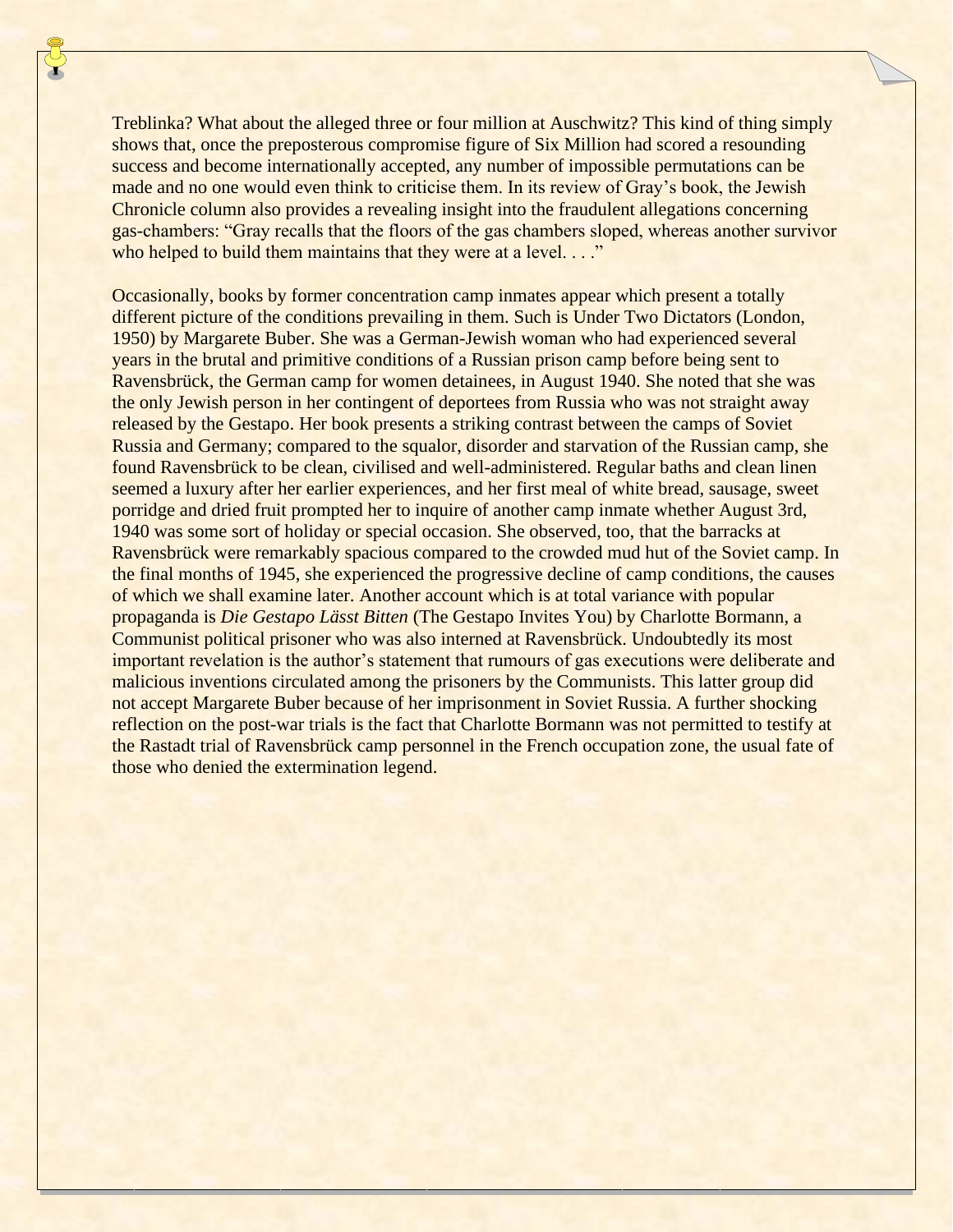# **Chapter 8: The Nature & Condition of War-Time Concentration Camps**

In his recent book *Adolf Hitler* (London, 1973), Colin Cross, who brings more intelligence than is usual to many problems of this period, observes astutely that "The shuffling of millions of Jews around Europe and murdering them, in a time of desperate war emergency, was useless from any rational point of view" (p. 307). Quite so, and at this point we may well question the likelihood of this irrationalism, and whether it was even possible. Is it likely, that at the height of the war, when the Germans were fighting a desperate battle for survival on two fronts, they would have conveyed millions of Jews for miles to supposedly elaborate and costly slaughter houses? To have conveyed three or four million Jews to Auschwitz alone (even supposing that such an inflated number existed in Europe, which it did not), would have placed an insuperable burden upon German transportation facilities which were strained to the limit in supporting the far flung Russian front. To have transported the mythical six million Jews and countless numbers of other nationalities to internment camps, and to have housed, clothed and fed them there, would simply have paralysed their military operations. There is no reason to suppose that the efficient Germans would have put their military fortunes at such risk. On the other hand, the transportation of a reasonable 363,000 prisoners to Auschwitz in the course of the war (the number we know to have been registered there) at least makes sense in terms of the compulsory labour they supplied. In fact, of the 3 million Jews living in Europe, it is certain that no more than two million were ever interned at one time, and it is probable that the number was much closer to 1,500,000. We shall see later, in the Report of the Red Cross, that whole Jewish populations such as that of Slovakia avoided detention in camps, while others were placed in community ghettos like Theresienstadt.

Moreover, from western Europe deportations were far fewer. The estimate of Reitlinger that only about 50,000 French Jews from a total population of 320,000 were deported and interned has been noted already. The question must also be asked as to whether it could have been physically possible to destroy the millions of Jews that are alleged. Had the Germans enough time for it? Is it likely that they would have cremated people by the million when they were so short of manpower and required all prisoners of war for purposes of war production? Would it have been possible to destroy and remove all trace of a million people in six months? Could such enormous gatherings of Jews and executions on such a vast scale have been kept secret? These are the kind of questions that the critical, thinking person should ask. And he will soon discover that not only the statistical and documentary evidence given here, but simple logistics combine to discredit the legend of the six million. Although it was impossible for millions to have been murdered in them, the nature and conditions of Germany's concentration camps have been vastly exaggerated to make the claim plausible. William Shirer, in a typically reckless passage, states that "All of the thirty odd principal Nazi concentration camps were death camps" (*ibid*., p. 115O). This is totally untrue, and is not even accepted now by the principal propagators of the extermination legend. Shirer also quotes Eugen Kogon's *The Theory and Practice of Hell* (N.Y. 1950, p. 227) which puts the total number of deaths in all of them at the ridiculous figure of 7,125,000, though Shirer admits in a footnote that this is "undoubtedly too high."

# **'Death Camps' Behind The Iron Curtain**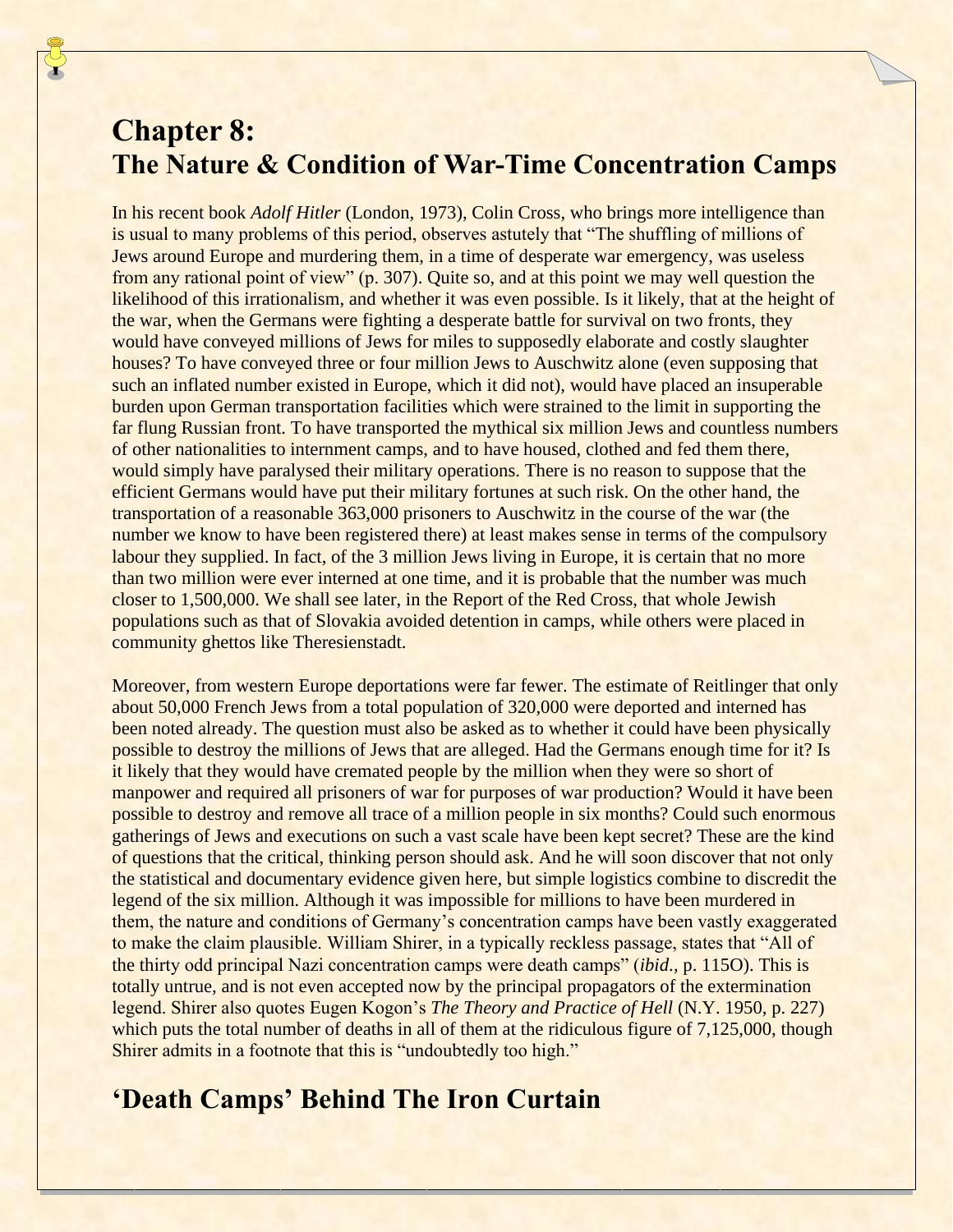It is true that in 1945, Allied propaganda did claim that all the concentration camps, particularly those in Germany itself, were "death camps", but not for long. On this question, the eminent American historian Harry Elmer Barnes wrote: "These camps were first presented as those in Germany, such as Dachau, Belsen, Buchenwald, Sachsenhausen and Dora, but it was soon demonstrated that there had been no systematic extermination in those camps. Attention was then moved to Auschwitz, Treblinka, Belzec, Chelmno, Jonowska, Tarnow, Ravensbrück, Mauthausen, Brezeznia and Birkenau, which does not exhaust the list that appears to have been extended as needed" (Rampart Journal, Summer 1967). What had happened was that certain honest observers among the British and American occupation forces in Germany, while admitting that many inmates had died of disease and starvation in the final months of the war, had found no evidence after all of "gas chambers". As a result, eastern camps in the Russian zone of occupation such as Auschwitz and Treblinka gradually came to the fore as horrific centres of extermination (though no one was permitted to see them), and this tendency has lasted to the present day. Here in these camps it was all supposed to have happened, but with the Iron Curtain brought down firmly over them, no one has ever been able to verify such charges.

The Communists claimed that four million people died at Auschwitz in gigantic gas chambers accommodating 2,000 people—and no one could argue to the contrary. What is the truth about so-called "gas chambers"? Stephen F. Pinter, who served as a lawyer for the United States War Department in the occupation forces in Germany and Austria for six years after the war, made the following statement in the widely read Catholic magazine Our Sunday Visitor, June 14th, 1959: "I was in Dachau for 17 months after the war, as a U.S. Department Attorney, and can state that there was no gas chamber at Dachau. What was shown to visitors and sightseers there and erroneously described as a gas chamber was a crematory. Nor was there a gas chamber in any of the other concentration camps in Germany. We were told that there was a gas chamber at Auschwitz, but since that was in the Russian zone of occupation, we were not permitted to investigate since the Russians would not allow it. From what I was able to determine during six postwar years in Germany and Austria, there were a number of Jews killed, but the figure of a million was certainly never reached. I interviewed thousands of Jews, former immates of concentration camps in Germany and Austria, and consider myself as well qualified as any man on this subject." This tells a very different story from the customary propaganda.

Pinter, of course, is very astute on the question of the crematory being represented as a gas chamber. This is a frequent ploy because no such thing as a gas chamber has ever been shown to exist in these camps, hence the deliberately misleading term a "gas oven", aimed at confusing a gas chamber with a crematorium. The latter, usually a single furnace and similar to the kind of thing employed today, were used quite simply for the cremation of those persons who had died from various natural causes within the camp, particularly infectious diseases. This fact was conclusively proved by the German archbishop, Cardinal Faulhaber of Munich. He informed the Americans that during the Allied air raids on Munich in September 1944, 30,000 people were killed. The archbishop requested the authorities at the time to cremate the bodies of the victims in the crematorium at Dachau. But he was told that, unfortunately, this plan could not be carried out; the crematorium, having only one furnace, was not able to cope with the bodies of the air raid victims. Clearly, therefore, it could not have coped with the 238,000 Jewish bodies which were allegedly cremated there. In order to do so, the crematorium would have to be kept going for 326 years without stopping and 530 tons of ashes would have been recovered.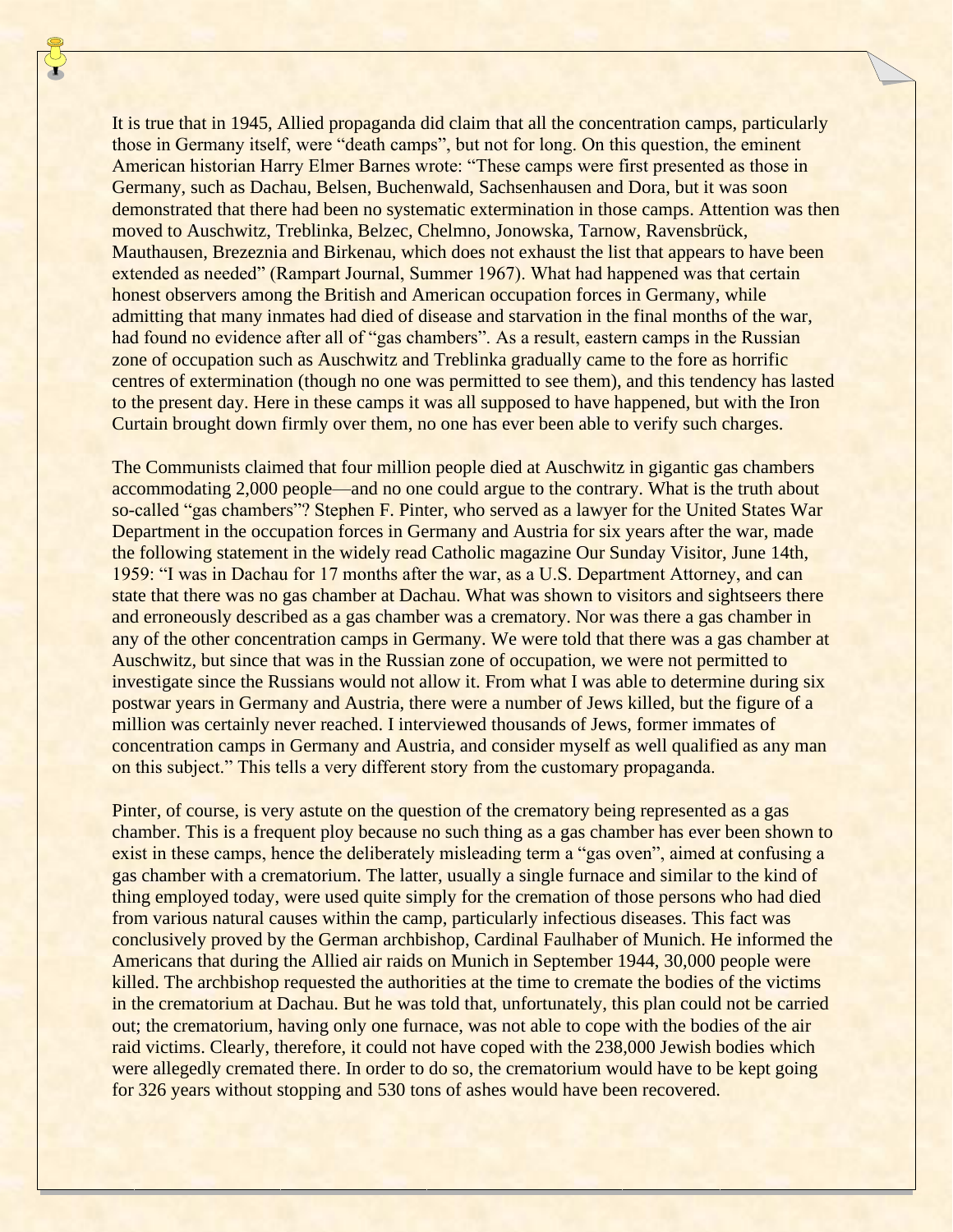#### **Casualty Figures Reduced**

The figures of Dachau casualties are typical of the kind of exaggerations that have since had to be drastically revised. In 1946, a memorial plaque was unveiled at Dachau by Philip Auerbach, the Jewish State-Secretary in the Bavarian Government who was convicted for embezzling money which he claimed as compensation for non-existent Jews. The plaque read: "This area is being retained as a shrine to the 238,000 individuals who were cremated here." Since then, the official casualty figures have had to be steadily revised downwards, and now stand at only 20,600 the majority from typhus and starvation only at the end of the war. This deflation, to ten per cent of the original figure, will doubtless continue, and one day will be applied to the legendary figure of six million as a whole. Another example of drastic revision is the present estimate of Auschwitz casualties. The absurd allegations of three or four million deaths there are no longer plausible even to Reitlinger. He now puts the number of casualties at only 600,000; and although this figure is still exaggerated in the extreme, it is a significant reduction on four million and further progress is to be expected. Shirer himself quotes Reitlinger's latest estimate, but he fails to reconcile this with his earlier statement that half of that figure, about 300,000 Hungarian Jews were supposedly "done to death in forty-six days"—a supreme example of the kind of irresponsible nonsense that is written on this subject.

#### **Humane Conditions**

That several thousand camp inmates did die in the chaotic final months of the war brings us to the question of their war-time conditions. These have been deliberately falsified in innumerable books of an extremely lurid and unpleasant kind. The Red Cross Report, examined below, demonstrates conclusively that throughout the war the camps were well administered. The working inmates received a daily ration even throughout 1943 and 1944 of not less than 2,750 calories, which was more than double the average civilian ration in occupied Germany in the years after 1945. The internees were under regular medical care, and those who became seriously ill were transferred to hospital. All internees, unlike those in Soviet camps, could receive parcels of food, clothing and pharmaceutical supplies from the Special Relief Division of the Red Cross. The Office of the Public Prosecutor conducted thorough investigations into each case of criminal arrest, and those found innocent were released; those found guilty, as well as those deportees convicted of major crimes within the camp, were sentenced by military courts and executed. In the Federal Archives of Koblenz there is a directive of January, 1943 from Himmler regarding such executions, stressing that "no brutality is to be allowed" (Manvell & Frankl), *ibid*., p. 312).

Occasionally there was brutality, but such cases were immediately scrutinised by S.S. Judge Dr. Konrad Morgen of the Reich Criminal Police Office, whose job was to investigate irregularities at the various camps. Morgen himself prosecuted commander Koch of Buchenwald in 1943 for excesses at his camp, a trial to which the German public were invited. It is significant that Oswald Pohl, the administrator of the concentration camp system who was dealt with so harshly at Nuremberg, was in favour of the death penalty for Koch. In fact, the S.S. court did sentence Koch to death, but he was given the option of serving on the Russian front. Before he could do this, however, Prince Waldeck, the leader of the S.S. in the district, carried out his execution. This case is ample proof of the seriousness with which the S.S. regarded unnecessary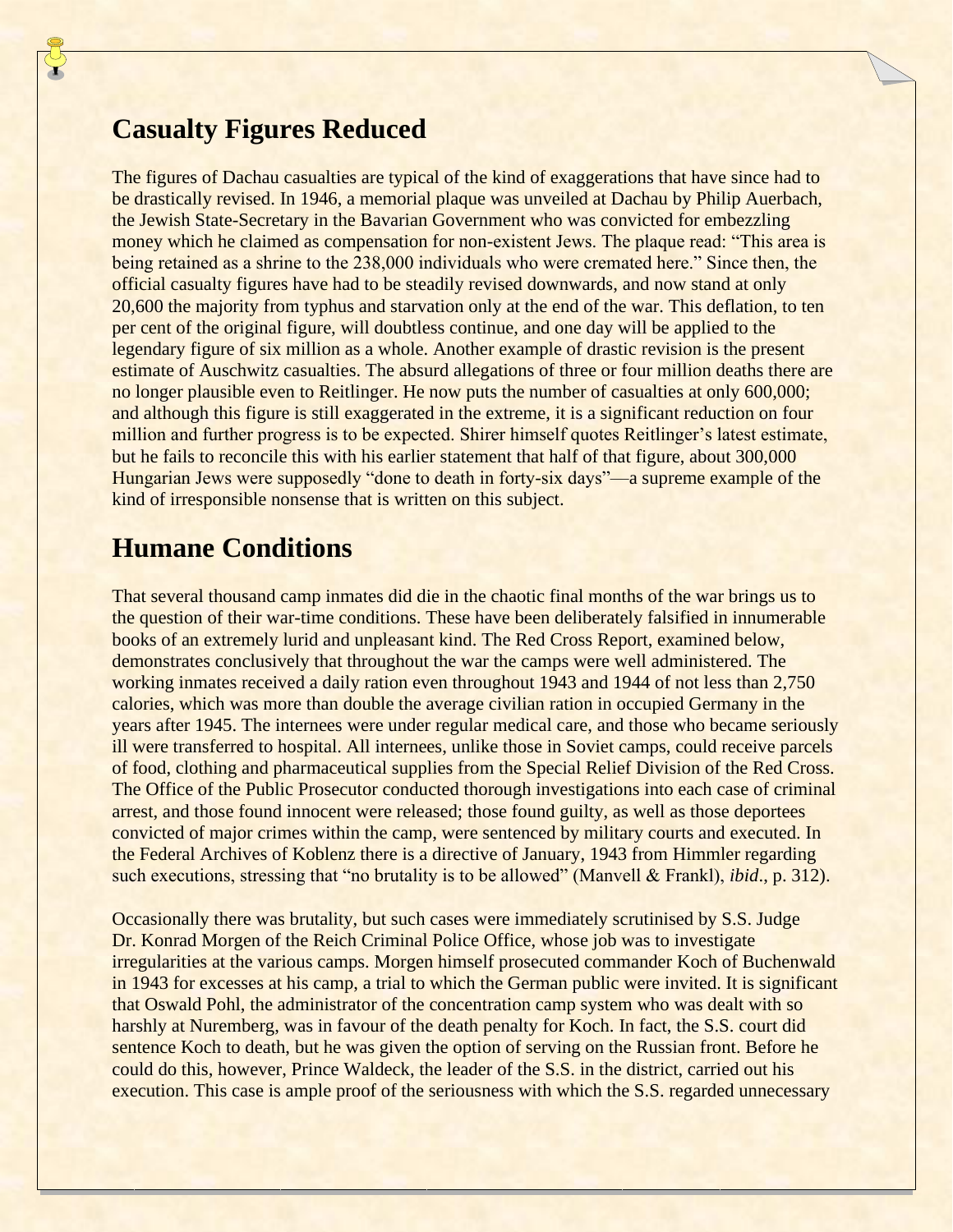brutality. Several S.S. court actions of this kind were conducted in the camps during the war to prevent excesses, and more than 800 cases were investigated before 1945. Morgen testified at Nuremberg that he discussed confidentially with hundreds of inmates the prevailing conditions in the camps. He found few that were undernourished except in the hospitals, and noted that the pace and achievement in compulsory labour by inmates was far lower than among German civilian workers. The evidence of Pinter and Cardinal Faulhaber has been shown to disprove the claims of extermination at Dachau, and we have seen how the casualty figures of that camp have been continuously revised downwards.

The camp at Dachau near Munich, in fact, may be taken as fairly typical of these places of internment. Compulsory labour in the factories and plants was the order of the day, but the Communist leader Ernst Ruff testified in his Nuremberg affidavit of April 18th, 1947 that the treatment of prisoners on the work details and in the camp of Dachau remained humane. The Polish underground leader, Jan Piechowiak, who was at Dachau from May 22nd, 1940 until April 29th, 1945 also testified on March 21st, 1946 that prisoners there received good treatment, and that the S.S. personnel at the camp were "well disciplined". Berta Schirotschin, who worked in the food service at Dachau throughout the war, testified that the working inmates, until the beginning of 1945 and despite increasing privation in Germany, received their customary second breakfast at 10 a.m. every morning. In general, hundreds of affidavits from Nuremberg testify to the humane conditions prevailing in concentration camps; but emphasis was invariably laid on those which reflected badly on the German administration and could be used for propaganda purposes. A study of the documents also reveals that Jewish witnesses who resented their deportation and internment in prison camps tended to greatly exaggerate the rigours of their condition, whereas other nationals interned for political reasons, such as those cited above, generally presented a more balanced picture. In many cases, prisoners such as Charlotte Bormann, whose experiences did not accord with the picture presented at Nuremberg, were not permitted to testify.

## **Unavoidable Chaos**

The orderly situation prevailing in the German concentration camps slowly broke down in the last fearful months of 1945. The Red Cross Report of 1948 explains that the saturation bombing by the Allies paralysed the transport and communications system of the Reich, no food reached the camps and starvation claimed an increasing number of victims, both in prison camps and among the civilian population of Germany. This terrible situation was compounded in the camps both by great overcrowding and the consequent outbreak of typhus epidemics. Overcrowding occurred as a result of prisoners from the eastern camps such as Auschwitz being evacuated westward before the Russian advance; columns of such exhausted people arrived at several German camps such as Belsen and Buchenwald which had themselves reached a state of great hardship. Belsen camp near Bremen was in an especially chaotic condition in these months and Himmler's physician, Felix Kersten, an anti-Nazi, explains that its unfortunate reputation as a "death camp" was due solely to the ferocity of the typhus epidemic which broke out there in March, 1945 (*Memoirs 1940–1945*, London, 1956). Undoubtedly these fearful conditions cost several thousand lives, and it is these conditions that are represented in the photographs of emaciated human beings and heaps of corpses which the propagandists delight in showing, claiming, that they are victims of "extermination".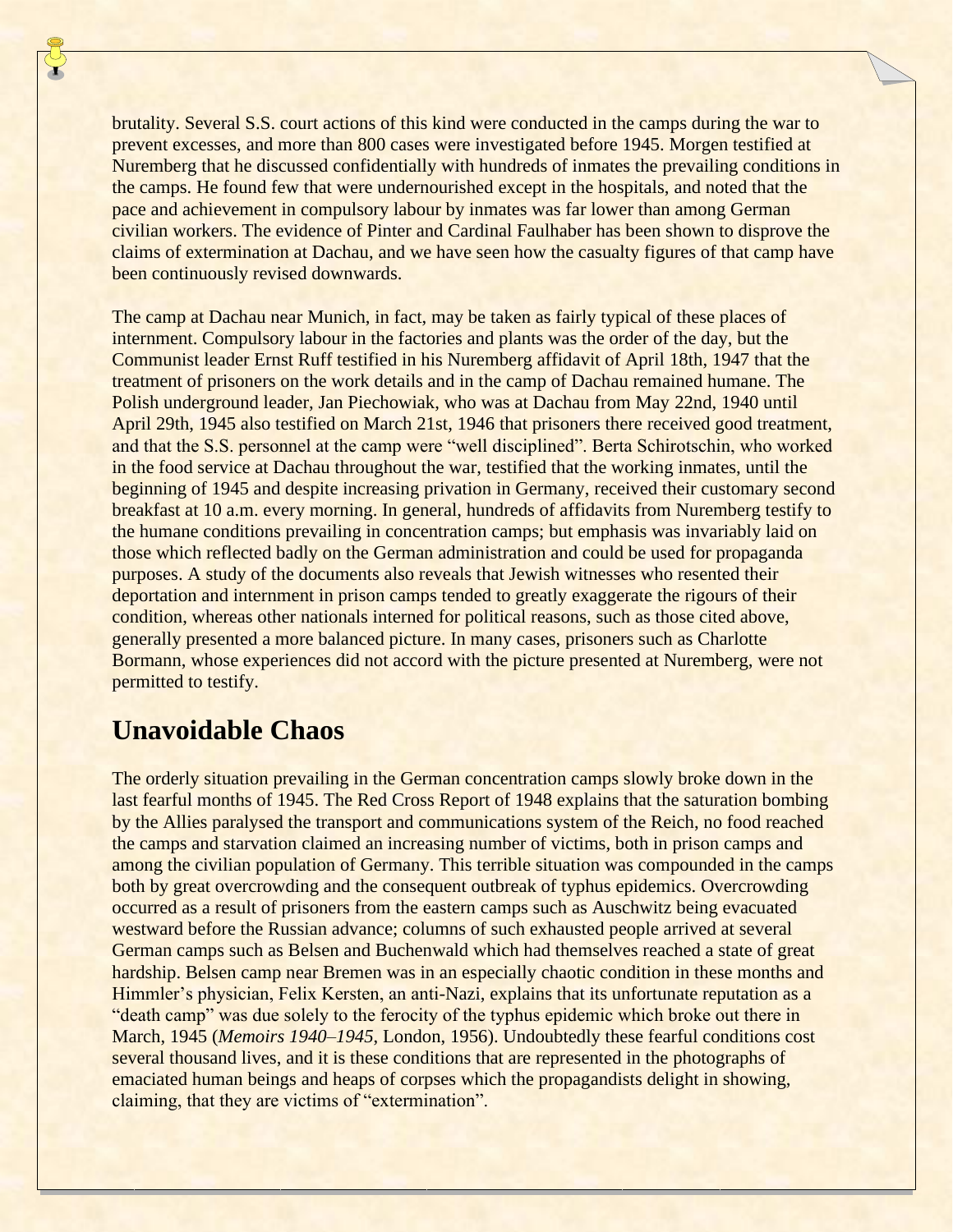A surprisingly honest appraisal of the situation at Belsen in 1945 appeared in *Purnell's History of the Second World War* (Vol. 7, No. 15) by Dr. Russell Barton, now superintendent and consultant psychiatrist at Severalls Hospital, Essex, who spent one month at the camp as a medical student after the war. His account vividly illustrates the true causes of the mortality that occurred in such camps towards the war's end, and how such extreme conditions came to prevail there. Dr. Barton explains that Brigadier Glyn Hughes, the British Medical Officer who took command of Belsen in 1945, "did not think there had been any atrocities in the camp" despite discipline and hard work. "Most people," writes Dr. Barton, "attributed the conditions of the inmates to deliberate intention on the part of the Germans... Inmates were eager to cite examples of brutality and neglect, and visiting journalists from different countries interpreted the situation according to the needs of propaganda at home." However, Dr. Barton makes it quite clear that the conditions of starvation and disease were unavoidable in the circumstances and that they occurred only during the months of 1945. "From discussions with prisoners it seemed that conditions in the camp were not too bad until late 1944. The huts were set among pine trees and each was provided with lavatories, wash basins, showers and stoves for heating." The cause of food shortage is also explained. "German medical officers told me that it had been increasingly difficult to transport food to the camp for some months. Anything that moved on the autobahns was likely to be bombed. . . .

I was surprised to find records, going back for two or three years, of large quantities of food cooked daily for distribution. At that time I became convinced, contrary to popular opinion, that there had never been a policy of deliberate starvation. This was confirmed by the large numbers of well-fed inmates. Why then were so many people suffering from malnutrition? ... The major reasons for the state of Belsen were disease, gross overcrowding by central authority, lack of law and order within the huts, and inadequate supplies of food, water and drugs." The lack of order, which led to riots over food distribution, was quelled by British machine-gun fire and a display of force when British tanks and armoured cars toured the camp. Apart from the unavoidable deaths in these circumstances, Glyn Hughes estimated that about "1,000 were killed through the kindness of English soldiers giving them their own rations and chocolates." As a man who was at Belsen, Dr. Barton is obviously very much alive to the falsehoods of concentration camp mythology, and he concludes: "In trying to assess the causes of the conditions found in Belsen one must be alerted to the tremendous visual display, ripe for purposes of propaganda, that masses of starved corpses presented." To discuss such conditions "naively in terms of 'goodness' and 'badness' is to ignore the constituent factors..."

### **Fake Photographs**

Not only were situations such as those at Belsen unscrupulously exploited for propaganda purposes, but this propaganda has also made use of entirely fake atrocity photographs and films. The extreme conditions at Belsen applied to very few camps indeed; the great majority escaped the worst difficulties and all their inmates survived in good health. As a result, outright forgeries were used to exaggerate conditions of horror. A startling case of such forgery was revealed in the British Catholic Herald of October 29th, 1948. It reported that in Cassel, where every adult German was compelled to see a film representing the "horrors" of Buchenwald, a doctor from Goettingen saw himself on the screen looking after the victims. But he had never been to Buchenwald. After an interval of bewilderment he realised that what he had seen was part of a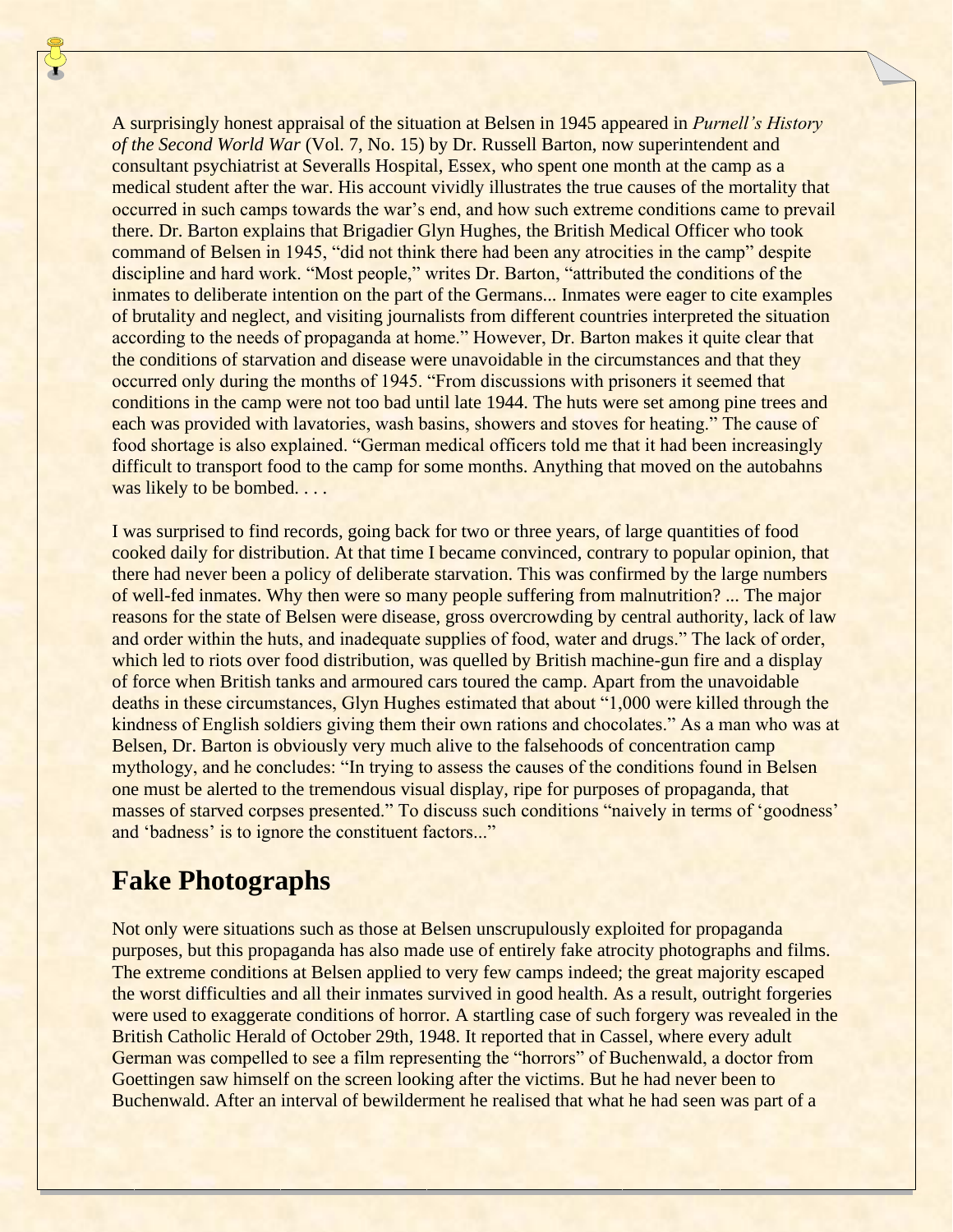film taken after the terrible air raid on Dresden by the Allies on 13th February, 1945 where the doctor had been working. The film in question was shown in Cassel on 19th October, 1948.

After the air raid on Dresden, which killed a record 135,000 people, mostly refugee women and children, the bodies of the victims were piled and burned in heaps of 400 and 500 for several weeks. These were the scenes, purporting to be from Buchenwald, which the doctor had recognised. The forgery of war-time atrocity photographs is not new. For further information the reader is referred to Arthur Ponsonby's book *Falsehood in Wartime* (London, 1928), which exposes the faked photographs of German atrocities in the First World War. Ponsonby cites such fabrications as "The Corpse Factory" and "The Belgian Baby without Hands", which are strikingly reminiscent of the propaganda relating to Nazi "atrocities". F. J. P. Veale explains in his book that the bogus "jar of human soap" solemnly introduced by the Soviet prosecution at Nuremberg was a deliberate jibe at the famous British "Corpse Factory" myth, in which the ghoulish Germans were supposed to have obtained various commodities from processing corpses (Veale, *ibid*., p. 192). This accusation was one for which the British Government apologised after 1918. It received new life after 1945 in the tale of lamp shades of human skin, which was certainly as fraudulent as the Soviet "human soap". In fact, from Manvell and Frankl we have the grudging admission that the lamp shade evidence at Buchenwald Trial "later appeared to be dubious" (*The Incomparable Crime*, p. 84). It was given by a certain Andreas Pfiffenberger in a "written affidavit" of the kind discussed earlier, but in 1948 General Lucius Clay admitted that the affidavits used in the trial appeared after more thorough investigation to have been mostly 'hearsay'.

An excellent work on the fake atrocity photographs pertaining to the Myth of the Six Million is Dr. Udo Walendy's *Bild 'Dokumente' für die Geschichtsschreibung?* (Vlotho/Weser, 1973), and from the numerous examples cited we illustrate one on this page. The origin of the first photograph is unknown, but the second is a photo montage. Close examination reveals immediately that the standing figures have been taken from the first photograph, and a heap of corpses super-imposed in front of them. The fence has been removed, and an entirely new horror "photograph" created. This blatant forgery appears on page 341 of R. Schnabel's book on the S.S., *Machtohne Moral: eine Dokumentation über die SS* (Frankfurt, 1957), with the caption "Mauthausen". (Walendy cites eighteen other examples of forgery in Schnabel's book). The same photograph appeared in the *Proceedings of the International Military Tribunal*, Vol. XXX, p. 421, likewise purporting to illustrate Mauthausen camp. It is also illustrated without a caption in Eugene Aroneanu's *Konzentrationlager Document F.321* for the International Court at Nuremberg; Heinz Kühnrich's *Der KZ-Staat* (Berlin, 1960, p. 81); Vaclav Berdych's Mauthausen (Prague, 1959); and Robert Neumann's *Hitler–Aufstieg und Untergang des Dritten Reiches* (Munich, 1961).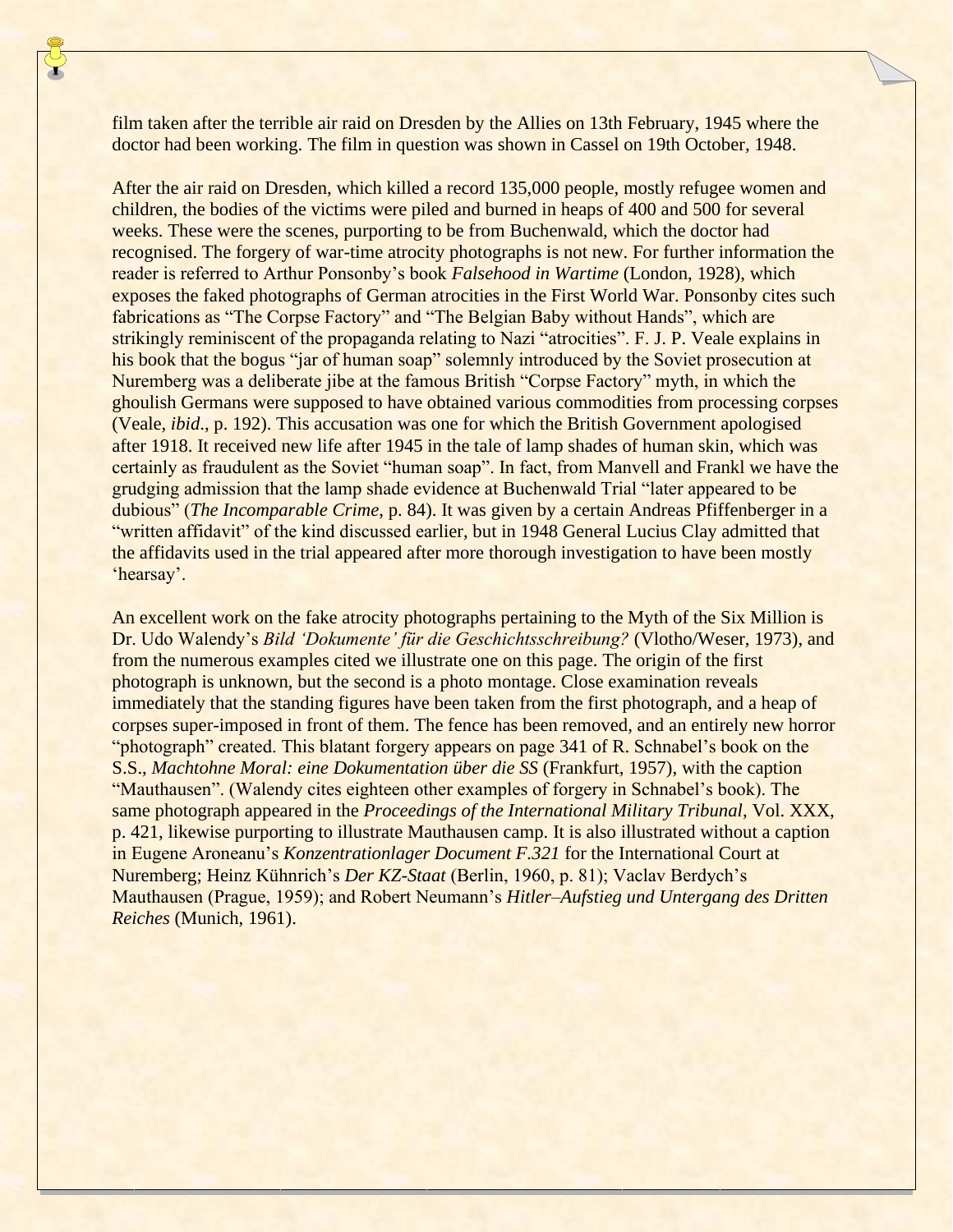# **Chapter 9: A Factual Appraisal by the Red Cross**

There is one survey of the Jewish question in Europe during World War Two and the conditions of Germany's concentration camps which is almost unique in its honesty and objectivity, the three-volume *Report of the International Committee of the Red Cross on its Activities during the Second World War*, Geneva, 1948. This comprehensive account from an entirely neutral source incorporated and expanded the findings of two previous works: *Documents sur I'activité du CICR en faveur des civils detenus dans les camps de concentration en Allemagne 1939–1945* (Geneva, 1946), and *Inter Arma Caritas: the Work of the ICRC during the Second World War* (Geneva, 1947). The team of authors, headed by Frédéric Siordet, explained in the opening pages of the Report that their object, in the tradition of the Red Cross, had been strict political neutrality, and herein lies its great value. The ICRC successfully applied the 1929 Geneva military convention in order to gain access to civilian internees held in Central and Western Europe by the German authorities. By contrast, the ICRC was unable to gain any access to the Soviet Union, which had failed to ratify the Convention. The millions of civilian and military internees held in the USSR, whose conditions were known to be by far the worst, were completely cut off from any international contact or supervision. The Red Cross Report is of value in that it first clarifies the legitimate circumstances under which Jews were detained in concentration camps, i.e. as enemy aliens. In describing the two categories. of civilian internees, the Report distinguishes the second type as "Civilians deported on administrative grounds (in German, *Schutzhäftlinge*, who were arrested for political or racial motives because their presence was considered a danger to the State or the occupation forces" (Vol. III, p. 73). These persons, it continues, "were placed on the same footing as persons arrested or imprisoned under common law for security reasons." (p. 74). The Report admits that the Germans were at first reluctant to permit supervision by the Red Cross of people detained on grounds relating to security, but by the latter part of 1942, the ICRC obtained important concessions from Germany. They were permitted to distribute food parcels to major concentration camps in Germany from August 1942, and "from February 1943 onwards this concession was extended to all other camps and prisons" (Vol. III, p. 78). The ICRC soon established contact with camp commandants and launched a food relief programme which continued to function until the last months of 1945, letters of thanks for which came pouring in from Jewish internees.

# **Red Cross Recipients Were Jews**

The Report states that "As many as 9,000 parcels were packed daily. From the autumn of 1943 until May 1945, about 1,112,000 parcels with a total weight of 4,500 tons were sent off to the concentration camps" (Vol. III, p. 80). In addition to food, these contained clothing and pharmaceutical supplies. "Parcels were sent to Dachau, Buchenwald, Sangerhausen, Sachsenhausen, Oranienburg, Flossenburg, Landsberg-am-Lech, Flöha, Ravensbrück, Hamburg-Neuengamme, Mauthausen, Theresienstadt, Auschwitz, Bergen-Belsen, to camps near Vienna and in Central and Southern Germany. The principal recipients were Belgians, Dutch, French, Greeks, Italians, Norwegians, Poles and stateless Jews" (Vol. III, p. 83). In the course of the war, "The Committee was in a position to transfer and distribute in the form of relief supplies over twenty million Swiss francs collected by Jewish welfare organisations throughout the world, in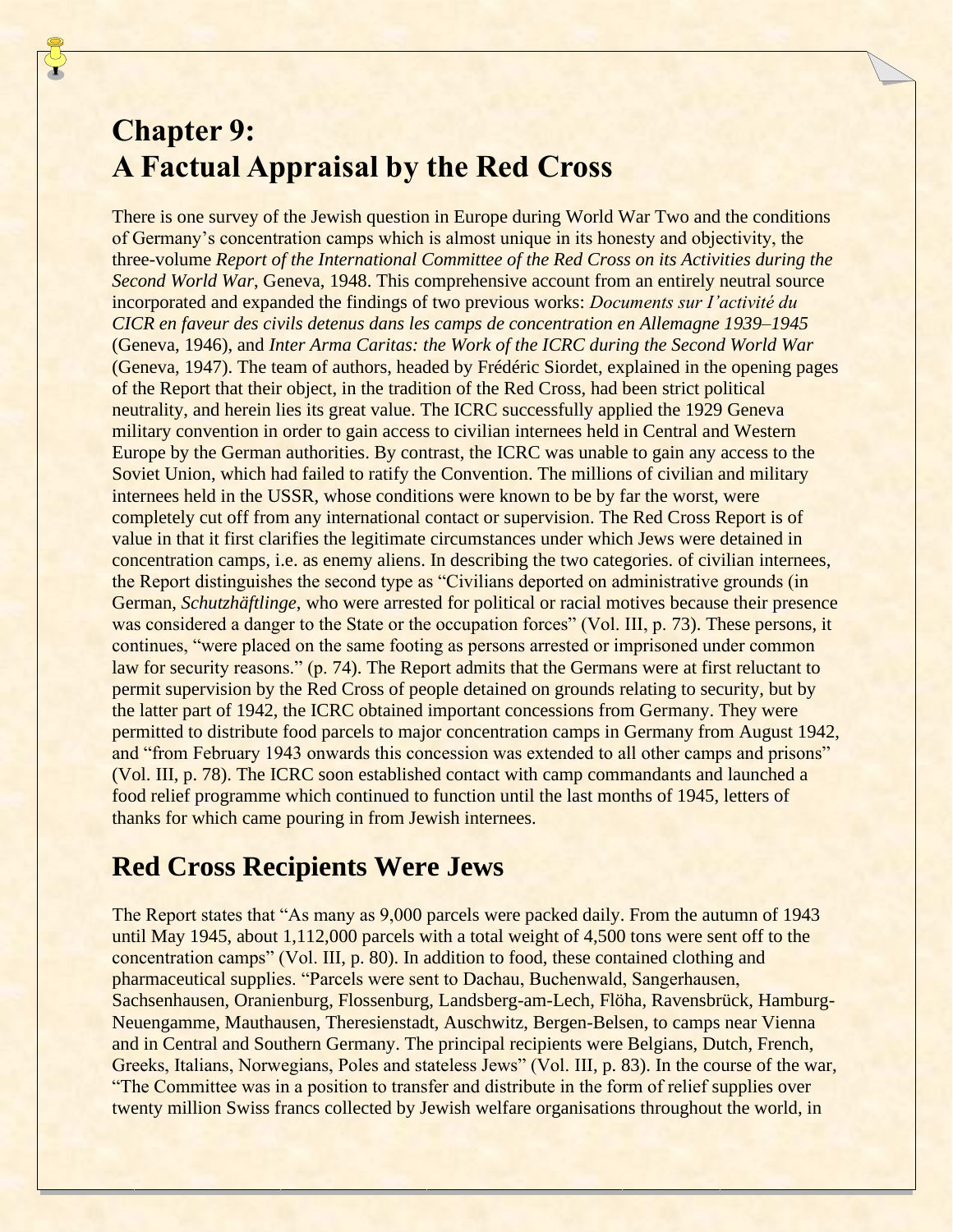particular by the American Joint Distribution Committee of New York" (Vol. I, p. 644). This latter organisation was permitted by the German Government to maintain offices in Berlin until the American entry into the war. The ICRC complained that obstruction of their vast relief operation for Jewish internees came not from the Germans but from the tight Allied blockade of Europe. Most of their purchases of relief food were made in Roumania, Hungary and Slovakia.

The ICRC had special praise for the liberal conditions which prevailed at Theresienstadt up to the time of their last visits there in April, 1945. This camp, "where there were about 40,000 Jews deported from various countries was a relatively privileged ghetto" (Vol. III, p. 75). According to the Report, "The Committee's delegates were able to visit the camp at Theresienstadt (Terezin) which was used exclusively for Jews and was governed by special conditions. From information gathered by the Committee, this camp had been started as an experiment by certain leaders of the Reich... These men wished to give the Jews the means of setting up a communal life in a town under their own administration and possessing almost complete autonomy... two delegates were able to visit the camp on April 6th, 1945. They confirmed the favourable impression gained on the first visit" (Vol. I, p. 642). The ICRC also had praise for the regime of Ion Antonescu of Fascist Rumania where the Committee was able to extend special relief to 183,000 Rumanian Jews until the time of the Soviet occupation. The aid then ceased, and the ICRC complained bitterly that it never succeeded "in sending anything whatsoever to Russia" (Vol. II, p. 62). The same situation applied to many of the German camps after their "liberation" by the Russians. The ICRC received a voluminous flow of mail from Auschwitz until the period of the Soviet occupation, when many of the internees were evacuated westward. But the efforts of the Red Cross to send relief to internees remaining at Auschwitz under Soviet control were futile. However, food parcels continued to be sent to former Auschwitz inmates transferred west to such camps as Buchenwald and Oranienburg.

### **No Evidence of Genocide**

One of the most important aspects of the Red Cross Report is that it clarifies the true cause of those deaths that undoubtedly occurred in the camps towards the end of the war. Says the Report: "In the chaotic condition of Germany after the invasion during the final months of the war, the camps received no food supplies at all and starvation claimed an increasing number of victims. Itself alarmed by this situation, the German Government at last informed the ICRC on February 1st, 1945. In March, 1945, discussions between the President of the ICRC and General of the S.S. Kaltenbrunner gave even more decisive results. Relief could henceforth be distributed by the ICRC, and one delegate was authorised to stay in each camp..." (Vol. III, p. 83). Clearly, the German authorities were at pains to relieve the dire situation as far as they were able. The Red Cross are quite explicit in stating that food supplies ceased at this time due to the Allied bombing of German transportation, and in the interests of interned Jews they had protested on March 15th, 1944 against "the barbarous aerial warfare of the Allies" (*Inter Arma Caritas*, p. 78). By October 2nd, 1944, the ICRC warned the German Foreign Office of the impending collapse of the German transportation system, declaring that starvation conditions for people throughout Germany were becoming inevitable.

In dealing with this comprehensive, three-volume report, it is important to stress that the delegates of the International Red Cross found no evidence whatever at the camps in Axis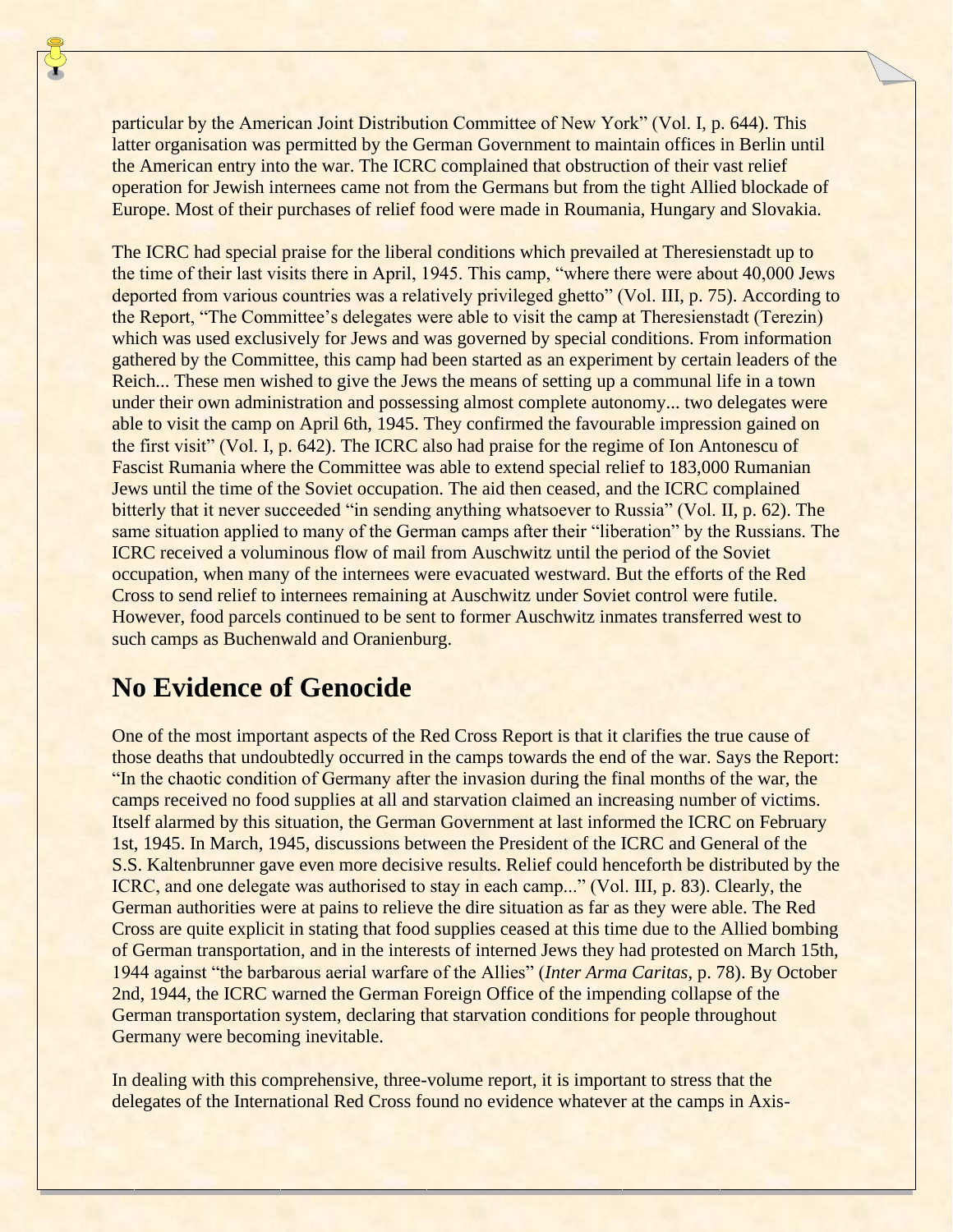occupied Europe of a deliberate policy to exterminate the Jews. In all its 1,600 pages the report does not even mention such a thing as a gas chamber. It admits that Jews, like many other wartime nationalities, suffered rigours and privations, but its complete silence on the subject of planned extermination is ample refutation of the Six Million legend. Like the Vatican representatives with whom they worked, the Red Cross found itself unable to indulge in the irresponsible charges of genocide which had become the order of the day. So far as the genuine mortality rate is concerned, the Report points out that most of the Jewish doctors from the camps were being used to combat typhus on the eastern front, so that they were unavailable when the typhus epidemics of 1945 broke out in the camps (Vol. I, p. 204 ff). Incidentally, it is frequently claimed that mass executions were carried out in gas chambers cunningly disguised as shower facilities. Again the Report makes nonsense of this allegation. "Not only the washing places, but installations for baths, showers and laundry were inspected by the delegates. They had often to take action to have fixtures made less primitive, and to get them repaired or enlarged" (Vol. III, p. 594).

#### **Not all Were Interned**

Volume III of the *Red Cross Report*, Chapter 3 (I. Jewish Civilian Population) deals with the "aid given to the Jewish section of the free population," and this chapter makes it quite plain that by no means all of the European Jews were placed in internment camps, but remained, subject to certain restrictions, as part of the free civilian population. This conflicts directly with the "thoroughness" of the supposed "extermination programme", and with the claim in the forged Hoess memoirs that Eichmann was obsessed with seizing "every single Jew he could lay his hands on." In Slovakia, for example, where Eichmann's assistant Dieter Wisliceny was in charge, the Report states that "A large proportion of the Jewish minority had permission to stay in the country, and at certain periods Slovakia was looked upon as a comparative haven of refuge for Jews, especially for those coming from Poland. Those who remained in Slovakia seem to have been in comparative safety until the end of August 1944, when a rising against the German forces took place.

While it is true that the law of May 15th, 1942 had brought about the internment of several thousand Jews, these people were held in camps where the conditions of food and lodging were tolerable, and where the internees were allowed to do paid work on terms almost equal to those of the free labour market" (Vol. I, p. 646). Not only did large numbers of the three million or so European Jews avoid internment altogether, but the emigration of Jews continued throughout the war, generally by way of Hungary, Rumania and Turkey. Ironically, post-war Jewish emigration from German-occupied territories was also facilitated by the Reich, as in the case of the Polish Jews who had escaped to France before its occupation. "The Jews from Poland who, whilst in France, had obtained entrance permits to the United States were held to be American citizens by the German occupying authorities, who further agreed to recognize the validity of about three thousand passports issued to Jews by the consulates of South American countries" (Vol. I, p. 645). As future U.S. citizens, these Jews were held at the Vittel camp in southern France for American aliens.

The emigration of European Jews from Hungary in particular proceeded during the war unhindered by the German authorities. "Until March 1944, "says the Red Cross Report, "Jews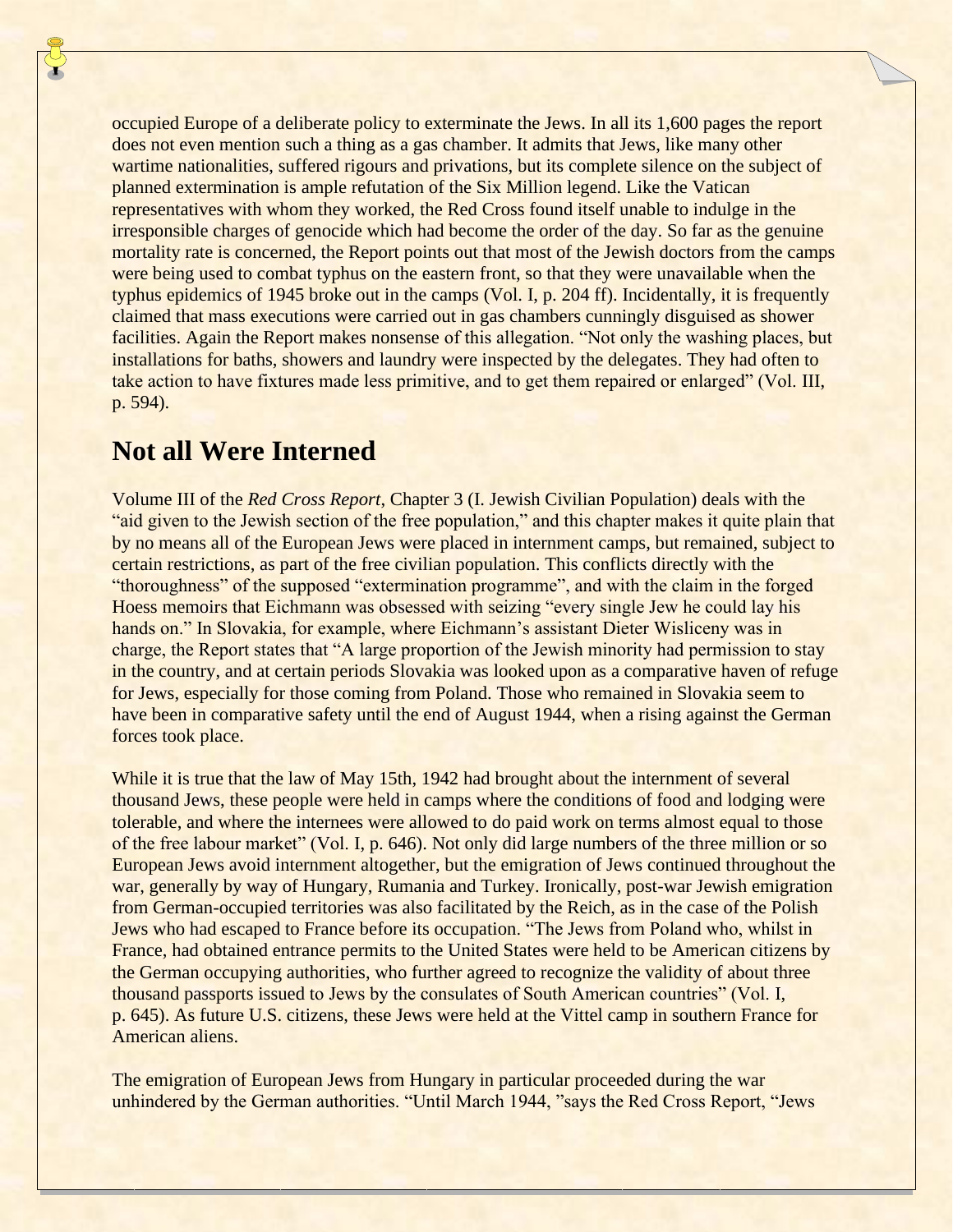who had the privilege of visas for Palestine were free to leave Hungary" (Vol. I, p. 648). Even after the replacement of the Horthy Government in 1944 (following its attempted armistice with the Soviet Union) with a government more dependent on German authority, the emigration of Jews continued. The Committee secured the pledges of both Britain and the United States "to give support by every means to the emigration of Jews from Hungary," and from the U.S. Government the ICRC received a message stating that "The Government of the United States... now specifically repeats its assurance that arrangements will be made by it for the care of all Jews who in the present circumstances are allowed to leave" (Vol. I, p. 649).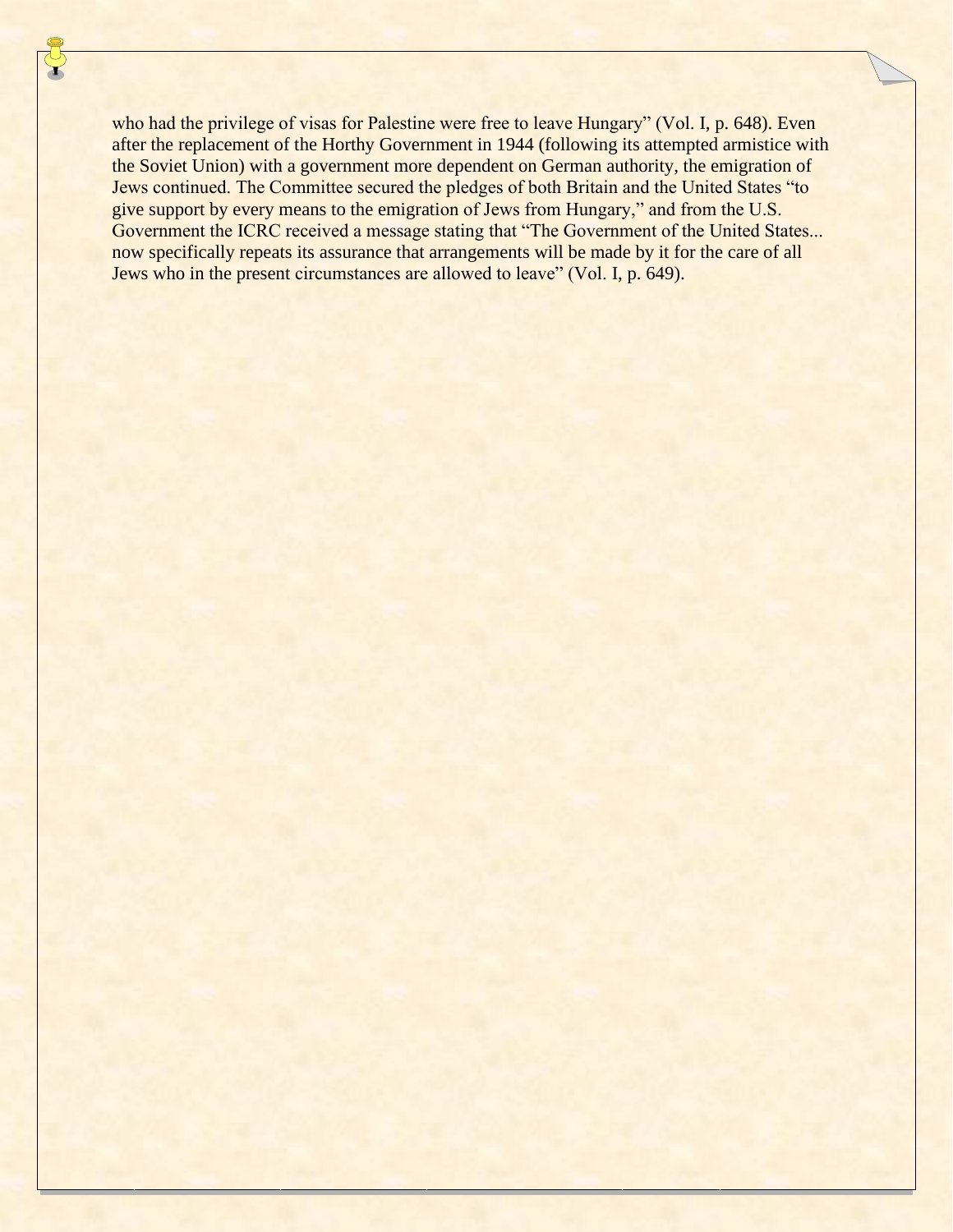# **Chapter 10: The Work of Paul Rassinier**

Without doubt the most important contribution to a truthful study of the extermination question has been the work of the French historian, Professor Paul Rassinier. The pre-eminent value of this work lies firstly in the fact that Rassinier actually experienced life in the German concentration camps, and also that, as a Socialist intellectual and anti-Nazi, nobody could be less inclined to defend Hitler and National Socialism. Yet, for the sake of justice and historical truth, Rassinier spent the remainder of his post-war years until his death in 1966 pursuing research which utterly refuted the Myth of the Six Million and the legend of Nazi diabolism. From 1933 until 1943, Rassinier was a professor of history in the College d'enseignement général at Belfort, Academie de Besancon. During the war he engaged in resistance activity until he was arrested by the Gestapo on October 30th, 1943, and as a result was confined in the German concentration camps at Buchenwald and Dora until 1945.

At Buchenwald, towards the end of the war, he contracted typhus, which so damaged his health that he could not resume his teaching. After the war, Rassinier was awarded the *Medaille de la Résistance* and the *Reconnaisance Francaise*, and was elected to the French Chamber of Deputies, from which he was ousted by the Communists in November, 1946. Rassinier then embarked on his great work, a systematic analysis of alleged German war atrocities, in particular the supposed "extermination" of the Jews. Not surprisingly, his writings are little known; they have rarely been translated from the French and none at all have appeared in English. His most important works were: *Le Mensonge d'Ulysse* (The Lies of Odysseus, Paris, 1949), an investigation of concentration camp conditions based on his own experiences of them; and *Ulysse trahi par les Siens* (1960), a sequel which further refuted the impostures of propagandists concerning German concentration camps. His monumental task was completed with two final volumes, Le Véritable *Proces Eichmann* (1962) and *Le Drame des Juifs européen* (1964), in which Rassinier exposes the dishonest and reckless distortions concerning the fate of the Jews by a careful statistical analysis. The last work also examines the political and financial significance of the extermination legend and its exploitation by Israel and the Communist powers.

One of the many merits of Rassinier's work is exploding the myth of unique German "wickedness"; and he reveals with devastating force how historical truth has been obliterated in an impenetrable fog of partisan propaganda. His researches demonstrate conclusively that the fate of the Jews during World War Two, once freed from distortion and reduced to proper proportions, loses its much vaunted "enormity" and is seen to be only one act in a greater and much wider tragedy. In an extensive lecture tour in West Germany in the spring of 1960, Professor Rassinier emphasised to his German audiences that it was high time for a rebirth of the truth regarding the extermination legend, and that the Germans themselves should begin it since the allegation remained a wholly unjustifiable blot on Germany in the eyes of the world.

# **The Imposture of 'Gas Chambers'**

Rassinier entitled his first book *The Lies of Odysseus* in commemoration of the fact that travellers always return bearing tall stories, and until his death he investigated all the stories of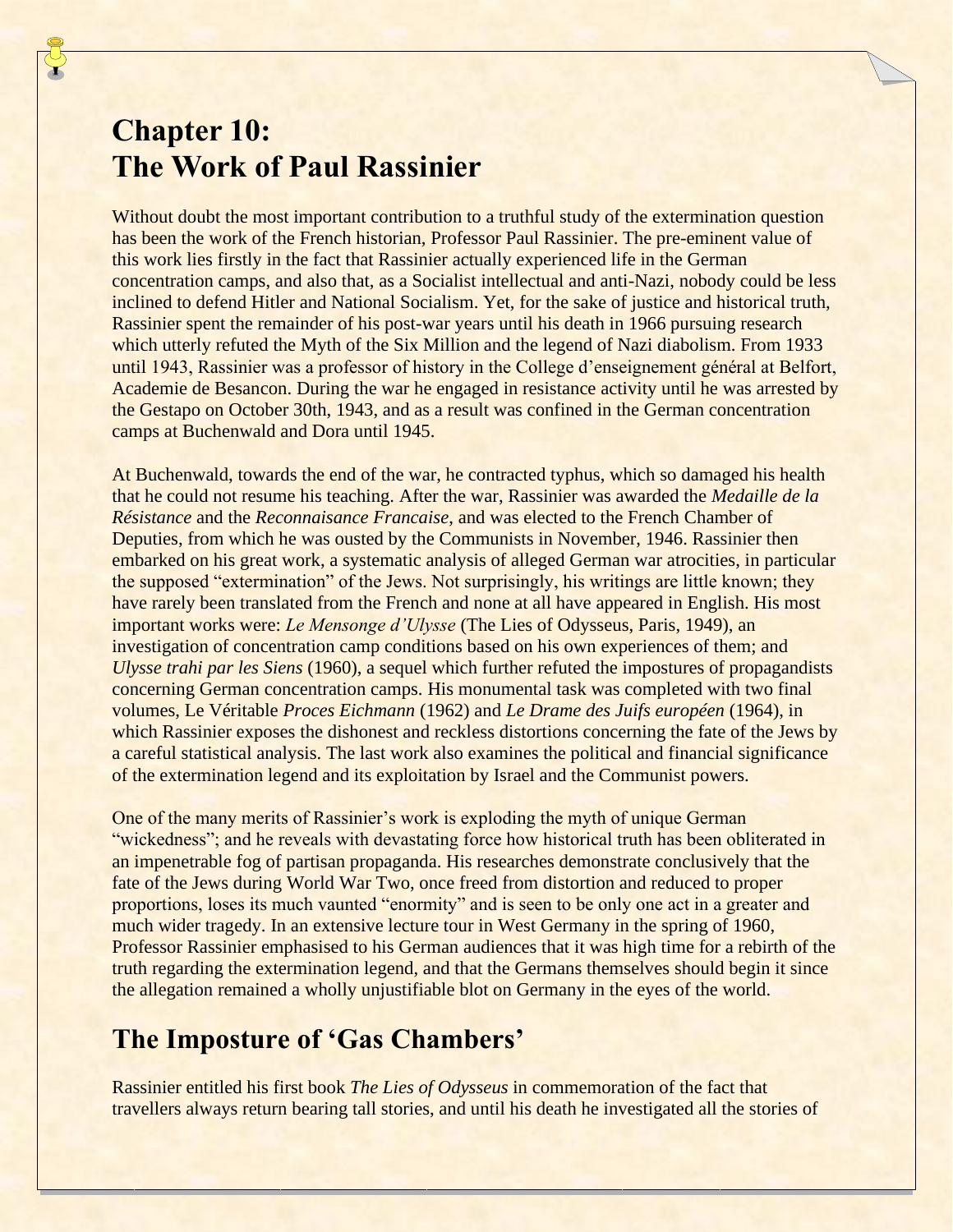extermination literature and attempted to trace their authors. He made short work of the extravagant claims about gas chambers at Buchenwald in David Rousset's *The Other Kingdom* (New York, 1947); himself an inmate of Buchenwald, Rassinier proved that no such things ever existed there (*Le Mensonge d'Ulysse*, p. 209 ff) Rassinier also traced Abbe Jean-Paul Renard, and asked him how he could possibly have testified in his book *Chaines et Lumieres* that gas chambers were in operation at Buchenwald. Renard replied that others had told him of their existence, and hence he had been willing to pose as a witness of things that he had never seen (*ibid*., p. 209 ff). Rassinier also investigated Denise Dufournier's *Ravensbrück.—The Women's Camp of Death* (London, 1948) and again found that the authoress had no other evidence for gas chambers there than the vague "rumours" which Charlotte Bormann stated were deliberately spread by communist political prisoners.

Similar investigations were made of such books as Philip Friedman's *This was Auschwitz: The Story of a Murder Camp* (N.Y., 1946) and Eugen Kogon's *The Theory and Practice of Hell* (N.Y., 1950), and he found that none of these authors could produce an authentic eye-witness of a gas chamber at Auschwitz, nor had they themselves actually seen one. Rassinier mentions Kogon's claim that a deceased former inmate, Janda Weiss, had said to Kogon alone that she had witnessed gas chambers at Auschwitz, but of course, since this person was apparently dead, Rassinier was unable to investigate the claim. He was able to interview Benedikt Kautsky, author of *Teufel und Verdammte* who had alleged that millions of Jews were exterminated at Auschwitz. However, Kautsky only confirmed to Rassinier the confession in his book, namely that never at any time had he seen a gas chamber, and that he based his information on what others had "told him". The palm for extermination literature is awarded by Rassinier to Miklos Nyizli's *Doctor at Auschwitz*, in which the falsification of facts, the evident contradictions and shameless lies show that the author is speaking of places which it is obvious he has never seen (*Le Drame des Juifs européen*, p. 52).

According to this "doctor of Auschwitz", 25,000 victims were exterminated every day for four and a half years, which is a grandiose advance on Olga Lengyel's 24,000 a day for two and a half years. It would mean a total of forty-one million victims at Auschwitz by 1945, two and a half times the total pre-war Jewish population of the world. When Rassinier attempted to discover the identity of this strange "witness", he was told that "he had died some time before the publication of the book." Rassinier is convinced that he was never anything but a mythical figure. Since the war, Rassinier has, in fact, toured Europe in search of somebody who was an actual eye-witness of gas chamber exterminations in German concentration camps during World War Two, but he has never found even one such person. He discovered that not one of the authors of the many books charging that the Germans had exterminated millions of Jews had even seen a gas chamber built for such purposes, much less seen one in operation, nor could any of these authors produce a living authentic witness who had done so. Invariably, former prisoners such as Renard, Kautsky and Kogon based their statements not upon what they had actually seen, but upon what they "heard", always from "reliable" sources, who by some chance are almost always dead and thus not in a position to confirm or deny their statements. Certainly the most important fact to emerge from Rassinier's studies, and of which there is now no doubt at all, is the utter imposture of "gas chambers".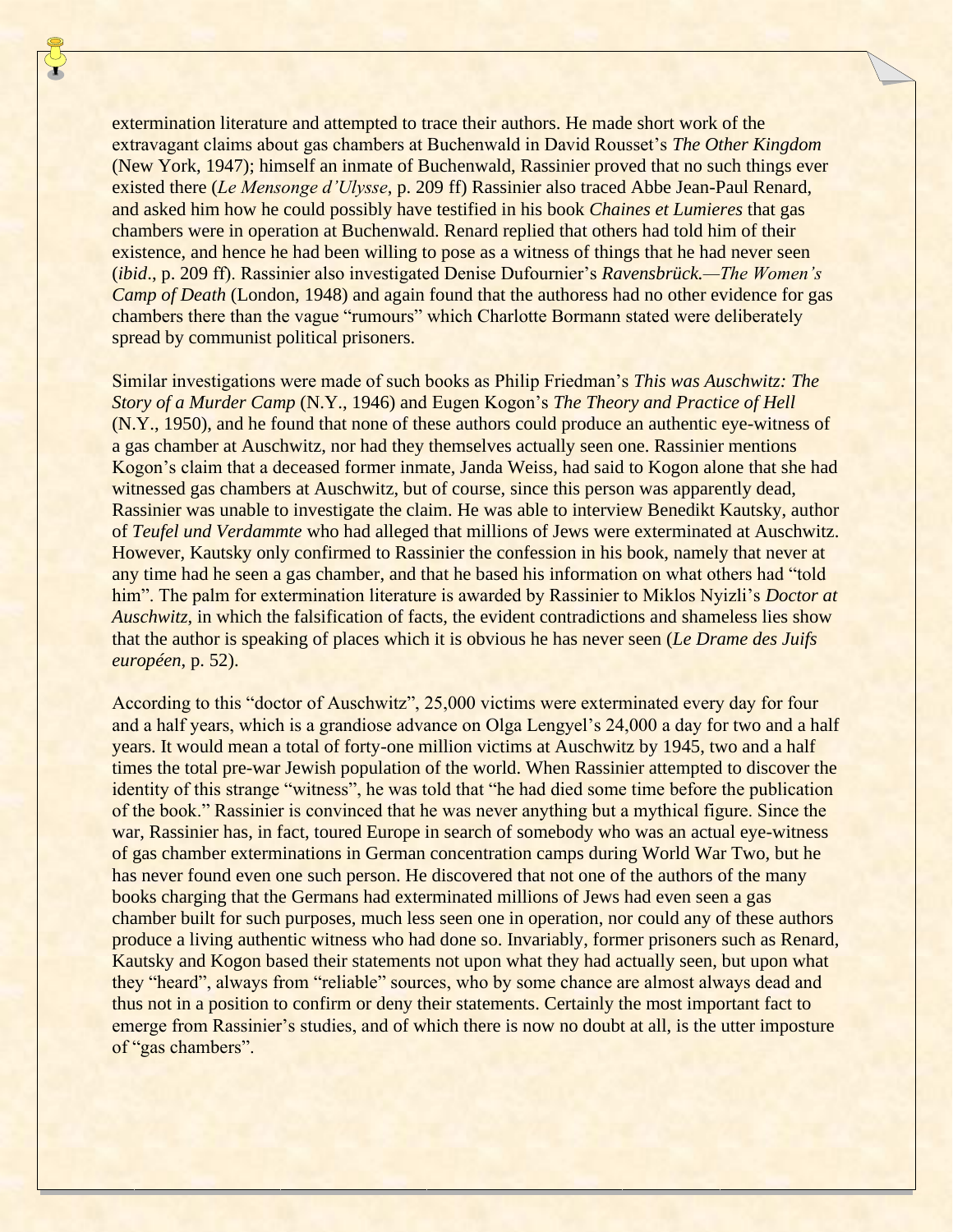Serious investigations carried out in the sites themselves have revealed with irrefutable proof that, contrary to the declarations of the surviving "witnesses" examined above, no gas chambers whatever existed in the German camps at Buchenwald, Bergen-Belsen, Ravensbrück, Dachau and Dora, or Mauthausen in Austria. This fact, which we noted earlier was attested to by Stephen Pinter of the U.S. War Office, has now been recognised and admitted officially by the Institute of Contemporary History at Munich. However, Rassinier points out that in spite of this, "witnesses" again declared at the Eichmann trial that they had seen prisoners at Bergen-Belsen setting out for the gas chambers. So far as the eastern camps of Poland are concerned, Rassinier shows that the sole evidence attesting to the existence of gas chambers at Treblinka, Chelmno, Belzec, Maidanek and Sobibor are the discredited memoranda of Kurt Gerstein referred to above. His original claim, it will be recalled was that an absurd 40 million people had been exterminated during the war, while in his first signed memorandum he reduced the number to 25 million. Further reductions were made in his second memorandum. These documents were considered of such dubious authenticity that they were not even admitted by the Nuremberg Court, though they continue to circulate in three different versions, one in German (distributed in schools) and two in French, none of which agree with each other. The German version featured as "evidence" at the Eichmann Trial in l961. Finally, Professor Rassinier draws attention to an important admission by Dr. Kubovy, director of the World Centre of Contemporary Jewish Documentation at Tel-Aviv, made in *La Terre Retrouvée*, December 15th, 1960. Dr. Kubovy recognised that not a single order for extermination exists from Hitler, Himmler, Heydrich or Goering (*Le Drame des Juifs européen*,p. 31, 39).

#### **'Six Million' Falsehood Rejected**

As for the fearful propaganda figure of the Six Million, Professor Rassinier rejects it on the basis of an extremely detailed statistical analysis. He shows that the number has been falsely established, on the one hand through inflation of the pre-war Jewish population by ignoring all emigration and evacuation, and on the other by a corresponding deflation of the number of survivors after 1945. This was the method used by the World Jewish Congress. Rassinier also rejects any written or oral testimony to the Six Million given by the kind of "witnesses" cited above, since they are full of contradictions, exaggerations and falsehoods. He gives the example of Dachau casualties, noting that in 1946, Pastor Niemöller reiterated Auerbach's fraudulent "238,000" deaths there, while in 1962 Bishop Neuhäusseler of Munich stated in a speech at Dachau that only 30,000 people died "of the 200,000 persons from thirty-eight nations who were interned there" (*Le Drame des Juifs européen*, p. 12). Today, the estimate has been reduced by several more thousands, and so it goes on. Rassinier concludes, too, that testimony in support of the Six Million given by accused men such as Hoess, Hoettl, Wisliceny and Hoellriegel, who were faced with the prospect of being condemned to death or with the hope of obtaining a reprieve, and who were frequently tortured during their detention, is completely untrustworthy.

Rassinier finds it very significant that the figure of Six Million was not mentioned in court during the Eichmann trial. "The prosecution at the Jerusalem trial was considerably weakened by its central motif, the six million European Jews alleged to have been exterminated in gas chambers. It was an argument that easily won conviction the day after the war ended, amidst the general state of spiritual and material chaos. Today, many documents have been published which were not available at the time of the Nuremberg trials, and which tend to prove that if the Jewish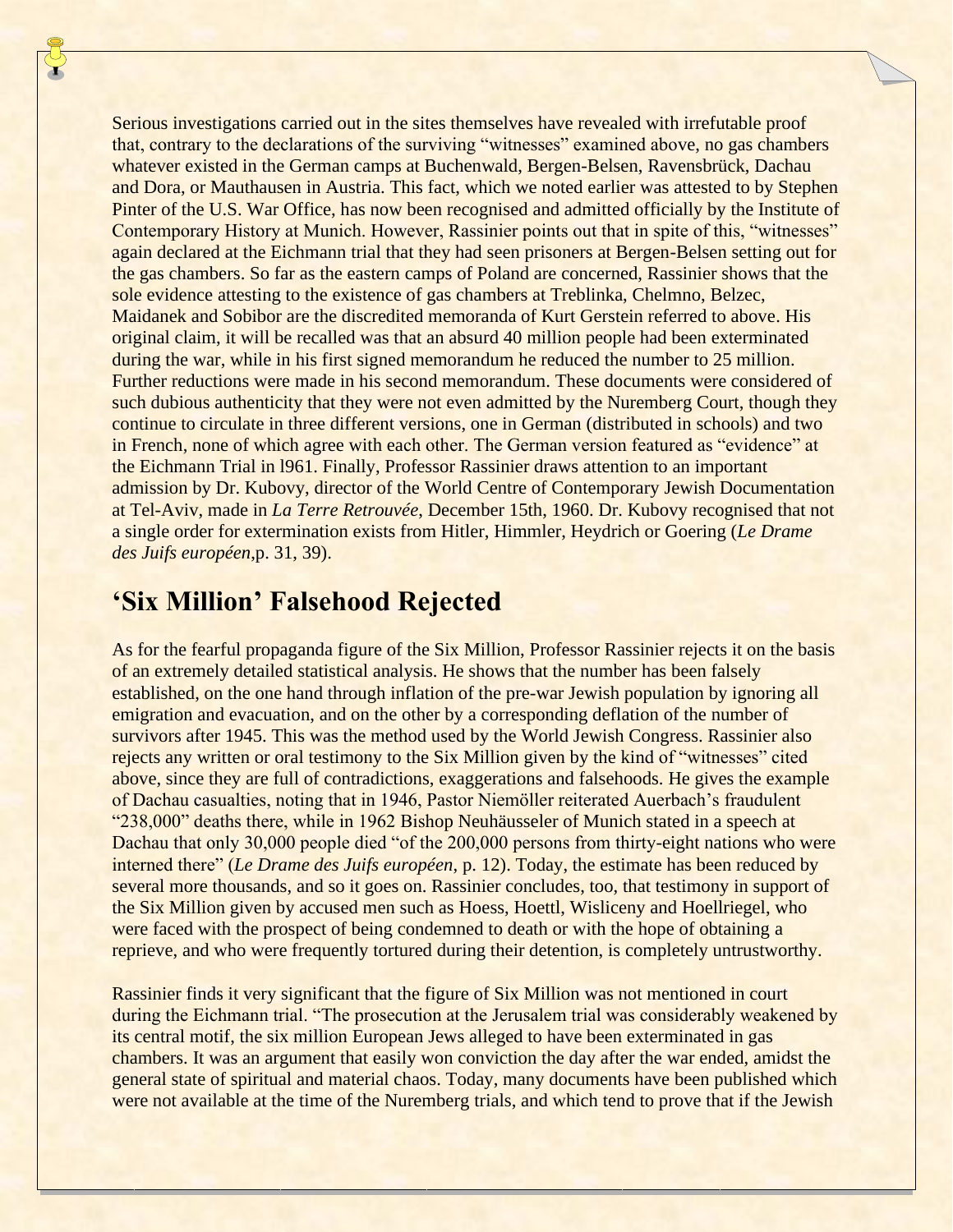nationals were wronged and persecuted by the Hitler regime, there could not possibly have been six millions victims" (*ibid*., p. 125). With the help of one hundred pages of cross-checked statistics, Professor Rassinier concludes in Le Drame des Juifs européen that the number of Jewish casualties during the Second World War could not have exceeded 1,200,000, and he notes that this has finally been accepted as valid by the World Centre of Contemporary Jewish Documentation at Paris. However, he regards such a figure as a maximum limit, and refers to the lower estimate of 896,892 casualties in a study of the same problem by the Jewish statistician Raul Hilberg. Rassinier points out that the State of Israel nevertheless continues to claim compensation for six million dead, each one representing an indemnity of 5,000 marks.

#### **Emigration: The Final Solution**

Prof. Rassinier is emphatic in stating that the German Government never had any policy other than the emigration of Jews overseas. He shows that after the promulgation of the Nuremberg Race Laws in September, 1935, the Germans negotiated with the British for the transfer of German Jews to Palestine on the basis of the Balfour Declaration. When this failed, they asked other countries to take charge of them, but these refused (*ibid*., p. 20). The Palestine project was revived in 1938, but broke down because Germany could not negotiate their departure on the basis of 3,000,000 marks, as demanded by Britain, without some agreement for compensation. Despite these difficulties, Germany did manage to secure the emigration of the majority of their Jews, mostly to the United States. Rassinier also refers to the French refusal of Germany's Madagascar plan at the end of 1940. "In a report of the 21st August, 1942, the Secretary of State for the Ministry of Foreign Affairs of the Third Reich, Luther, decided that it would be possible to negotiate with France in this direction and described conversations which had taken place between July and December, 1940, and which were brought to a halt following the interview with Montoire on 13th December 1940 by Pierre-Etienne Flandin, Laval's successor.

During the whole of 1941 the Germans hoped that they would be able to re-open these negotiations and bring them to a happy conclusion" (*ibid*., p. 108). After the outbreak of war, the Jews, who, as Rassinier reminds us, had declared economic and financial war on Germany as early as 1933, were interned in concentration camps, "which is the way countries all over the world treat enemy aliens in time of war... It was decided to regroup them and put them to work in one immense ghetto which, after the successful invasion of Russia, was situated towards the end of 1941 in the so-called Eastern territories near the former frontier between Russia and Poland: at Auschwitz, Chelmno, Belzec, Maidanek, Treblinka etc. There they were to wait until the end of the war for the re-opening of international discussions which would decide their future" (*Le Véritable Proces Eichmann*, p. 20). The order for this concentration in the eastern ghetto was given by Goering to Heydrich, as noted earlier, and it was regarded as a prelude to "the desired final solution," their emigration overseas after the war had ended.

#### **Enormous Fraud**

Of great concern to Professor Rassinieris the way in which the extermination legend is deliberately exploited for political and financial advantage, and in this he finds Israel and the Soviet Union to be in concert. He notes how, after 1950, an avalanche of fabricated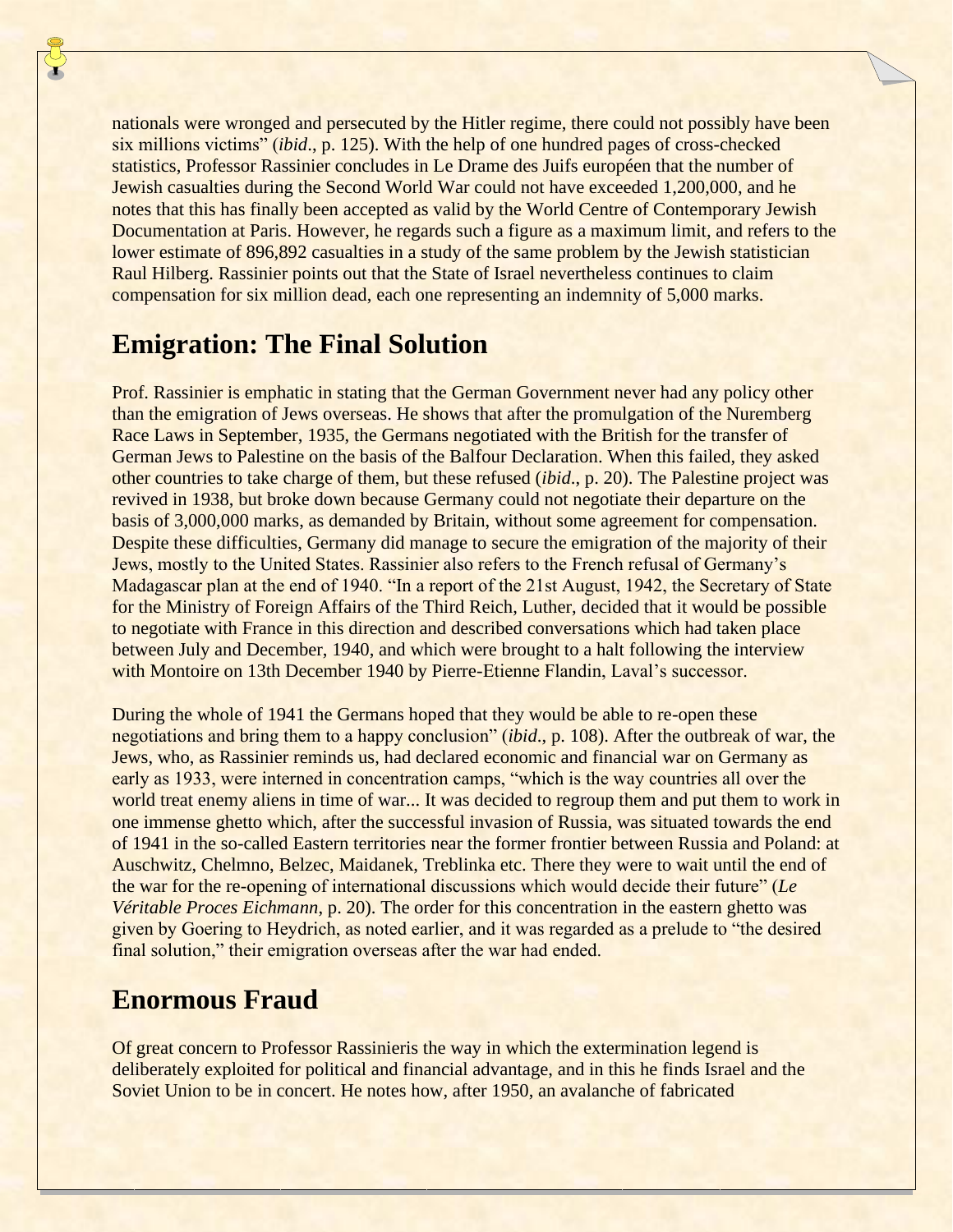extermination literature appeared under the stamp of two organisations, so remarkably synchronised in their activities that one might well believe them to have been contrived in partnership. One was the "Committee for the Investigation of War Crimes and Criminals" established under Communist auspices at Warsaw, and the other, the "World Centre of Contemporary Jewish Documentation" at Paris and Tel-Aviv. Their publications seem to appear at favourable moments in the political climate, and for the Soviet Union their purpose is simply to maintain the threat of Nazism as a manoeuvre to divert attention from their own activities.

As for Israel, Rassinier sees the myth of the Six Million as inspired by a purely material problem. In *Le Drame des Juifs européen* (p. 31, 39). he writes: "... It is simply a question of justifying by a proportionate number of corpses the enormous subsidies which Germany has been paying annually since the end of the war to the State of Israel by way of reparation for injuries which moreover she cannot be held to have caused her either morally or legally, since there was no State of Israel at the time the alleged deeds took place; thus it is a purely and contemptibly material problem. Perhaps I may be allowed to recall here that the State of Israel was only founded in May 1948 and that the Jews were nationals of all states with the exception of Israel, in order to underline the dimensions of a fraud which defies description in any language; on the one hand Germany pays to Israel sums which are calculated on six million dead, and on the other, since at least four-fifths of these six million were decidedly alive at the end of the war, she is paying substantial sums by way of reparation to the victims of Hitler's Germany to those who are still alive in countries all over the world other than Israel and to the rightful claimants of those who have since deceased, which means that for the former (i.e., the six million), or in other words, for the vast majority, she is paying twice."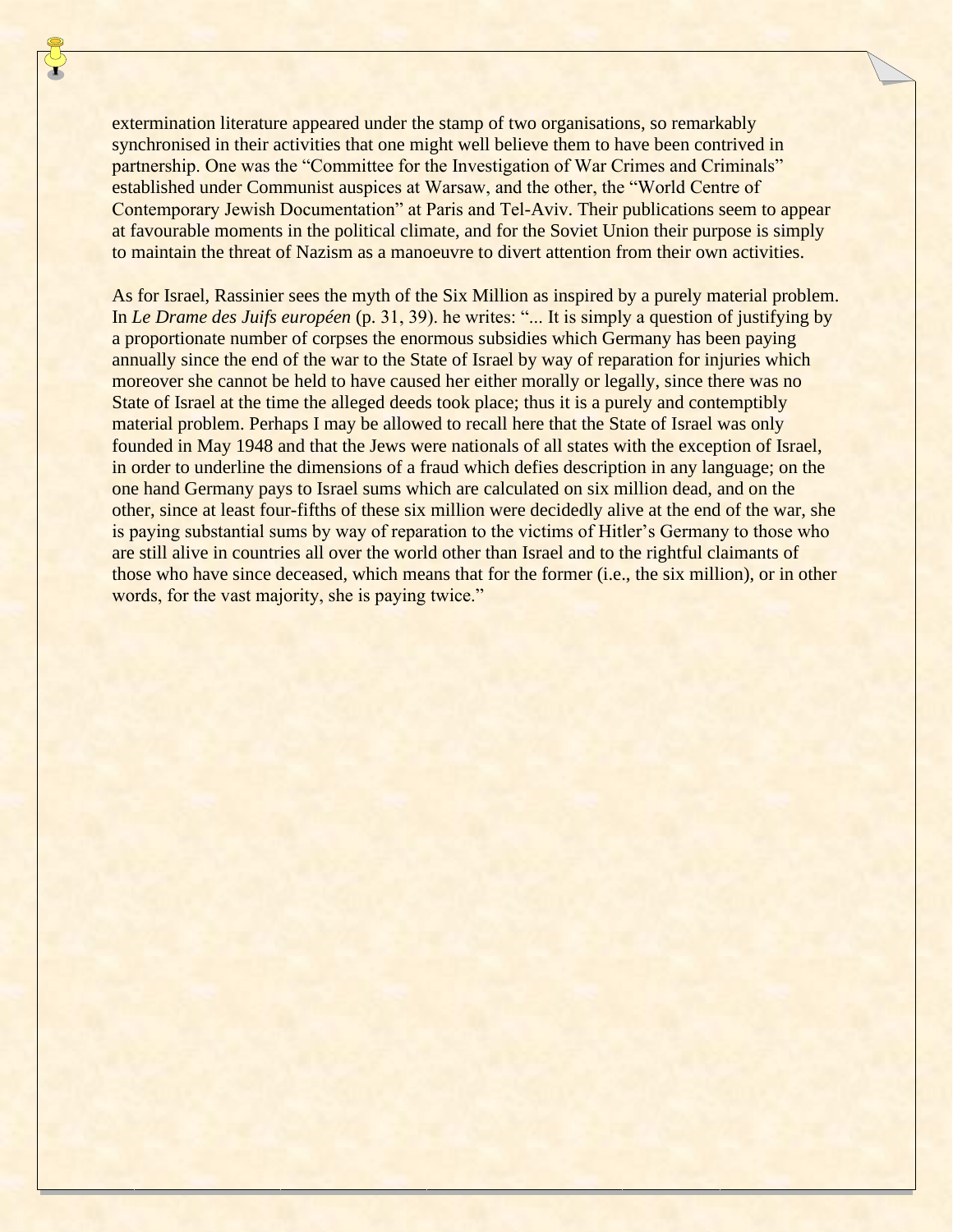# **Conclusion**

Here we may briefly summarize the data on Jewish war-time casualties. Contrary to the figure of over 9 million Jews in German-occupied territory put forward at the Nuremberg and Eichmann trials, it has already been established that after extensive emigration, approximately 3 million were living in Europe, excluding the Soviet Union. Even when the Jews of German-occupied Russia are included (the majority of Russian Jews were evacuated beyond German control), the overall number probably does not exceed four million. Himmler's statistician, Dr. Richard Korherr and the World Centre of Contemporary Jewish Documentation put the number respectively at 5,550,000 and 5,294,000 when German-occupied territory was at its widest, but both these figures include the two million Jews of the Baltic and western Russia without paying any attention to the large number of these who were evacuated. However, it is at least an admission from the latter organisation that there were not even six million Jews in Europe and western Russia combined. Nothing better illustrates the declining plausibility of the Six Million legend than the fact that the prosecution at the Eichmann trial deliberately avoided mentioning the figure. Moreover, official Jewish estimates of the casualties are being quietly revised downwards.

Our analysis of the population and emigration statistics, as well as the studies by the Swiss Baseler Nachrichten and Professor Rassinier, demonstrate that it would have been simply impossible for the number of Jewish casualties to have exceeded a limit of one and a half million. It is very significant, therefore, that the World Centre of Contemporary Jewish Documentation in Paris now states that only 1,485,292 Jews died from all causes during the Second World War, and although this figure is certainly too high, at least it bears no resemblance at all to the legendary Six Million. As has been noted earlier, the Jewish statistician Raul Hilberg estimates an even lower figure of 896,892. This is beginning to approach a realistic figure, and the process of revision is certain to continue. Doubtless, several thousand Jewish persons did die in the course of the Second World War, but this must be seen in the context of a war that cost many millions of innocent victims on all sides. To put the matter in perspective, for example, we may point out that 700,000 Russian civilians died during the siege of Leningrad, and a total of 2,050,000 German civilians were killed in Allied air raids and forced repatriation after the war. In 1955, another neutral Swiss source, *Die Tat of Zurich* (January 19th, 1955), in a survey of all Second World War casualties based on figures of the International Red Cross, put the "Loss of victims of persecution because of politics, race or religion who died in prisons and concentration camps between 1939 and 1945" at 300,000, not all of whom were Jews, and this figure seems the most accurate assessment.

# **Imaginary Slaughter**

The question most pertinent to the extermination legend is, of course: how many of the 3 million European Jews under German control survived after 1945? The Jewish Joint Distribution Committee estimated the number of survivors in Europe to be only one and a half million, but such a figure is now totally unacceptable. This is proved by the growing number of Jews claiming compensation from the West German Government for having allegedly suffered between 1939 and 1945. By 1965, the number of these claimants registered with the West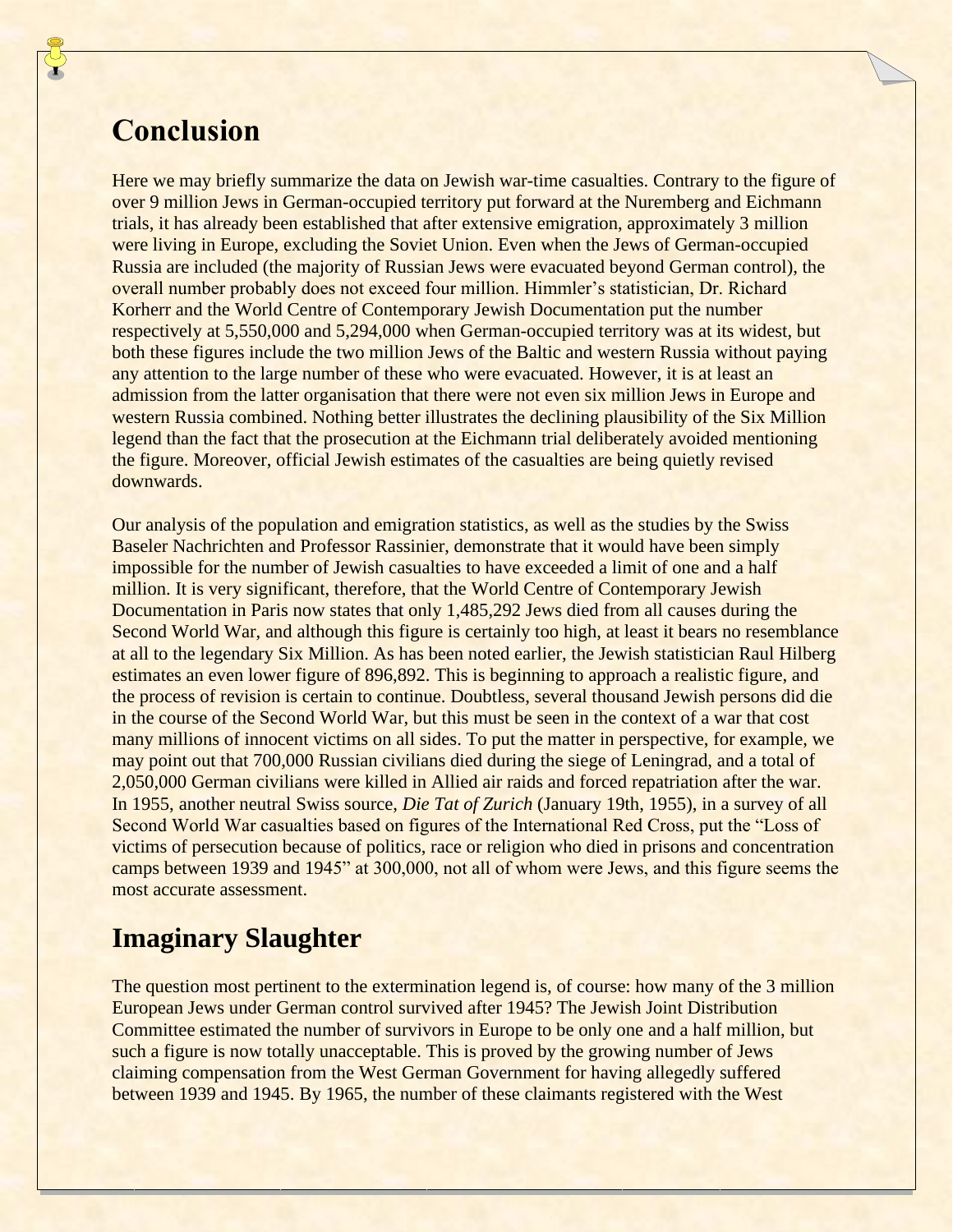German Government had tripled in ten years and reached 3,375,000 (*Aufbau*, June 30th, 1965). Nothing could be a more devastating proof of the brazen fantasy of the Six Million. Most of these claimants are Jews, so there can be no doubt that the majority of the 3 million Jews who experienced the Nazi occupation of Europe are, in fact, very much alive. It is a resounding confirmation of the fact that Jewish casualties during the Second World War can only be estimated at a figure in thousands. Surely this is enough grief for the Jewish people? Who has the right to compound it with vast imaginary slaughter, marking with eternal shame a great European nation, as well as wringing fraudulent monetary compensation from them?

THE END